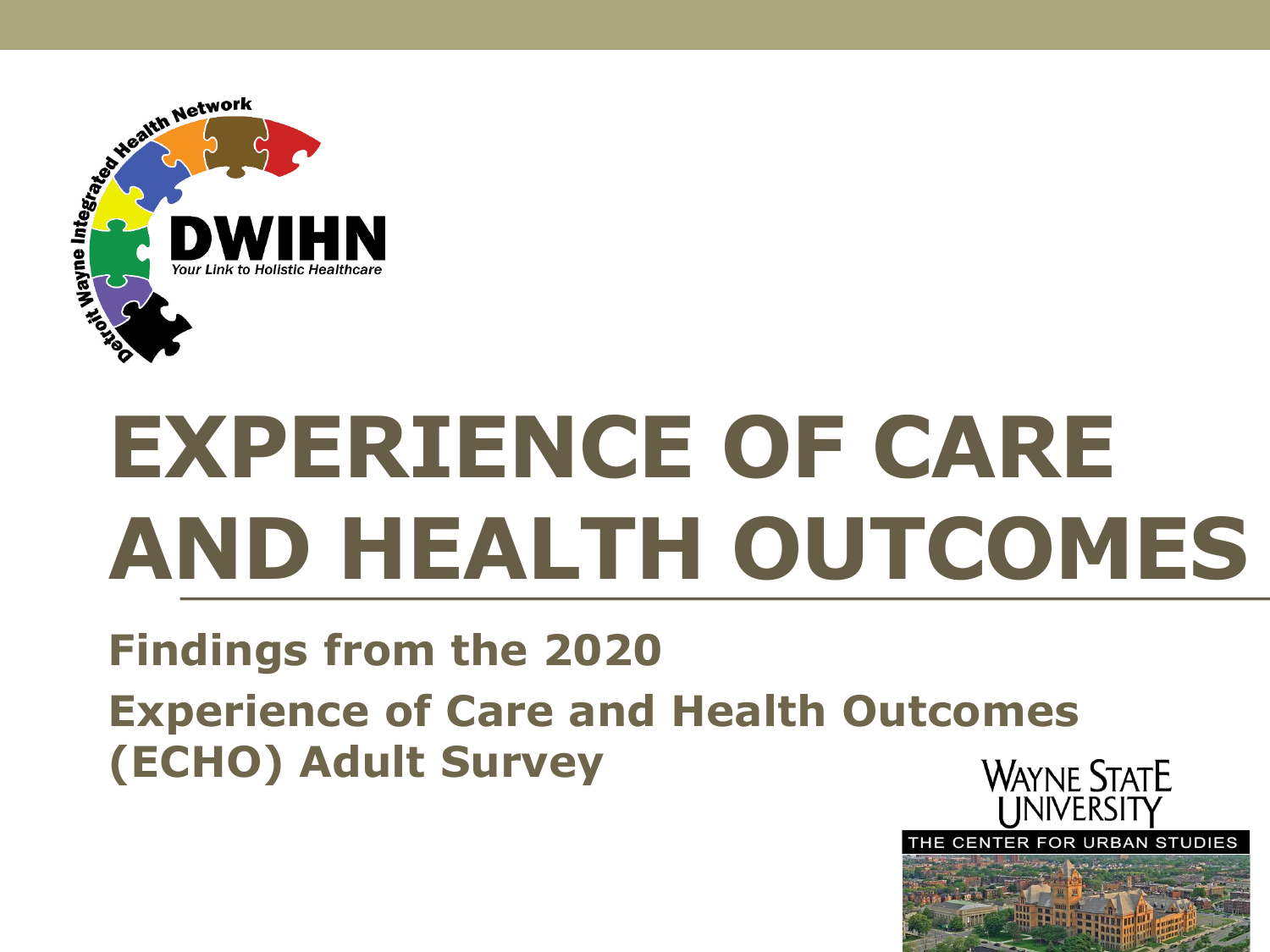## **Table of Contents**

| <b>Content</b>                                          | Slide(s)       |
|---------------------------------------------------------|----------------|
| <b>Summary</b>                                          |                |
| Overview                                                | $\overline{3}$ |
| Methodology                                             | $\overline{4}$ |
| <b>Survey Highlights</b>                                | <u>6</u>       |
| Sample and Respondent Profile                           | 8              |
| <b>Respondent Demographics</b>                          | 11             |
| <b>ECHO Reporting Measures</b>                          | 17             |
| <b>Highlights from Statistical Significance Testing</b> | 20             |
| Opportunities                                           | <u>28</u>      |
| <b>Detailed Findings</b>                                |                |
| <b>ECHO Reporting Measures</b>                          | 29             |
| Statistically Significant Differences by Subgroup       | 51             |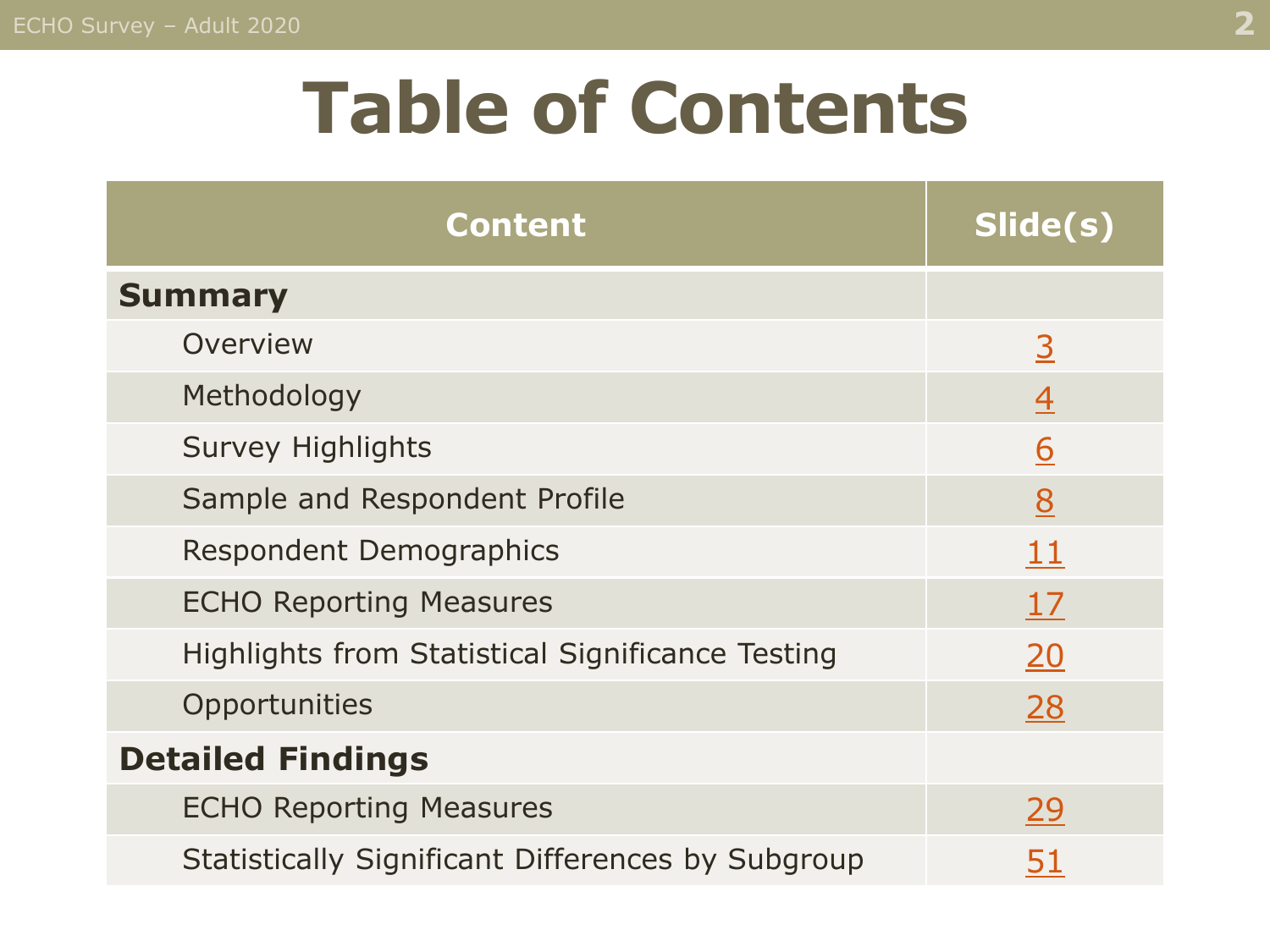## **Overview**

<span id="page-2-0"></span>Per the request of the Detroit Wayne Integrated Health Network (DWIHN), the Wayne State Center for Urban Studies (Center), conducted the ECHO (Experience of Care & Health Outcomes) Survey\* with its members.

- The purpose was to assess the experiences of adults who have received mental health or substance use disorder services through DWIHN in the previous 12 months.
- The Center deployed the most current version, 3.0, for managed behavioral healthcare organizations (MBHOs).

\* The Survey was developed by the CAHPS (Consumer Assessment of Healthcare Providers and Systems) team at AHRQ (Agency for Healthcare Research and Quality) within the U.S. Department of Health & [Human Services. More information available at https://www.ahrq.gov/cahps/surveys](https://www.ahrq.gov/cahps/surveys-guidance/echo/index.html)guidance/echo/index.html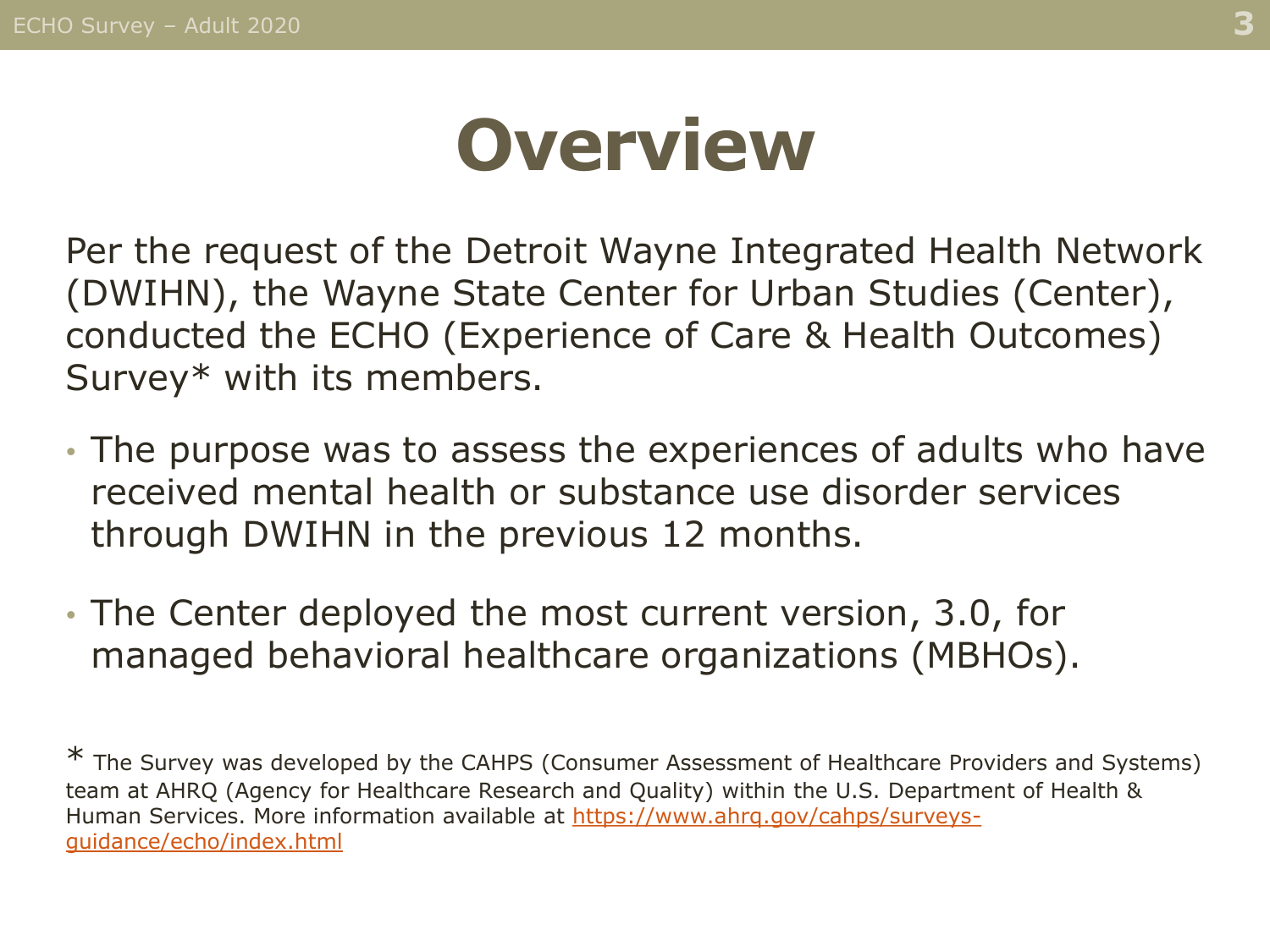# **Methodology**

- <span id="page-3-0"></span>• DWIHN provided the Center with a randomly selected list of 5,999 members, out of the approximately 77,000 adults receiving services.
- The survey was administered via three modes:
	- 1. The Center mailed the members a paper survey.
	- 2. A link to the web version was included with the mailed invitation.
	- 3. One week after the paper survey was sent, staff from the Center's Computer Aided Telephone Interviewing (CATI) lab began calling members and asking them to complete the survey over the phone.
		- Trained and supervised interviewers made calls to potential respondents weekdays, evenings, and weekends.
- Respondents received a \$5 CVS gift and a chance to be randomly selected to receive one of three VISA cards (\$100, \$250, and \$500).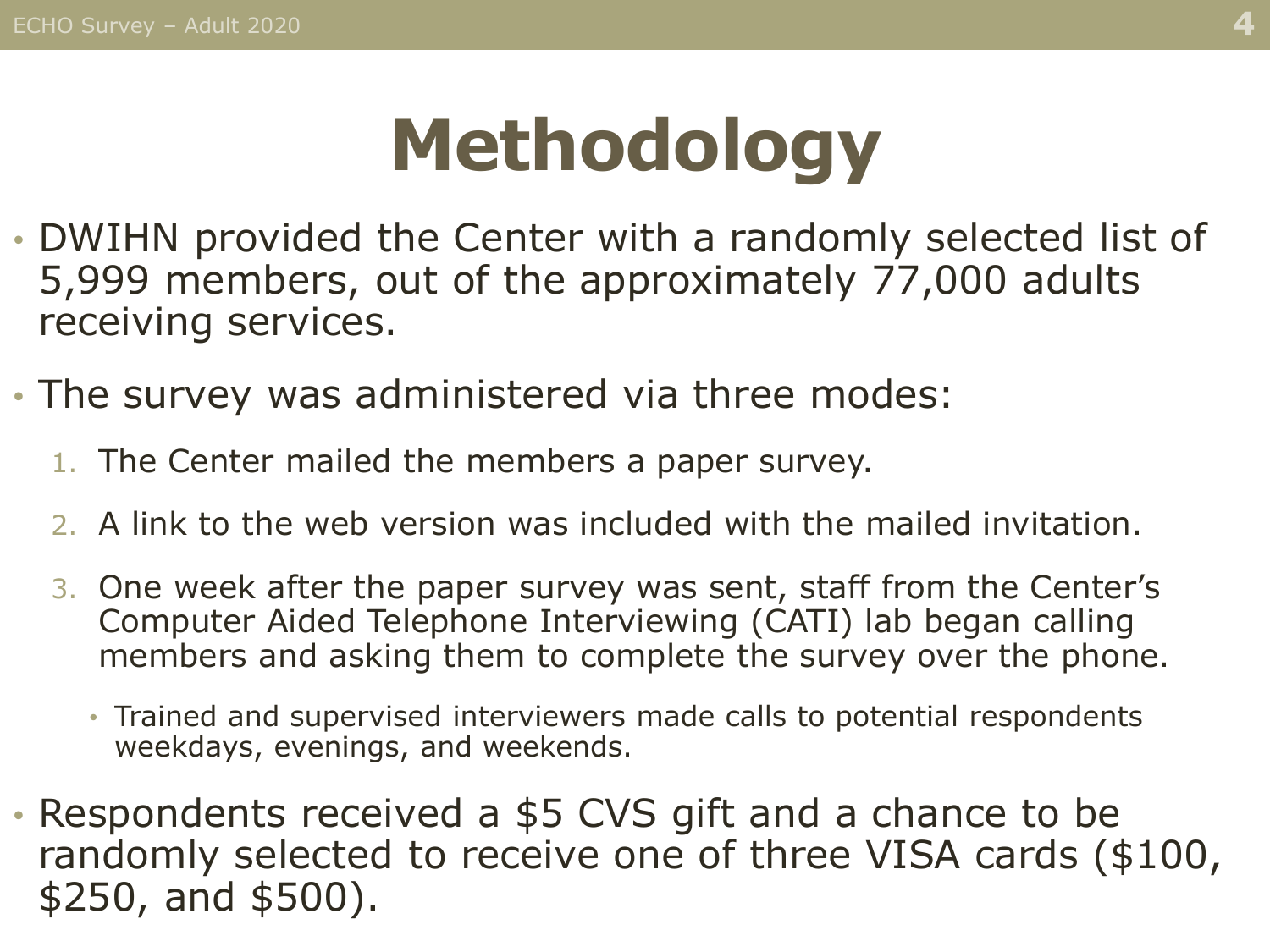# **Methodology** *(cont.)*

- Consistent with CAHPS guidance, the Center calculated the 16 ECHO Reporting Measures:
	- 10 single item measures
		- ─ Each score indicates the percentage of respondents who selected the most positive category for a given item.
	- 5 composite measures
		- ─ Each of these is an average of the scores of a number of single items.
	- 1 global rating of counseling and treatment
	- Each of the measures is explained in the Detailed Findings: ECHO Reporting Measures section.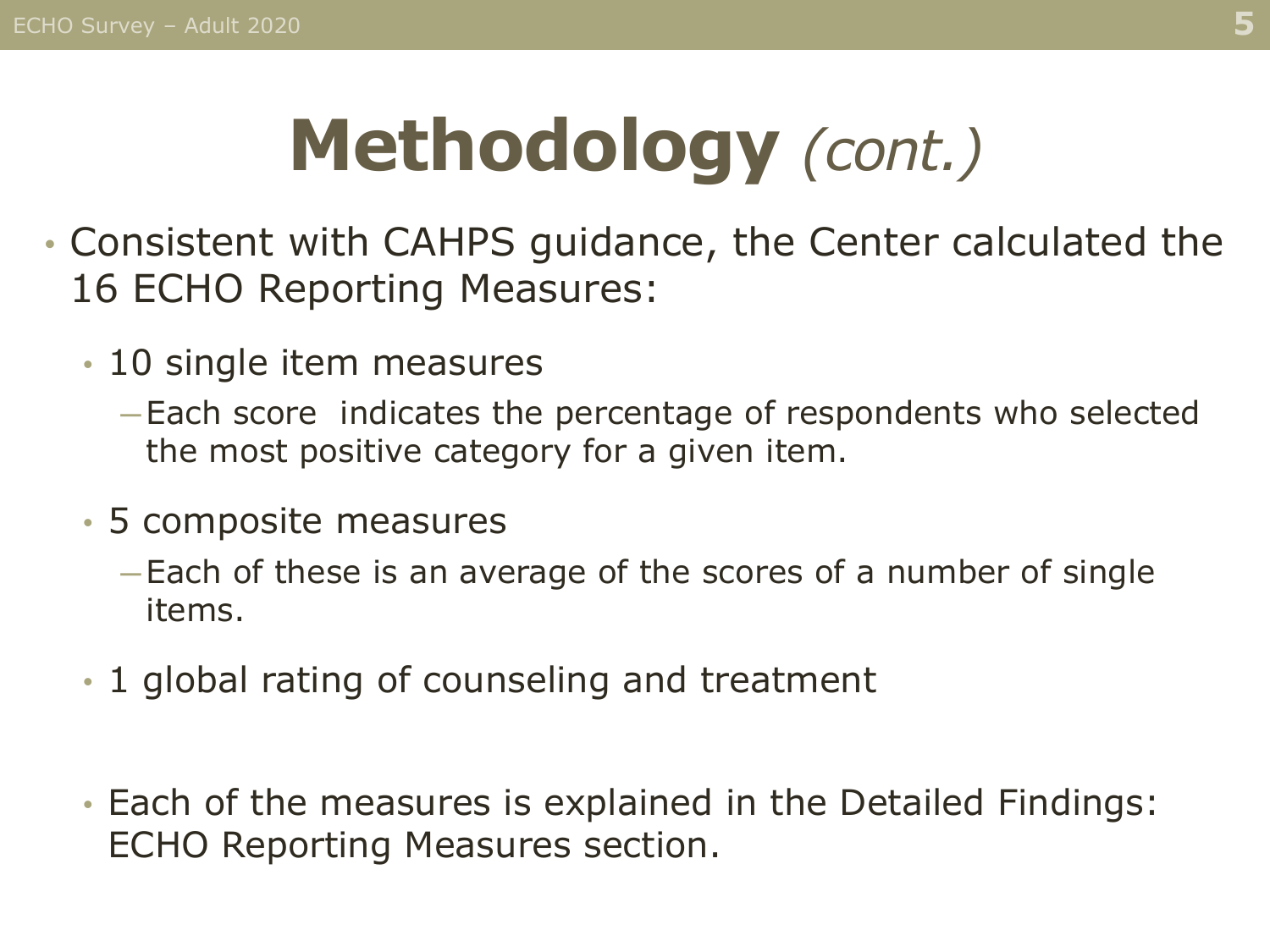# **Survey Highlights**

- <span id="page-5-0"></span>• 966 DWIHN members responded to the survey.
- 752 members reported receiving services in the past year (82% of the 915 who responded to this question).
- Respondents differed from the sample in that they:
	- were more likely to have a primary disability designation of severe mental illness (81%), compared to the sample (75%);
	- were less likely to have a guardian (10% vs. 15%); and
	- were more likely to be dual eligible (32%), compared to the sample (26%).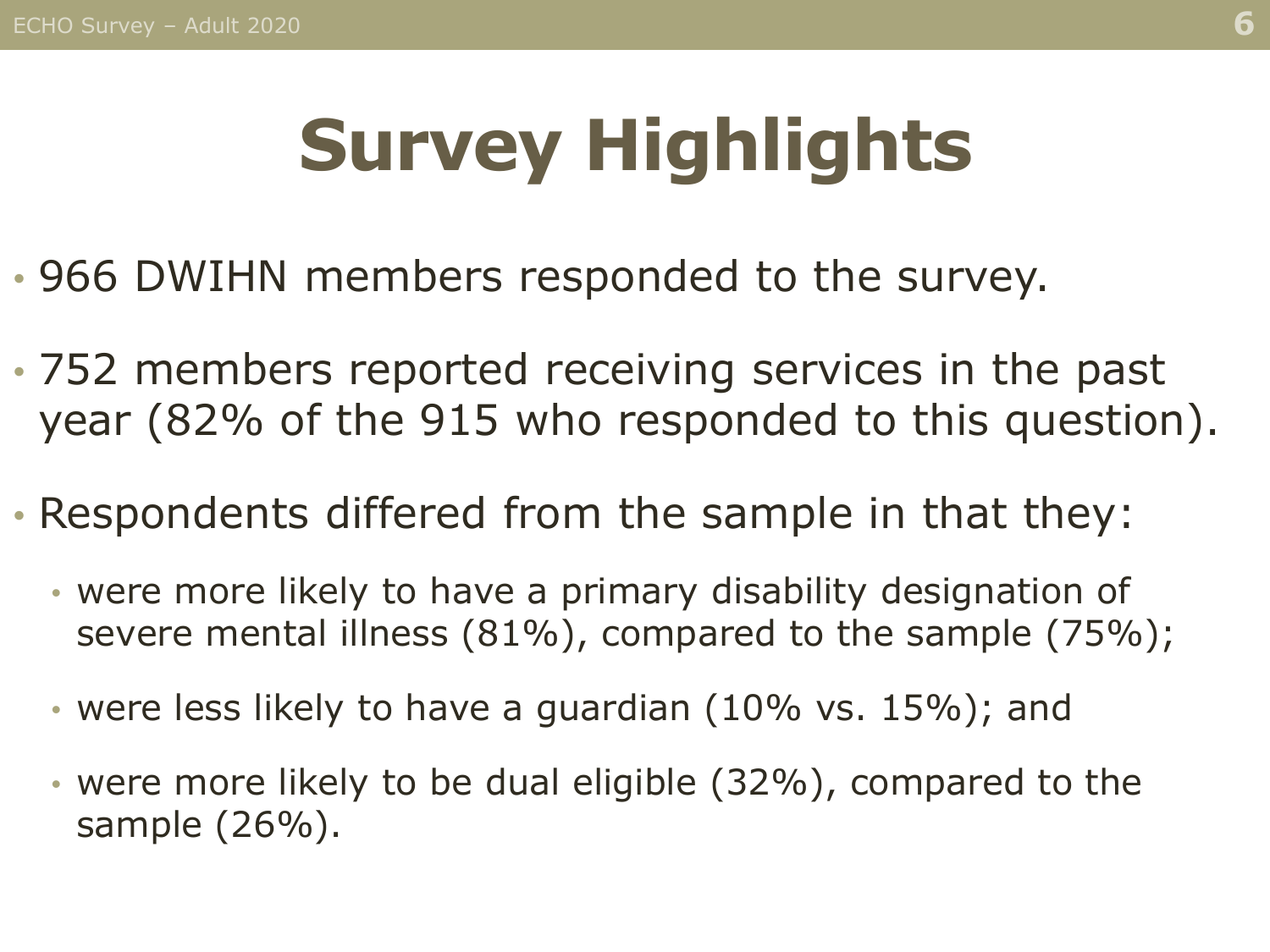# **Survey Highlights** *(cont.)*

- DWIHN scored well on several of the ECHO reporting measures, notably members reporting receiving information on patient rights (91%) and confidence in the privacy of their information (91%).
- There were three measures with scores of less than 50%:
	- 1. Perceived improvement (31%);
	- 2. Office wait (36%); and
	- 3. Getting treatment quickly (43%).
- Compared to 2017, more members reported treatment helped "**a lot**" and more rated their overall treatment a "**9**" or "**10**" (the highest rating).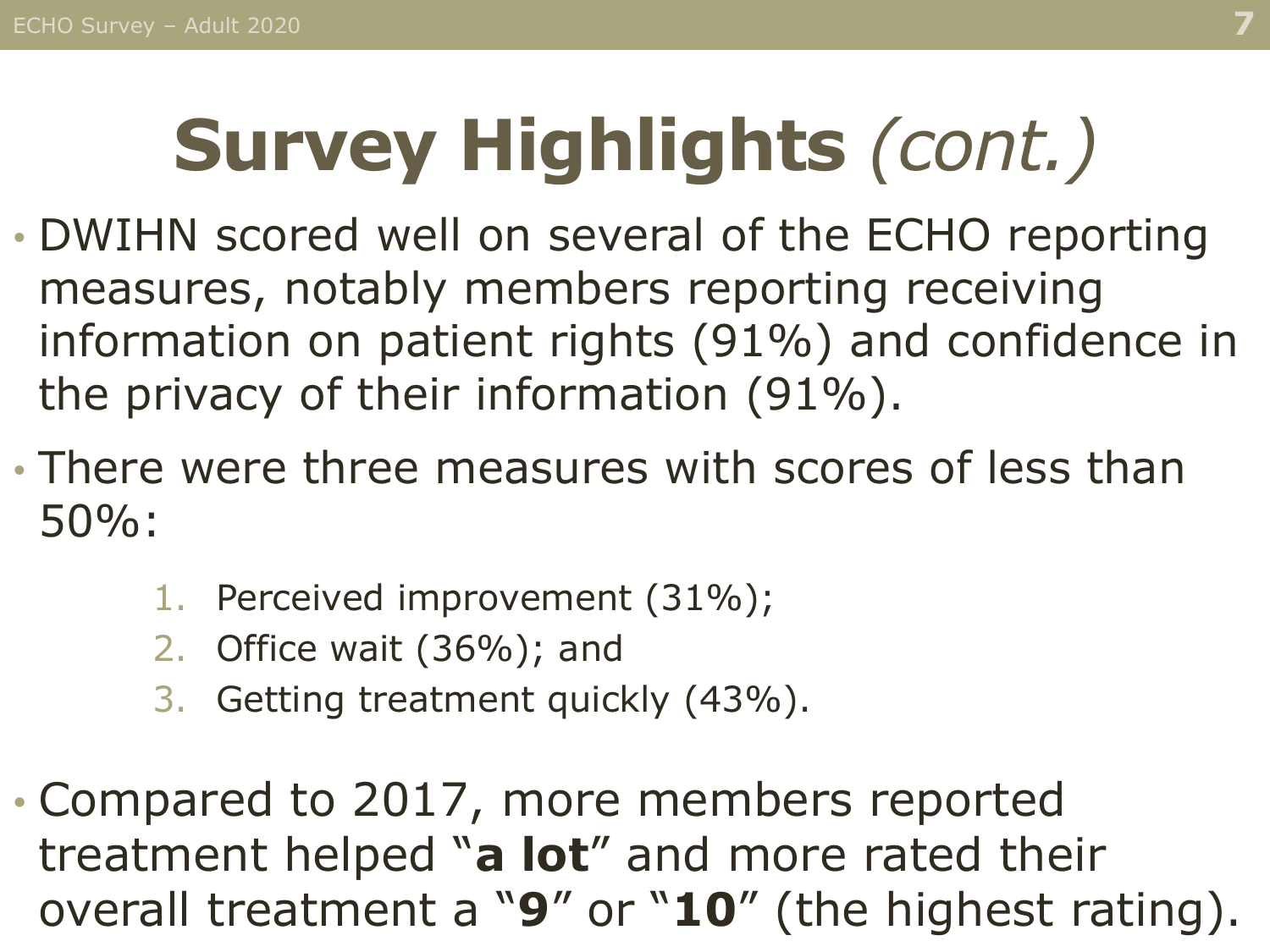## **Sample Profile**

<span id="page-7-0"></span>• DWIHN provided a random sample of 5,999 members, who were 18 years and older and had received services in the past year.

| <b>Characteristic</b>                                                  | <b>Number</b> | <b>Percentage</b> |
|------------------------------------------------------------------------|---------------|-------------------|
| Dual Eligible (Medicaid/Medicare)                                      | 1,572         | 26.2%             |
| Primary Disability Designation:<br>Developmental Disability            | 789           | 13.2%             |
| <b>Primary Disability Designation:</b><br><b>Severe Mental Illness</b> | 4,491         | 74.9%             |
| Has Guardian                                                           | 877           | 14.6%             |
| No Valid Address                                                       | 731           | 12.2%             |
| At Least One non-Valid Phone Number                                    | 967           | $16.1\%$          |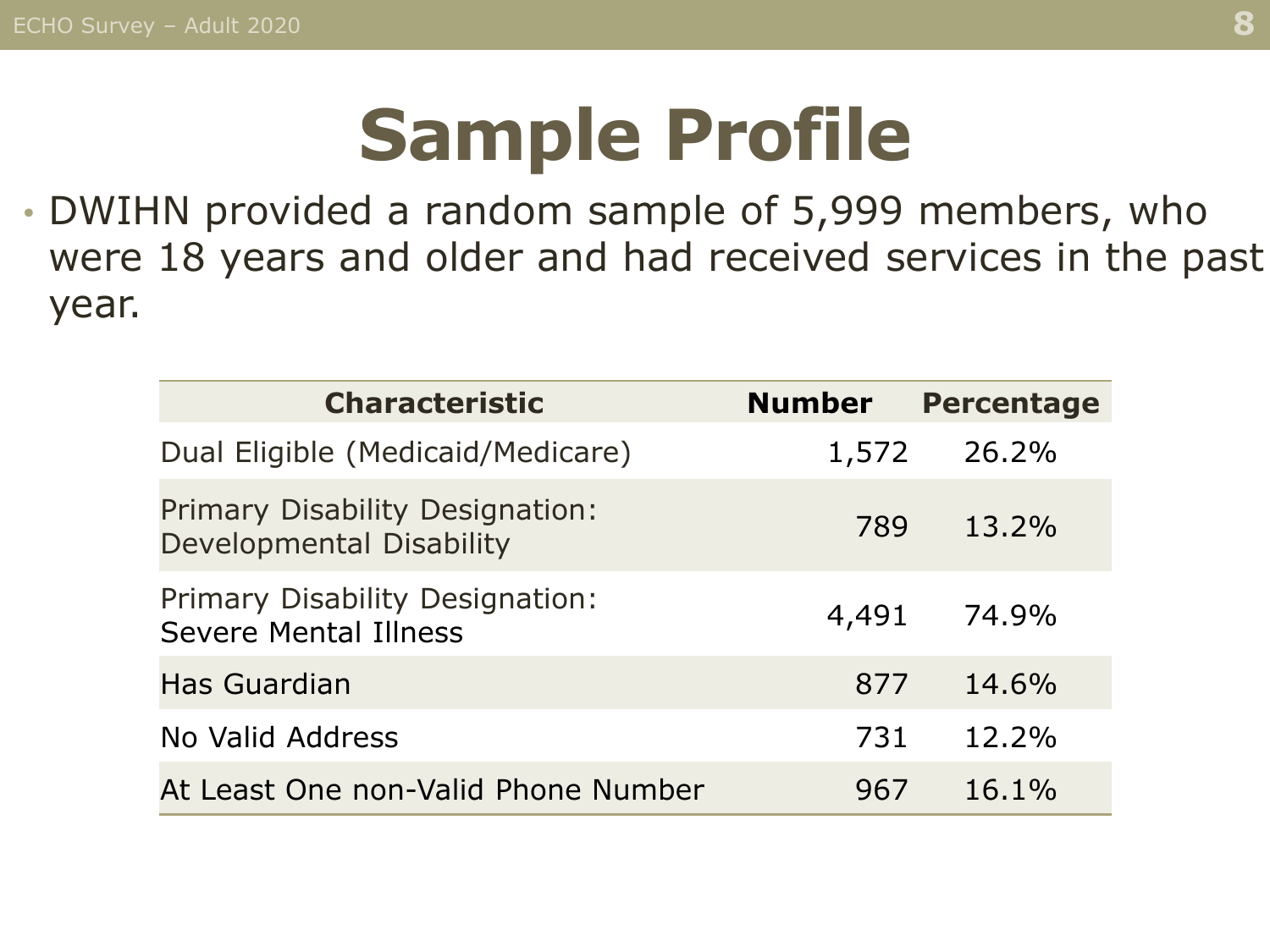# **Survey Response**

- Overall, **966** responded to the survey, well over the targeted 600 completes.
- Over 4/5 of respondents said they had received counseling, treatment, or medicine in the last 12 months.

|                    |     | <b>CATI</b>   |     | <b>Mail</b>          |    | <b>Web</b>    | <b>Total</b>  |
|--------------------|-----|---------------|-----|----------------------|----|---------------|---------------|
| <b>Respondents</b> | N   | $\frac{1}{2}$ |     | $\frac{1}{\sqrt{2}}$ |    | $\frac{1}{2}$ | $\frac{O}{O}$ |
| <b>Total</b>       | 479 | 49.6%         | 455 | 47.1%                | 32 | $3.3\%$       | 966 100%      |

| <b>Reporting services in past 12</b><br>months | 752 |       |
|------------------------------------------------|-----|-------|
| Out of                                         | 915 | 82.2% |

*Note:* Many mail respondents skipped answering Q1, which asked whether they had received services in the last 12 months..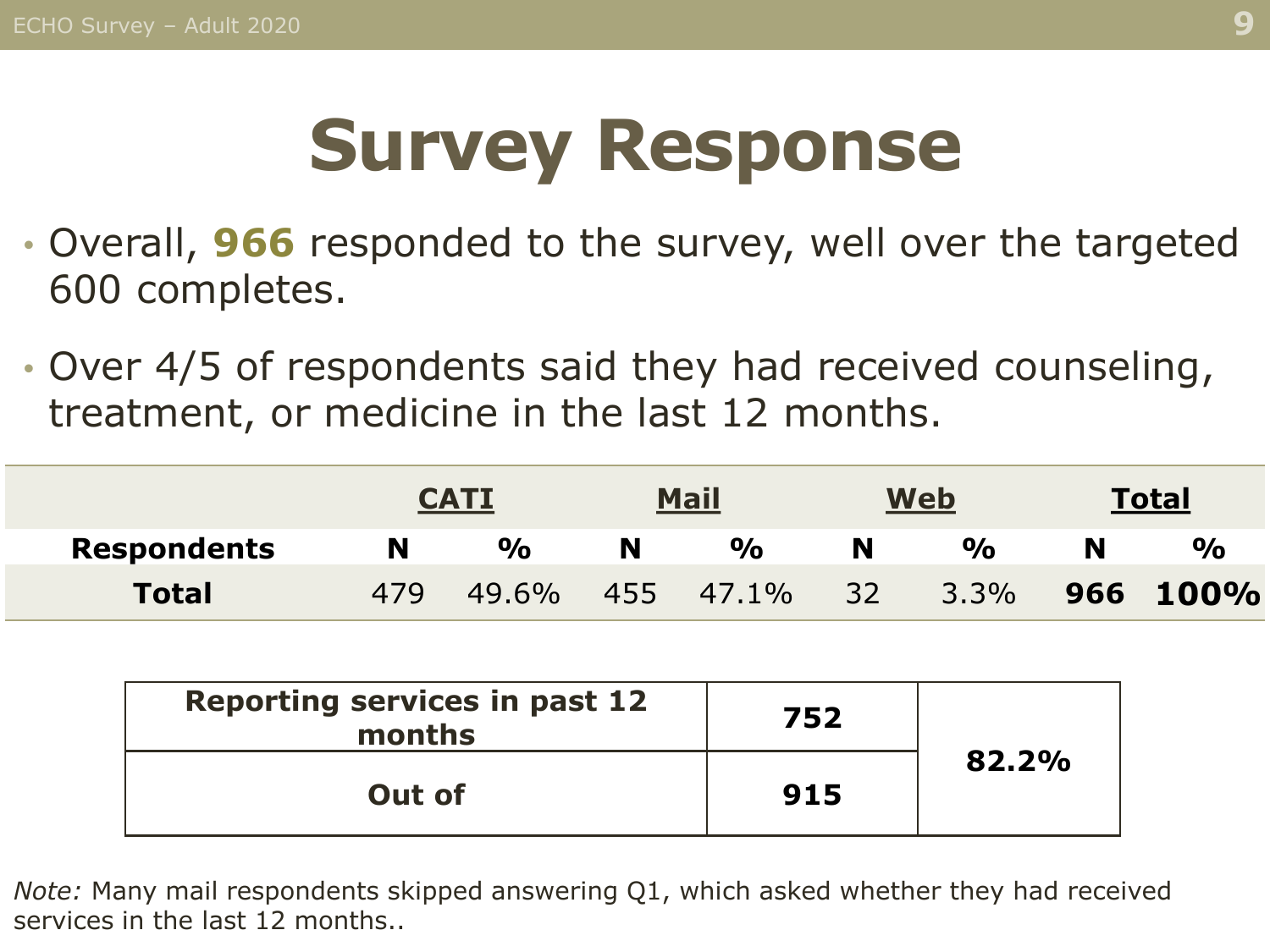# **Respondent Profile**

Compared to the overall sample, the 966 respondents were:

- More likely to be dual eligible for Medicare/Medicaid;
- More likely to have a primary disability designation of severe mental illness; and
- Less likely to have a guardian, compared to the sample.

There were 23 fewer Clinically Responsible Service Providers (CRSPs) represented in the respondent pool; however, the missing CRSPs each served 12 or fewer members in the sample.

| <b>Characteristic</b>                                           | <b>SAMPLE</b> |            | <b>RESPONDENTS</b> |                   |
|-----------------------------------------------------------------|---------------|------------|--------------------|-------------------|
|                                                                 | <b>Number</b> | Percentage | <b>Number</b>      | <b>Percentage</b> |
| Dual Eligible<br>(Medicaid/Medicare)                            | 1,572         | 26.2%      | 312                | 32.3%             |
| Primary Disability Designation:<br><b>Severe Mental Illness</b> | 4,491         | 74.9%      | 780                | 80.7%             |
| <b>Has Guardian</b>                                             | 877           | 14.6%      | 95                 | $9.8\%$           |
| <b>CRSPS</b>                                                    | 63            | 100%       | 40                 | 100%              |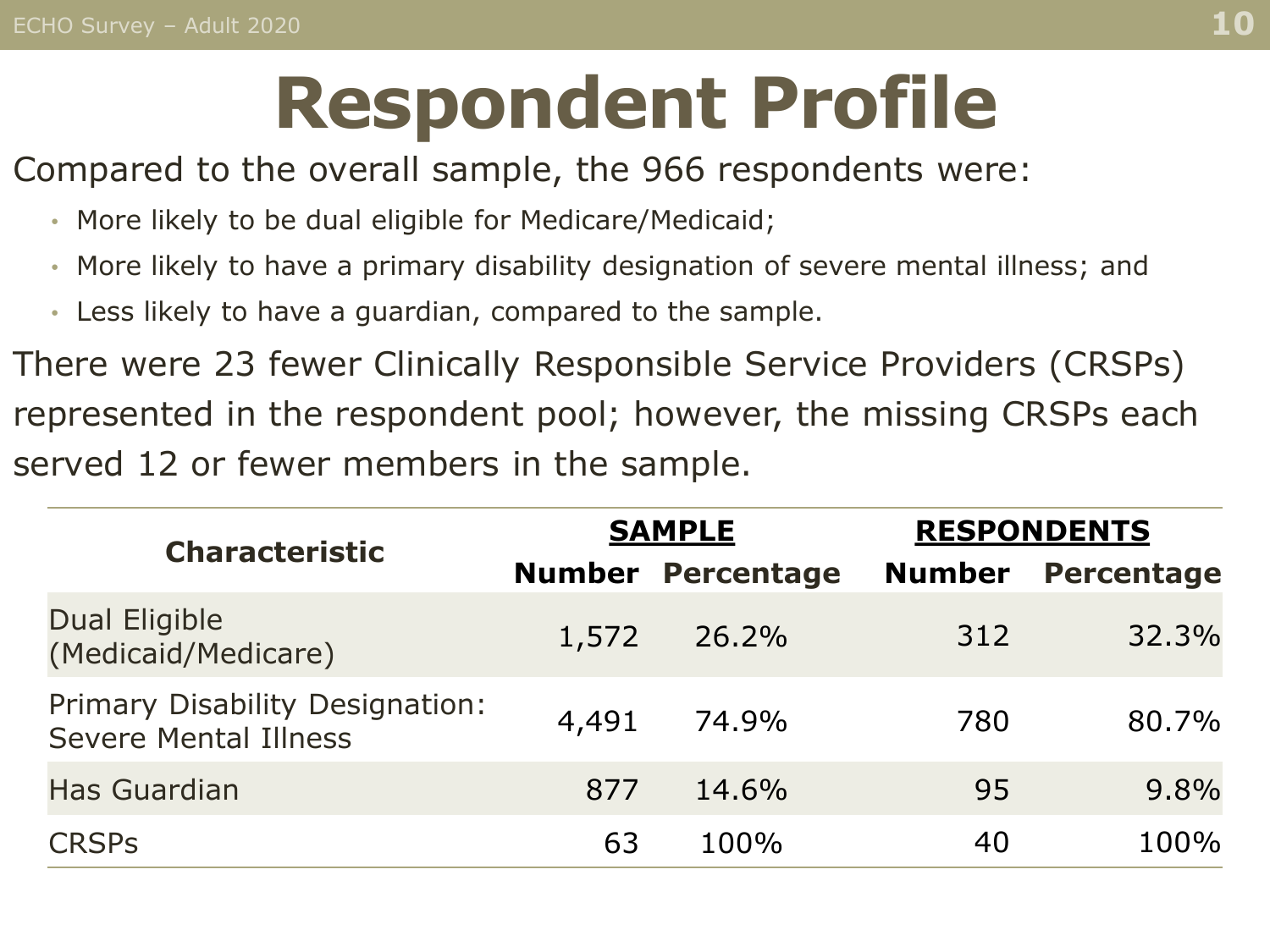## <span id="page-10-0"></span>**Respondent Demographics: Age and Gender**

- Roughly half of respondents reported their ages to be between 45 and 64.
- Just under three-fifths of respondents identified as female.

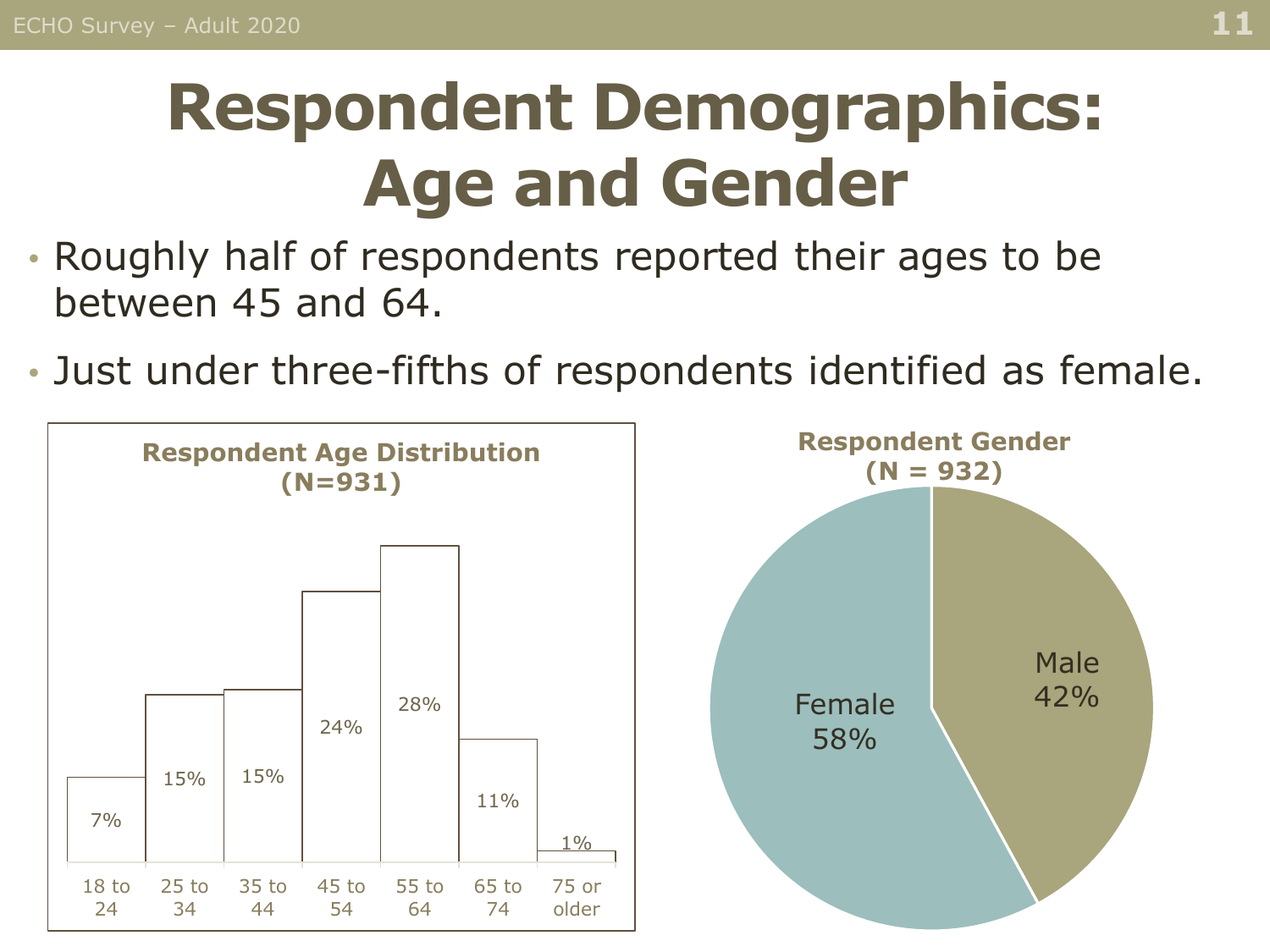### **Respondent Demographics: Education Level**

• Nearly ¾ of respondents reported completing high school, with over one-third having attended at least some college.

> *What is the highest grade or level of school that you have completed? (N=912)*

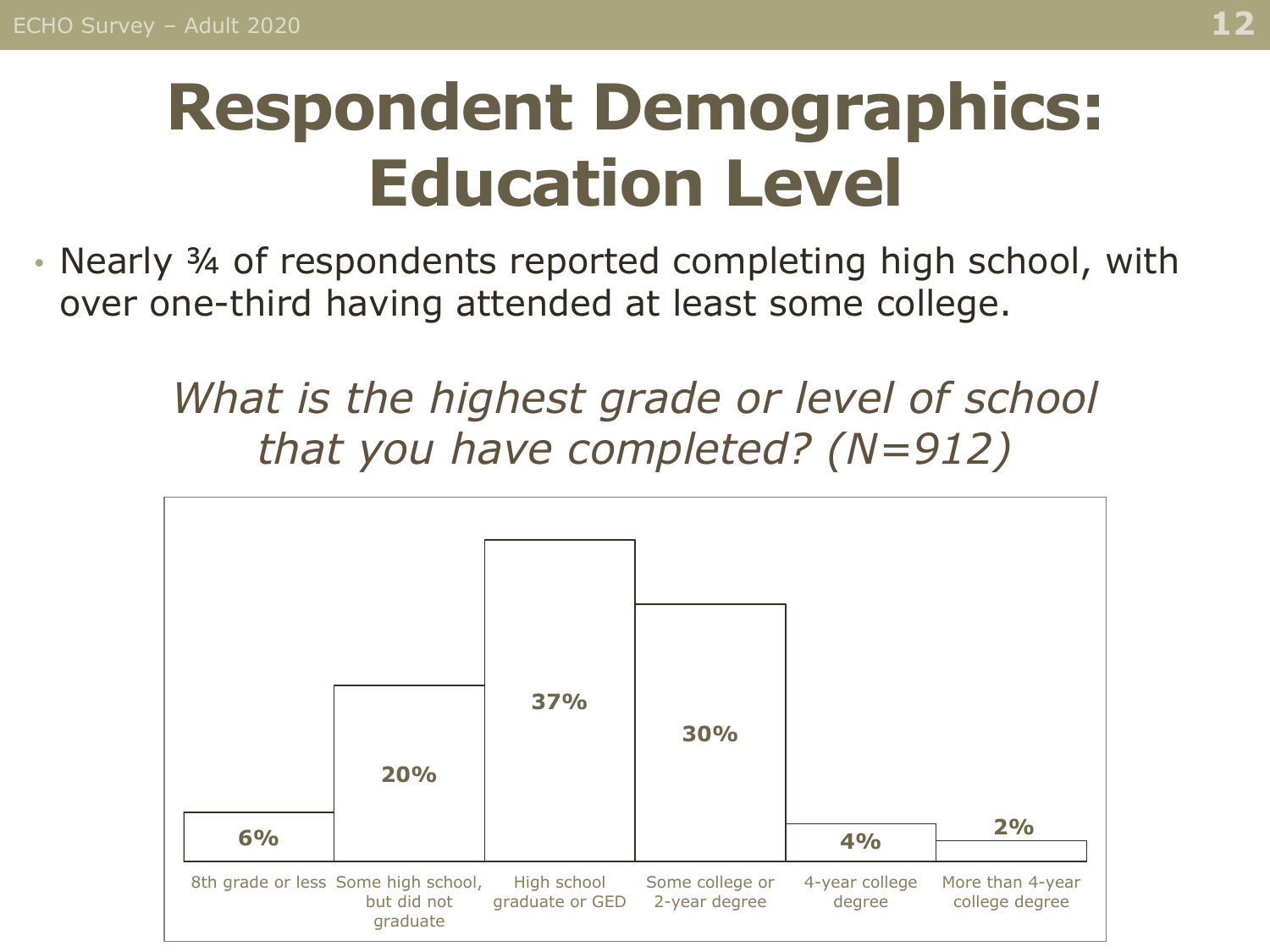### **Respondent Demographics: Ethnicity and Race**

• Roughly three-fifth of respondents of the 916 who reported their race identified as Black or African American and onethird as White. Less than 5% identified as Hispanic or Latino.

|            | Are you of Hispanic or Latino origin or descent? |                | <b>Number Percentage</b> |       |
|------------|--------------------------------------------------|----------------|--------------------------|-------|
| <b>Yes</b> |                                                  |                | 31                       | 3.4%  |
| <b>No</b>  |                                                  |                | 878                      | 96.6% |
|            | What is your race?                               | <b>Number</b>  | <b>Percentage</b>        |       |
|            | <b>Black or African American</b>                 | 557            | 60.8%                    |       |
|            | White                                            | 313            | 34.2%                    |       |
|            | Other                                            | 55             | 6.0%                     |       |
|            | American Indian or Alaska Native                 | 22             | 2.4%                     |       |
|            | Asian                                            | 10             | 1.1%                     |       |
|            | Native Hawaiian or Pacific<br>Islander           | $\overline{2}$ | 0.2%                     |       |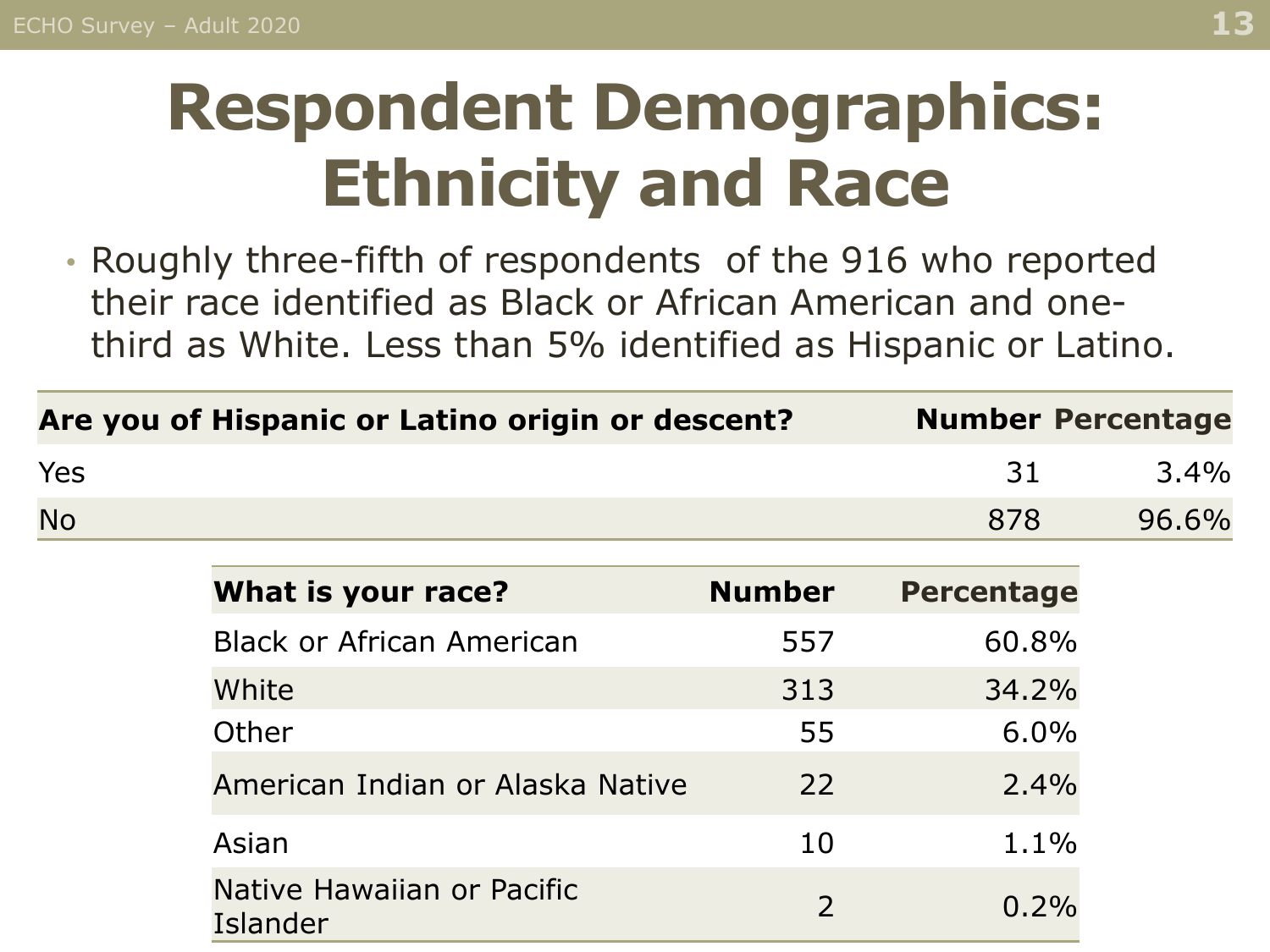### **Respondent Demographics: Mental Health**

• 10% rated their overall mental health as "excellent." Slightly more than half rated their overall mental health as "good" or better.

> *In general, how would you rate your overall mental health now?(N=731)*

| 10% | <b>Excellent Very good</b> | Good | Fair | <b>Poor</b> |
|-----|----------------------------|------|------|-------------|
|     | <b>15%</b>                 | 27%  | 40%  | 7%          |
|     |                            |      |      |             |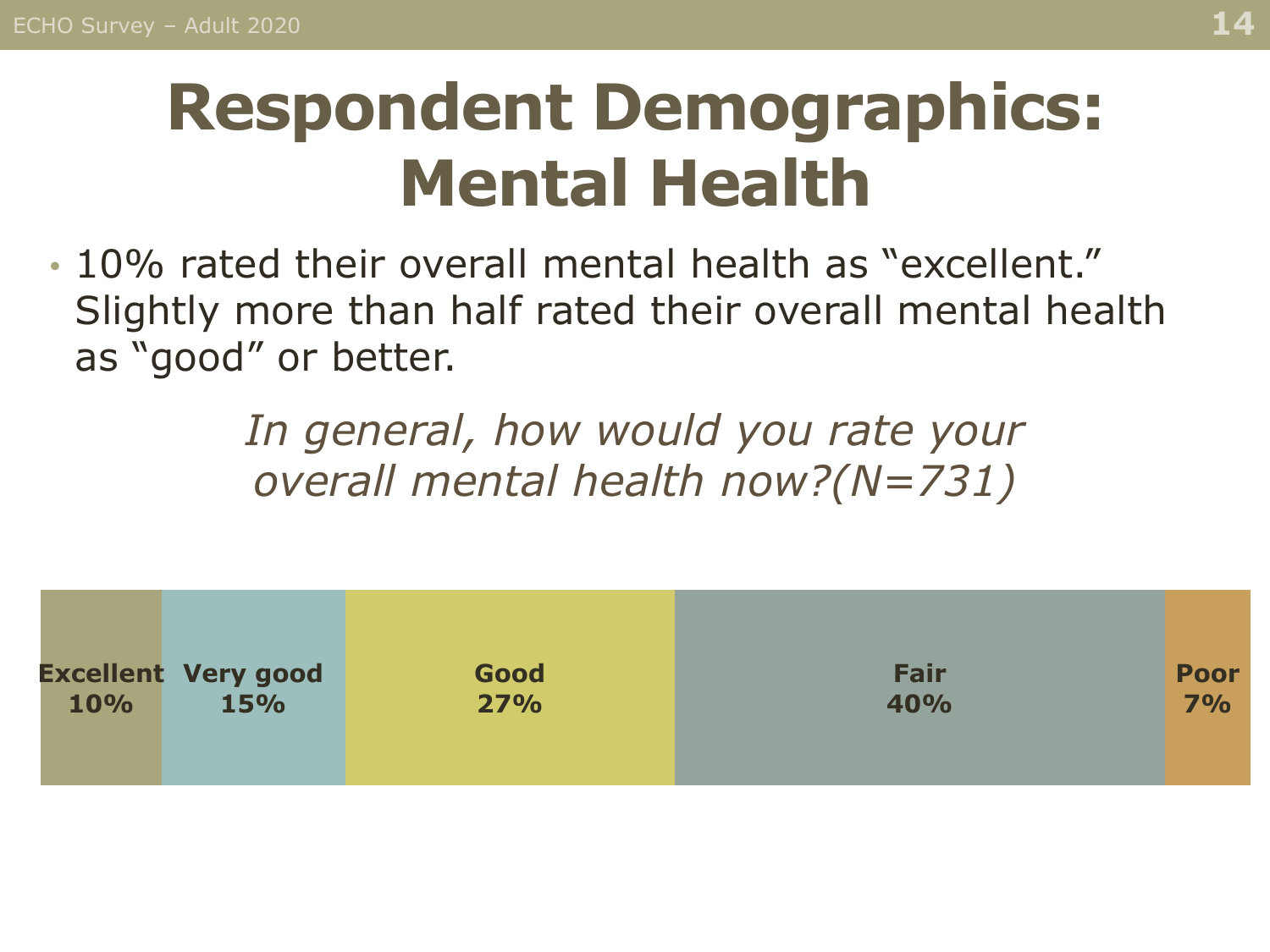### **Respondent Demographics: Health**

• 9% rated their overall health as "excellent." Nearly threefifths rated their overall health as "good" or better.

> *In general, how would you rate your overall health now?(N=928)*

| <b>Excellent</b> | <b>Very good</b> | Good | Fair | <b>Poor</b> |
|------------------|------------------|------|------|-------------|
| 9%               | <b>18%</b>       | 31%  | 34%  | 8%          |
|                  |                  |      |      |             |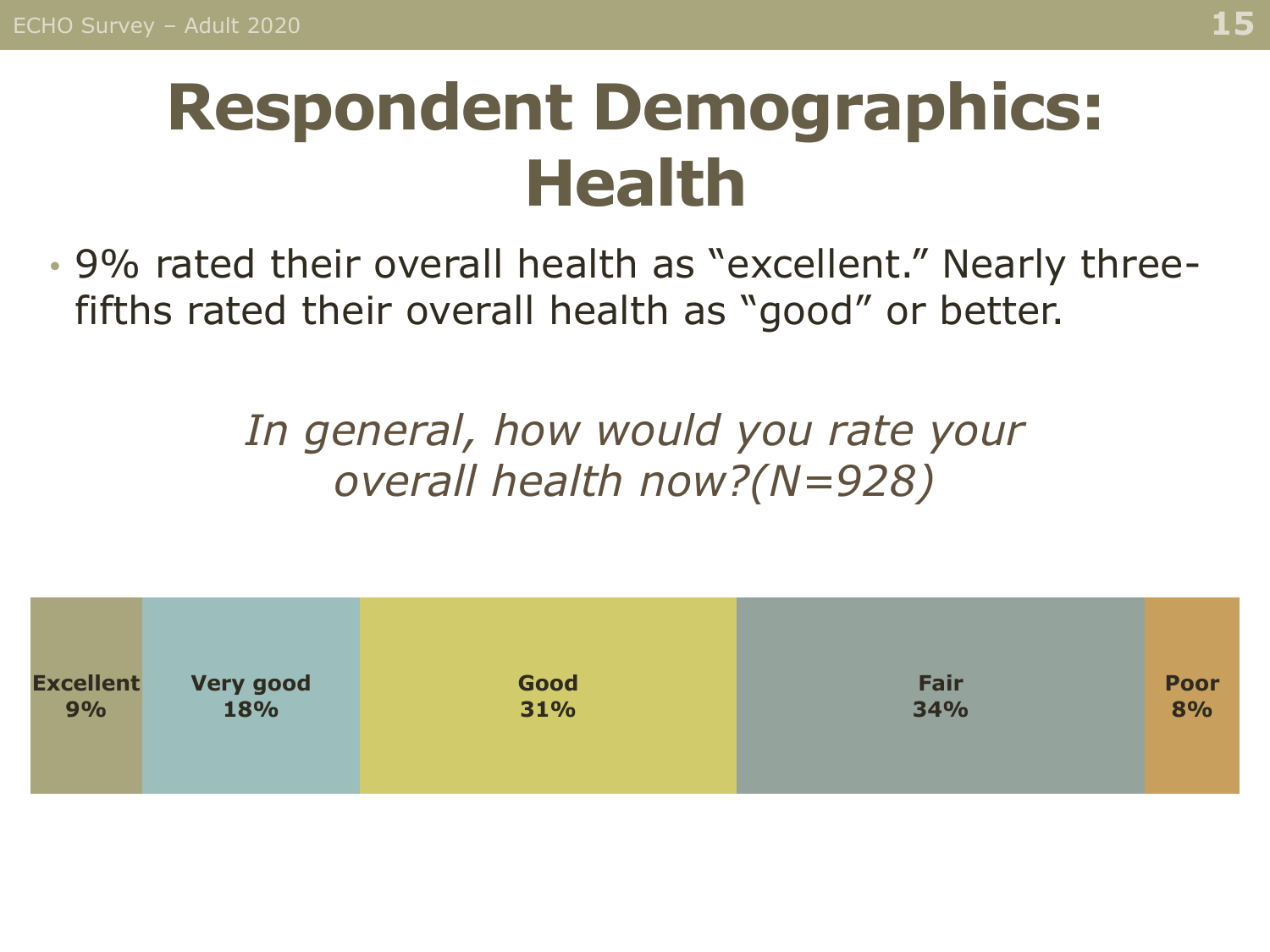# **Help with the Survey**

- More than one-fifth (n=105; 22.6%) of mail and web respondents indicated that someone had helped them complete the survey.
- 117 respondents shared one or more ways that someone had helped them with the survey:

|                                           | <b>Respondents</b> |                   |  |  |
|-------------------------------------------|--------------------|-------------------|--|--|
| How did that person help you?             | <b>Number</b>      | <b>Percentage</b> |  |  |
| Read the questions to me                  | 57                 | 48.7%             |  |  |
| Answered the questions for me             | 46                 | 39.3%             |  |  |
| Wrote down the answers I gave             | 44                 | 37.6%             |  |  |
| Translated the questions into my language | 6                  | $5.1\%$           |  |  |
| Helped in some other way                  | 10                 | 8.5%              |  |  |

Note: For 46 surveys, someone answered the questions for the target respondent. These "proxy data" were removed from the data before analysis, per guidance in the CAHPS documentation.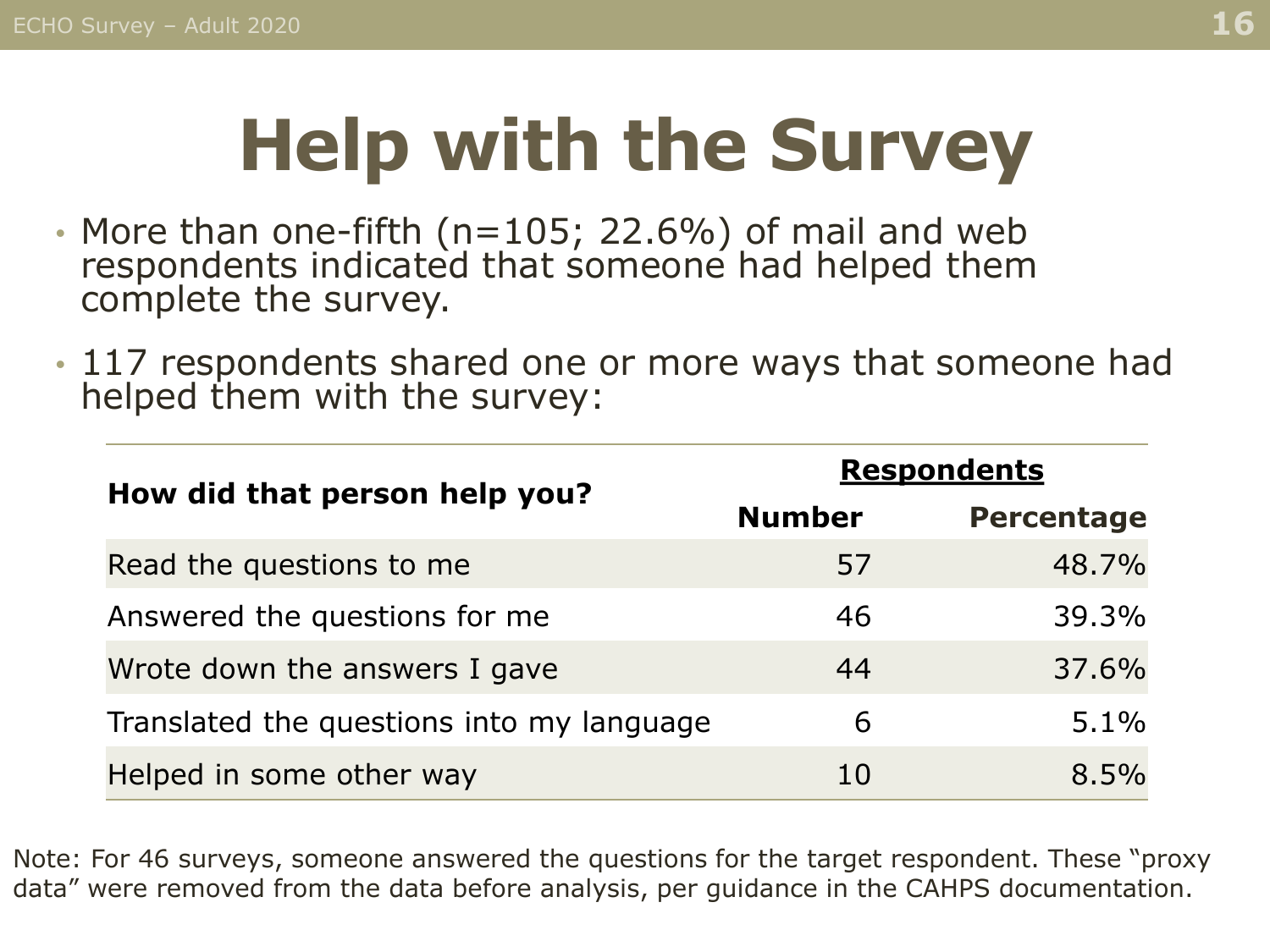#### <span id="page-16-0"></span>ECHO Survey – Adult 2020 **17**

# **ECHO Reporting Measures**

|                                                             | Getting treatment quickly                                             | <u>43%</u> |
|-------------------------------------------------------------|-----------------------------------------------------------------------|------------|
| res                                                         | How well clinicians communicate                                       | 68%        |
| Composite<br>$\boldsymbol{\omega}$<br>$\boldsymbol{\sigma}$ | Getting treatment and information from the plan or MBHO               | <u>57%</u> |
| $\mathbf 0$<br>Σ                                            | Perceived improvement                                                 | 31%        |
|                                                             | Information about treatment options                                   | 71%        |
|                                                             | Global Rating: Treatment (Overall rating of counseling and treatment) | 51%        |
|                                                             | Office wait                                                           | <u>36%</u> |
| Measures                                                    | Told about medication side effects                                    | 74%        |
|                                                             | Including family and friends                                          | 60%        |
|                                                             | Information to manage condition                                       | 81%        |
| Item                                                        | Patient rights information                                            | $91\%$     |
|                                                             | Patient feels he or she could refuse treatment                        | 81%        |
| Single                                                      | Privacy                                                               | $91\%$     |
|                                                             | <b>Cultural competency</b>                                            | 69%        |
|                                                             | <b>Amount helped</b>                                                  | 58%        |
|                                                             | Treatment after benefits are used up                                  | <u>55%</u> |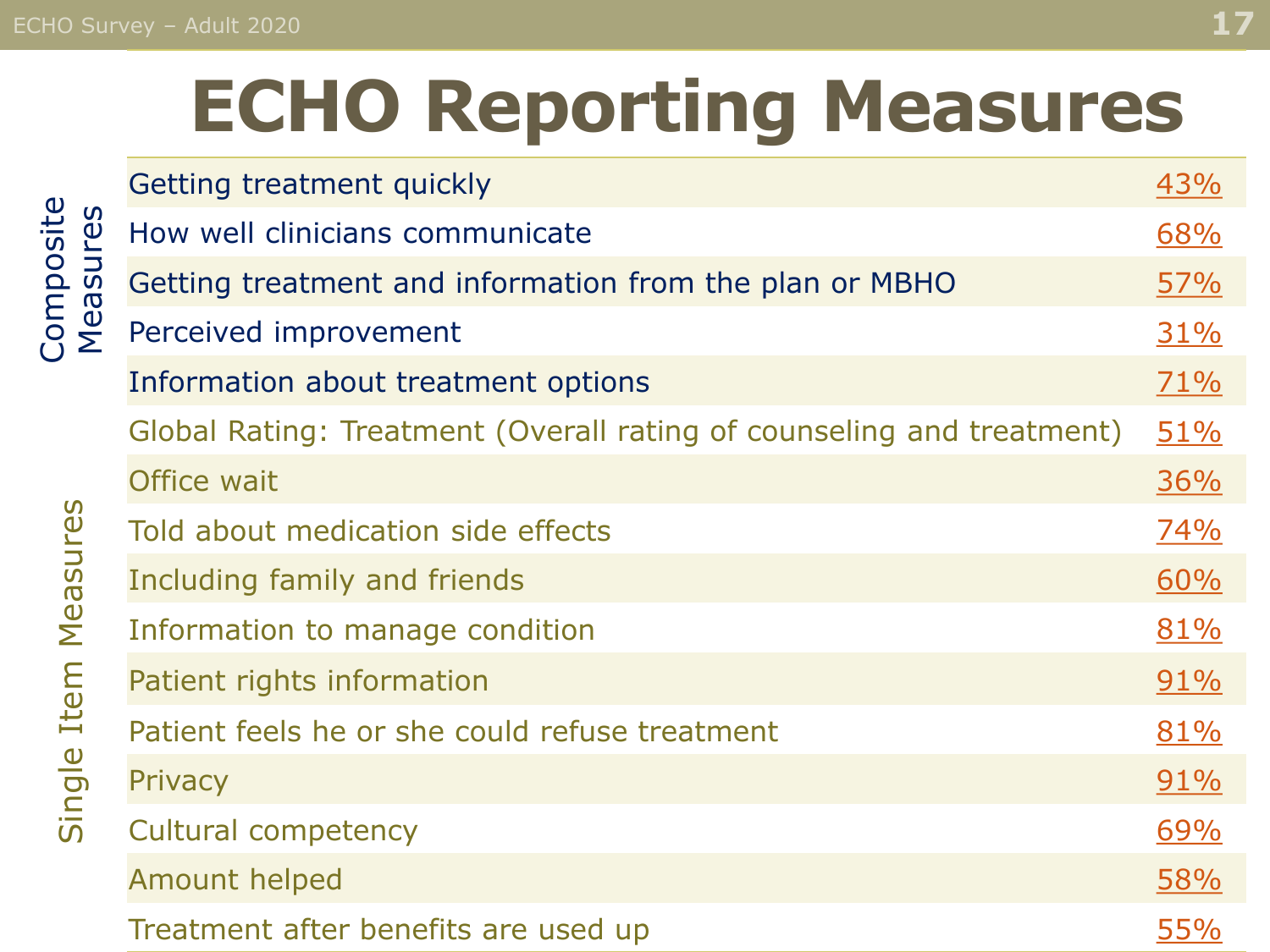# **ECHO Reporting Measures, Comparison Across Years**

| <b>Composite Measures and Global Rating</b>                                         | 2020       | 2017 |
|-------------------------------------------------------------------------------------|------------|------|
| Getting treatment quickly                                                           | 43%        | 37%  |
| How well clinicians communicate                                                     | 68%        | 65%  |
| Getting treatment and information from the plan or MBHO                             | 57%        | 53%  |
| Perceived improvement                                                               | 31%        | 29%  |
| Information about treatment options                                                 | 71%        | 70%  |
| <b>Global Rating: Treatment (Overall rating of counseling and</b><br>treatment) $*$ | <b>51%</b> | 46%  |

Note: The difference between the Global Rating in 2020 (51%), compared to 2017 (46%) was found to be statistically significant, using a test of proportion, with p<0.05.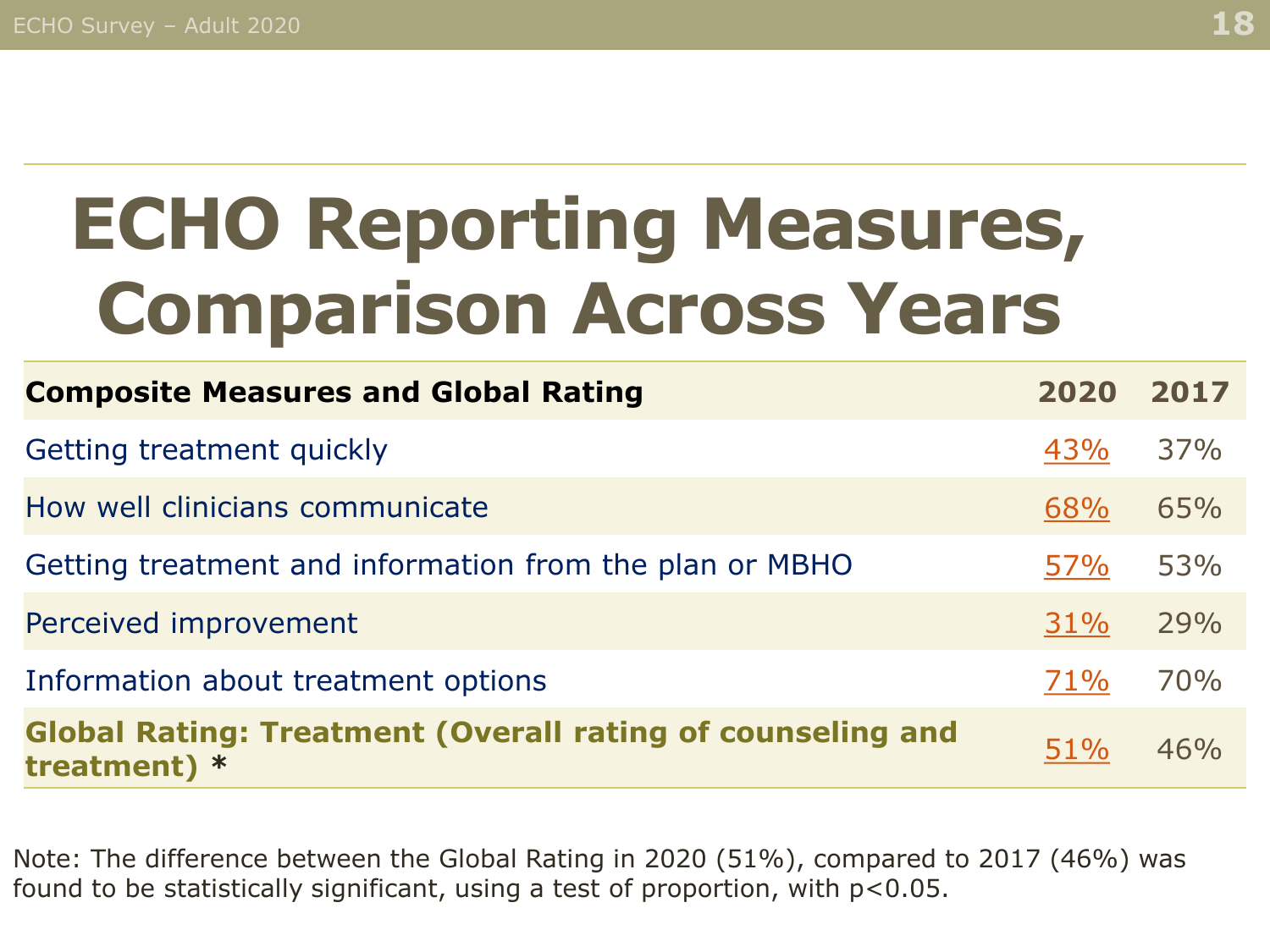# **ECHO Reporting Measures, Comparison Across Years**

| <b>Single Item Measures</b>                    | 2020       | 2017 |
|------------------------------------------------|------------|------|
| Office wait                                    | 36%        | 33%  |
| Told about medication side effects             | 74%        | 75%  |
| Including family and friends                   | 60%        | 59%  |
| Information to manage condition                | 81%        | 78%  |
| Patient rights information                     | 91%        | 91%  |
| Patient feels he or she could refuse treatment | 81%        | 78%  |
| Privacy                                        | 91%        | 91%  |
| <b>Cultural competency</b>                     | 69%        | 76%  |
| <b>Amount helped*</b>                          | 58%        | 52%  |
| Treatment after benefits are used up           | <b>55%</b> | 48%  |

Note: The difference between the Amount Helped in 2020 (58%), compared to 2017 (52%) was found to be statistically significant, using a test of proportion, with p<0.05.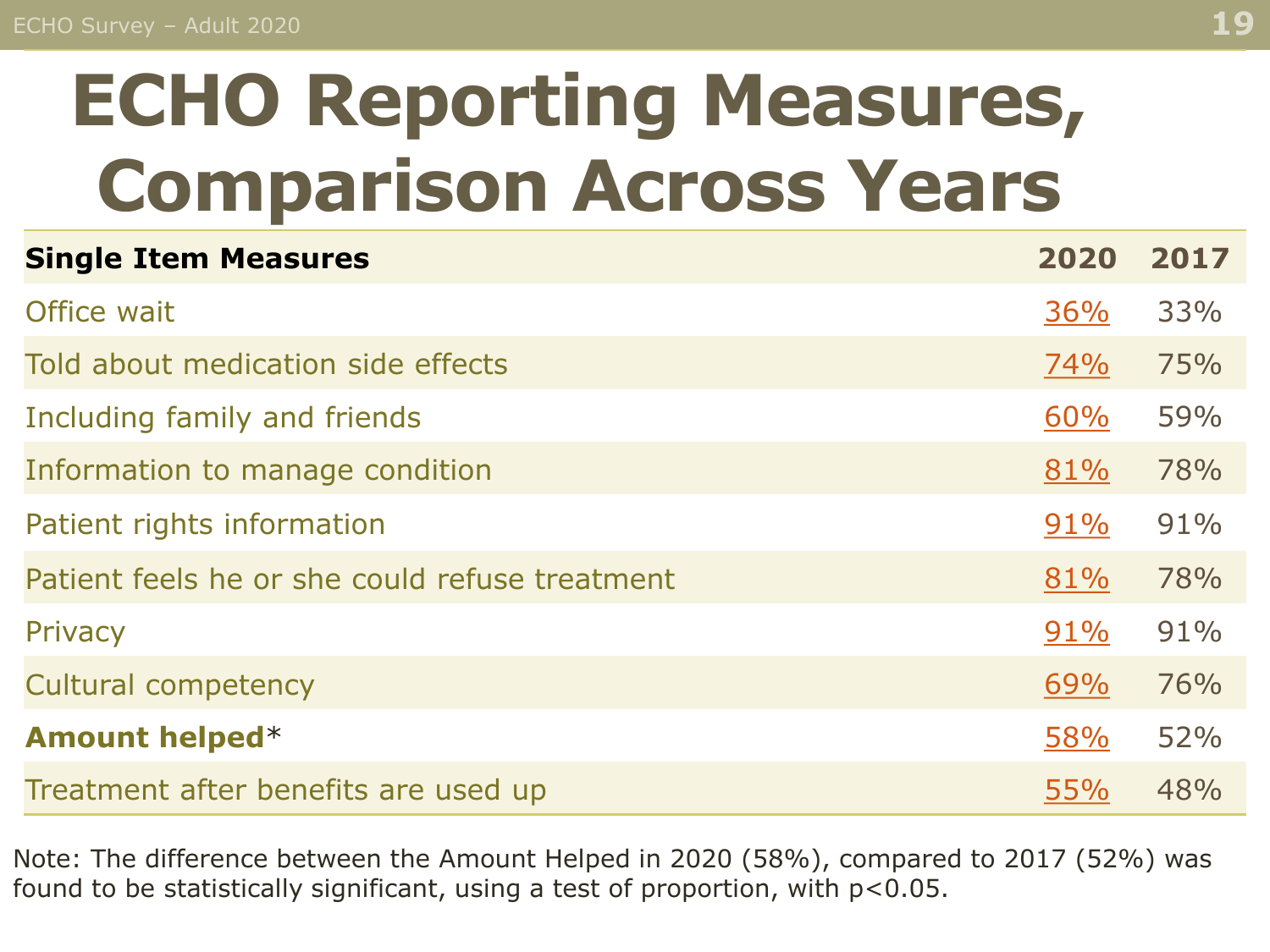# <span id="page-19-0"></span>**Statistical Significance Testing**

#### • Statistical tests were conducted to identify differences by:

- demographic characteristics (gender, race, age);
- eligibility (Medicaid only or dual eligible for Medicaid and Medicare);
- whether or not the member had a guardian;
- primary disability designation;
- service provider; and
- survey mode.
- In conducting the tests, we excluded those with missing information and those who were part of subgroups with fewer than 30 people participating in the survey.
	- For example, when conducting the age subgroup analysis, those who did not indicate their age were not included, nor were respondents 75 or older as only 9 such respondents participated in the survey.
	- As such, the overall scores reported in this section will differ from those presented for the ECHO Reporting measures, which includes all respondents.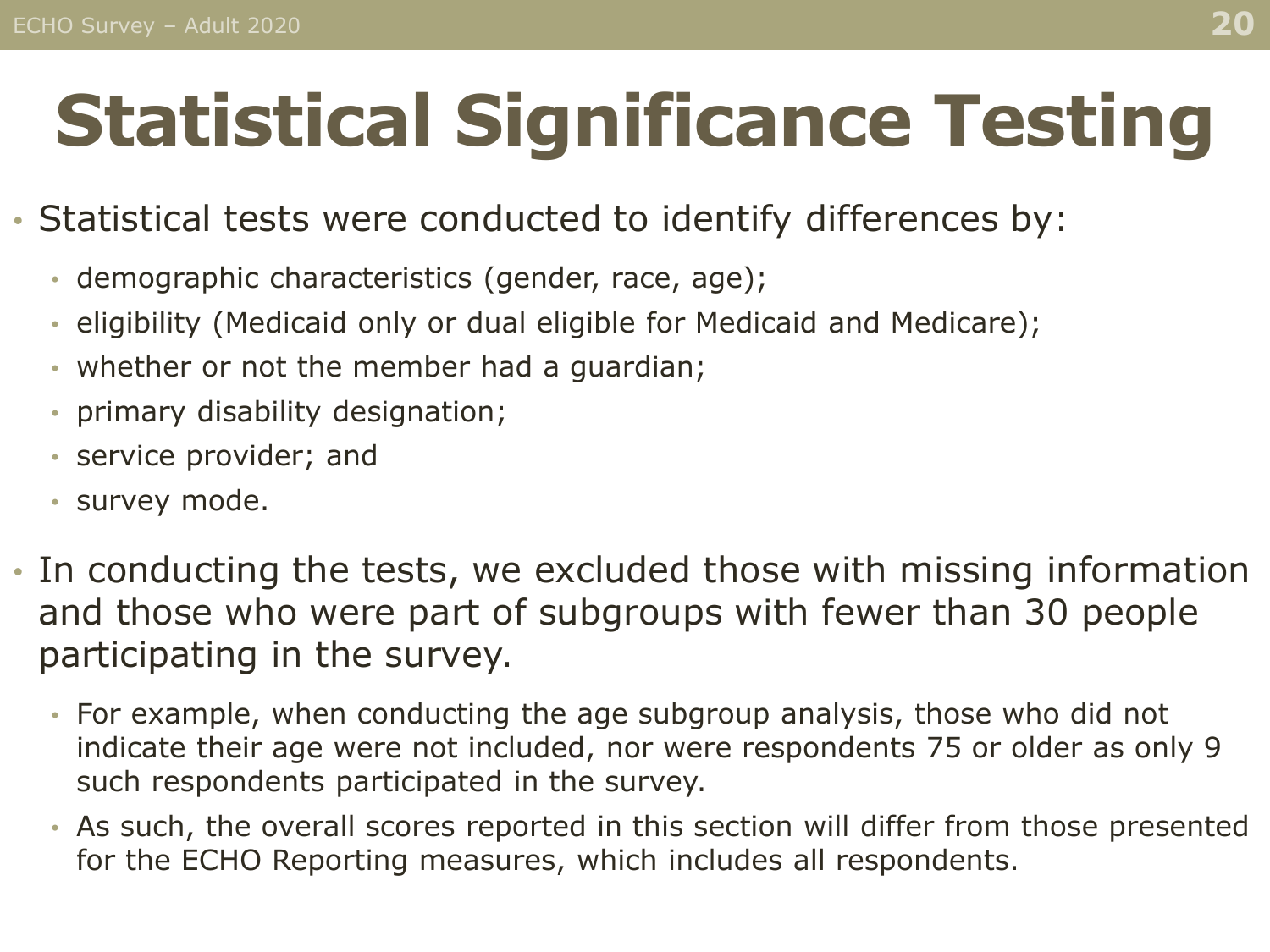# **Statistical Significance Testing**

Using a one-way ANOVA, several results had a statistically significant ( $p < 0.05$ ) difference between subgroups:

| <b>Grouping</b>                       | <b>Items with Differences</b>          |
|---------------------------------------|----------------------------------------|
| Gender                                | Q12, Q20, Q21                          |
| Race                                  | Q22                                    |
| Age                                   | Q5, Q34, Q28, Q19                      |
| Eligibility                           | Q7, Q33, Q20, Q23                      |
| <b>Guardian Status</b>                | Q11                                    |
| <b>Primary Disability Designation</b> | Q15, Q20, Q21, Q24, Q25                |
| <b>CRSP</b>                           | Q31, Q20, Q10, Q29                     |
| <b>Survey Mode</b>                    | Q12, Q13, Q14, Q15, Q41, Q10, Q22, Q24 |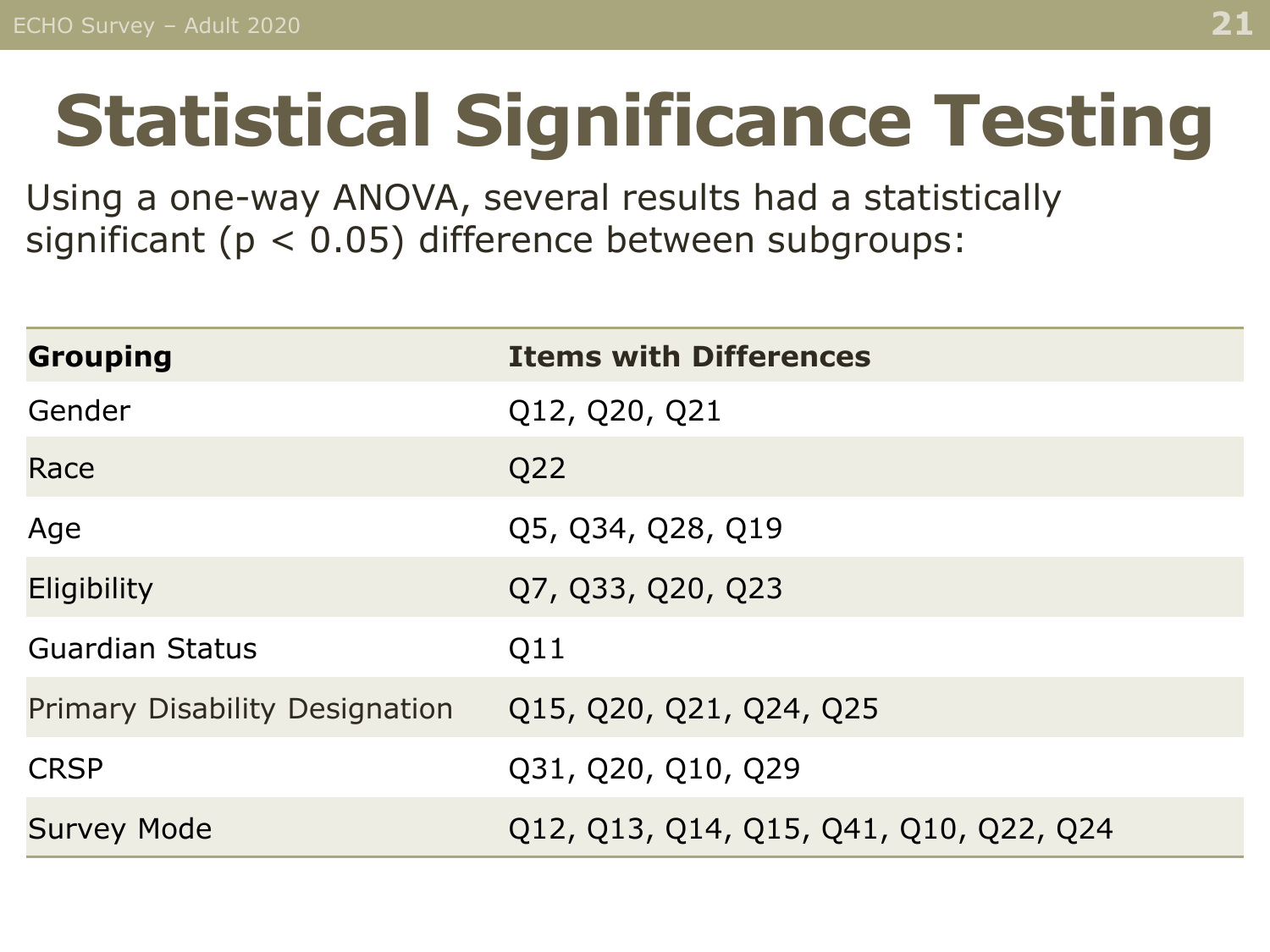### **By Gender**

- Overall, 65% respondents reported that the people they went to for counseling or treatment **always** explained things in a way they could understand. 69% of female respondents reported this, compared to 59% of males.
- Male respondents were more likely to report that they were told about self help or support groups (76%) and given information about different kinds of treatment (78%), compared to female respondents (66% and 68%, respectively).

### **By Race**

• 81% of respondents reported being given as much information as they wanted about what how to manage their condition. 85% of Black/African American respondents reported this, compared to two-thirds of those who listed more than one race and roughly three-quarters of respondents who identified as White or Other reported this.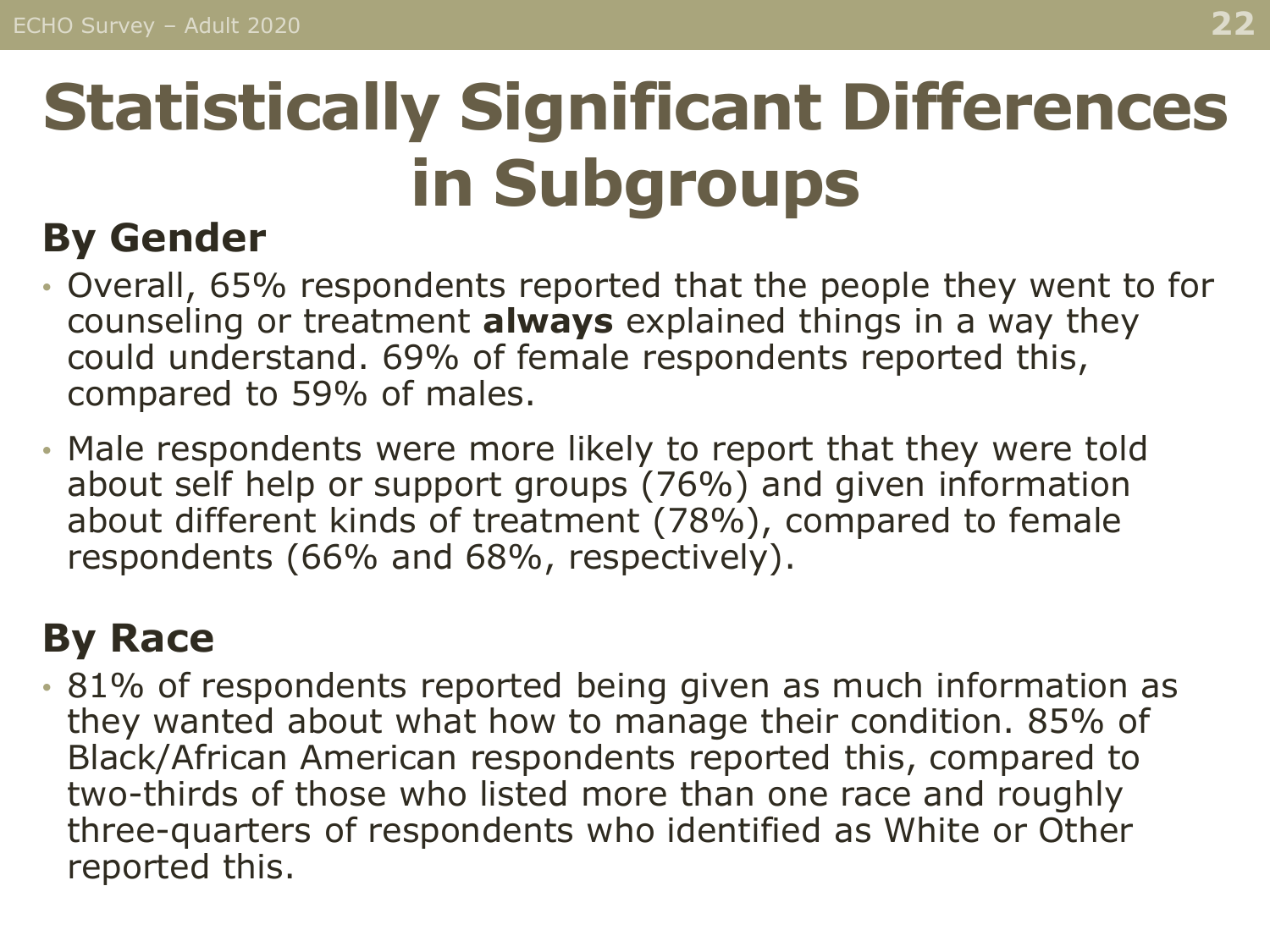#### **By Age**

- Those 18 to 24 had lower scores than the other age groups on several measures:
	- While, overall, 43% of respondents reported always seeing someone as soon as they wanted, only 21% of those 18 to 24 reported this.
	- 22% of them reported rated their problems or symptoms "**much better**", compared to 29% overall.
	- 33% of them rated their counseling or treatment at "**9**" or "**10**" **,** compared to 52% overall.

#### **By Eligibility**

- 60% of those dual eligible reported that they **always** got an appointment as soon as they wanted, compared with 53% overall.
- Dual eligible respondents were more likely to report their ability to accomplish things was **much better**: 36% compared to 30% overall.
- Conversely, those who were not dual eligible were more likely to report having been told about self-help or support groups (73%) and being given information about patient rights (93%), compared to 70% and 91% overall.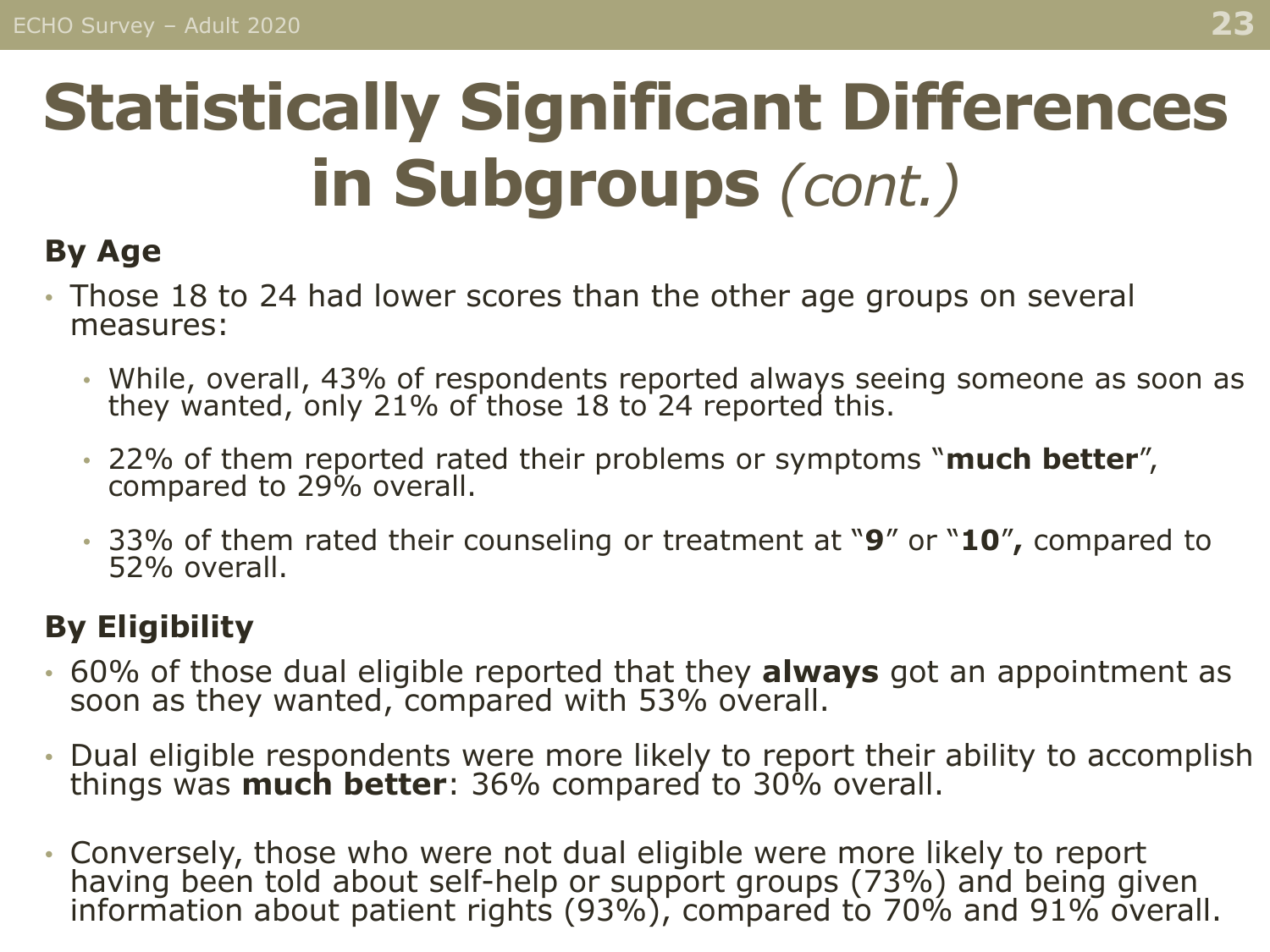#### **By Guardian Status**

• A lower percentage of people with guardians (50%) reported clinicians **always** listened carefully to them, compared to 66% overall.

#### **By Primary Disability Designation**

- Respondents with substance use disorders were more likely to report that they:
	- **always** felt safe with people they went to for counseling or treatment (96% compared to 78% overall);
	- were told about self-help or support groups (93% compared to 70% overall);
	- were given information about different kinds of counseling or treatment (93% compared to 72% overall); and
	- could refuse a specific type of medicine or treatment (100% compared to 81% overall).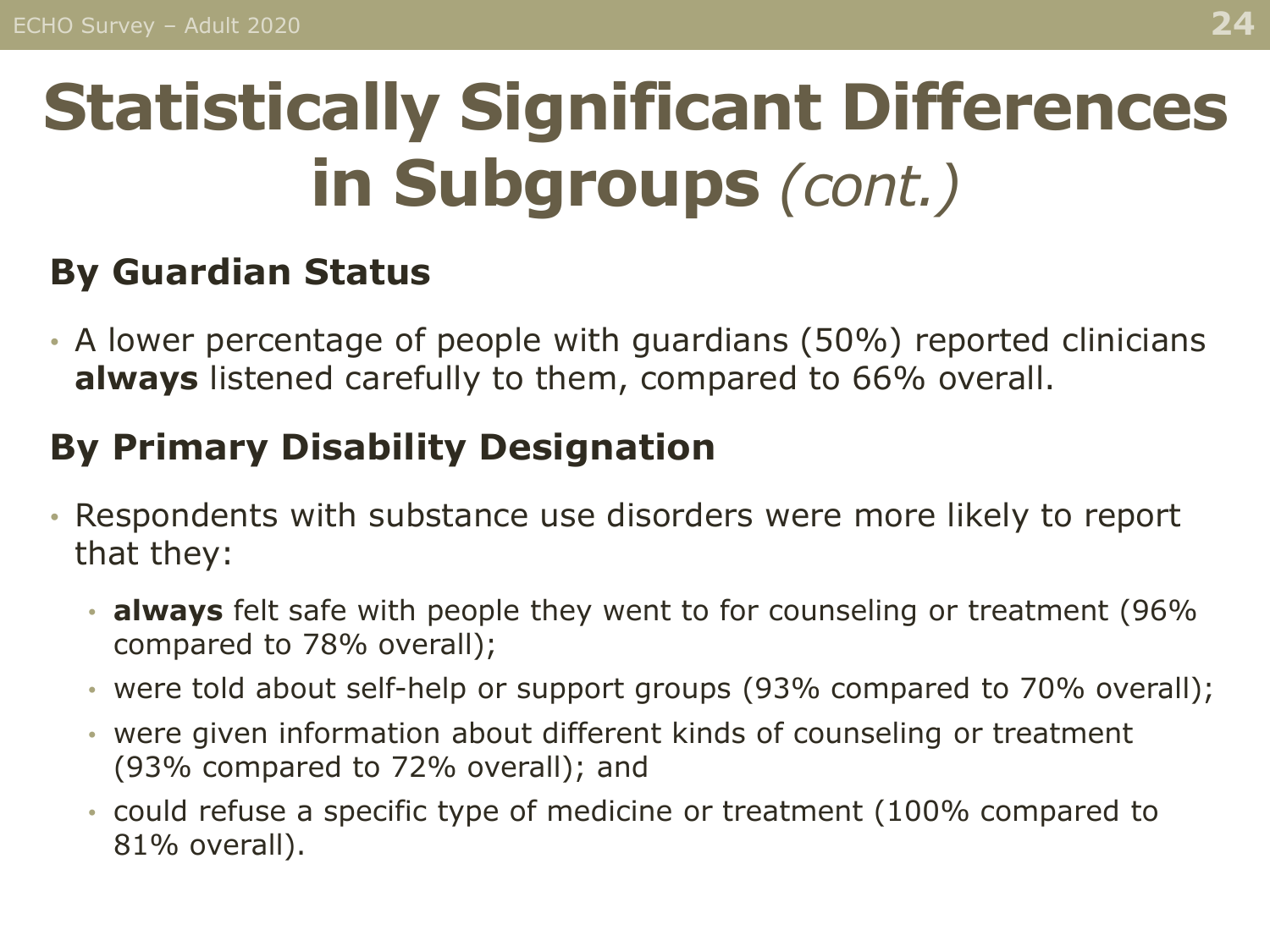#### **By Primary Disability Designation** *(cont.)*

- Respondents with developmental disabilities were *less* likely to report that they:
	- were told about self-help or support groups (57% compared to 70% overall);
	- were given information about different kinds of counseling or treatment (68% compared to 72% overall); and
	- could refuse a specific type of medicine or treatment (68% compared to 81% overall); and
	- that their privacy was protected (76% compared to 90% overall).

#### **By CRSP**

• There was variation across CRSPs on several of the items. On the four items that had statistically significant differences, the scores at different CRSPs had scores that varied between 25-44%.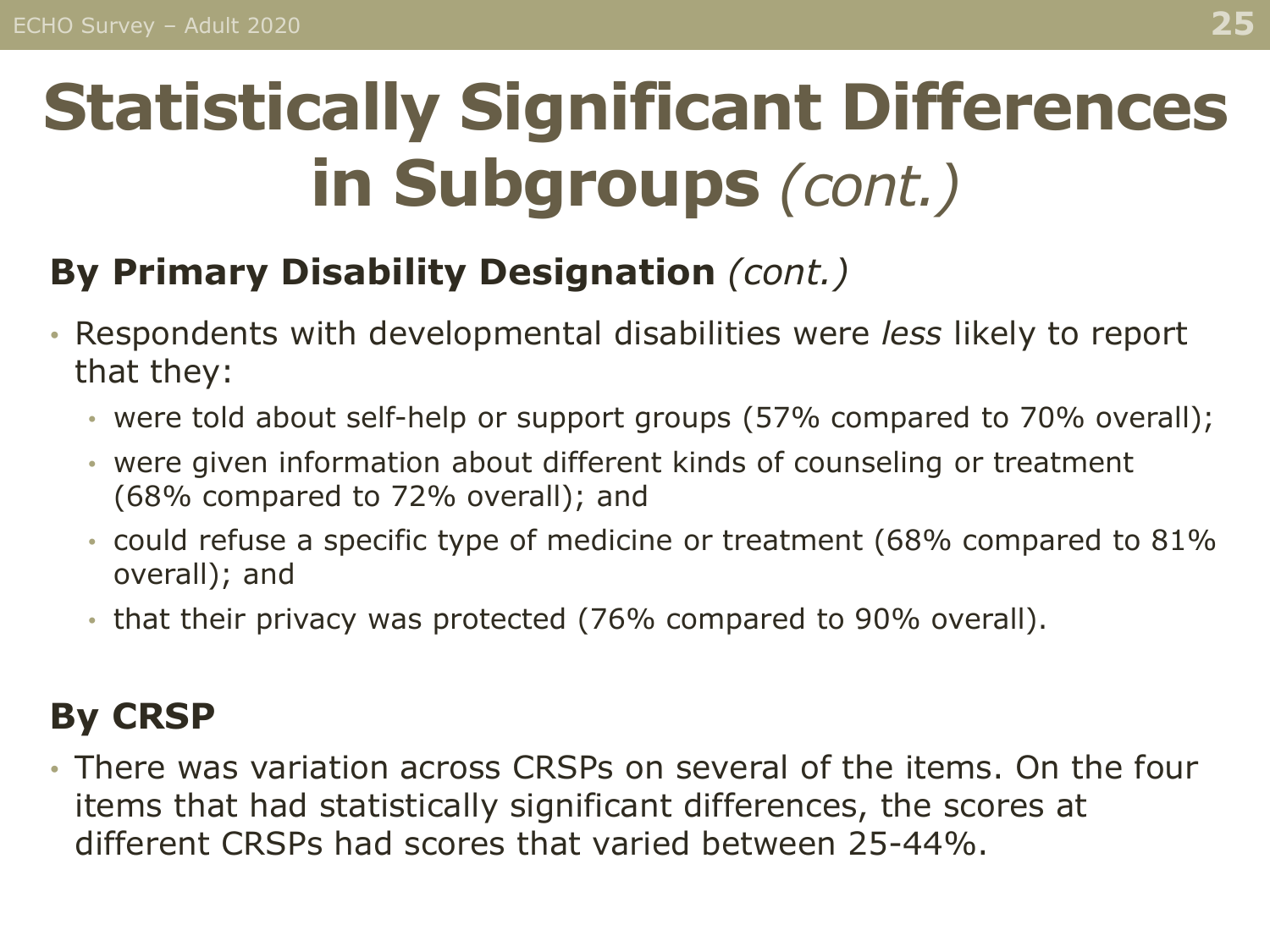#### **By CRSP**

- There was variation across CRSPs on several of the items. On the four items that had statistically significant differences, the scores at different CRSPs had scores that differed by 25-44%.
- Respondents with CRSP Hegira Programs were more likely than others to:
	- rate their ability to deal with daily problems as **much better** (44% compared to 35% overall);
	- report **always** being seen within 15 minutes of appointment (66% compared to 36% overall); and
	- report being helped **a lot** by counseling and treatment (71% compared to 58% overall).
- Respondents served by Central City Integrated Health were least likely to report **always** being seen within 15 minutes of appointment (22% compared to 36% overall).
- Neighborhood Service Organization clients were least likely to report their ability to deal with daily problems was **much** better (19% compared to 35% overall).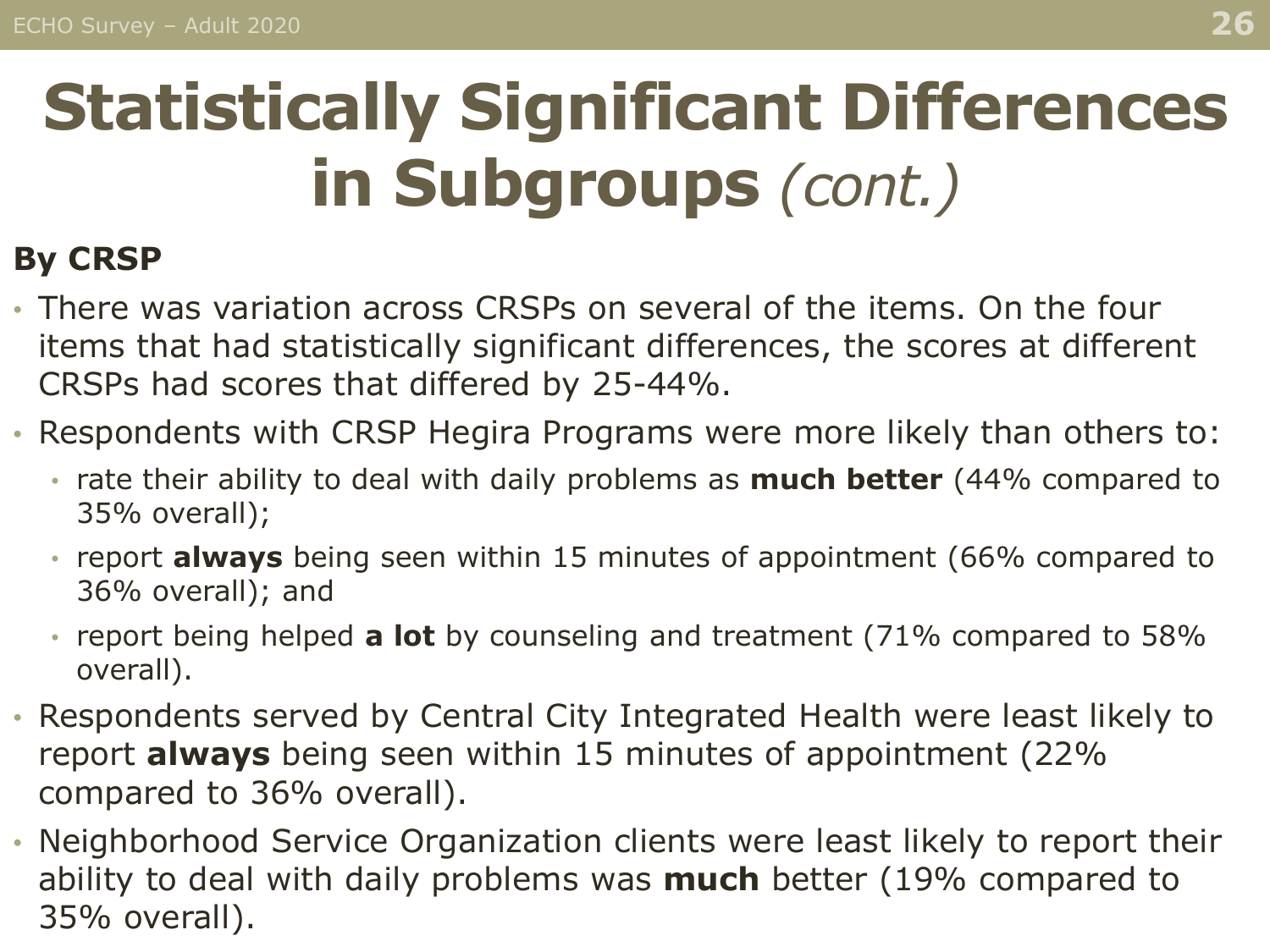#### **By Survey Mode**

- Eight items had statistically significant differences among the different survey modes and CATI respondents had higher scores on seven of them. CATI respondents were more likely to report that:
	- the people they went to for counseling or treatment **always** explained things in a way they could understand (71% compared to 65% overall);
	- the people they went to for counseling or treatment **always** showed respect for what they had to say (79% compared to 73% overall);
	- the people they went to for counseling or treatment **always** spent enough time with them (69% compared to 64% overall);
	- they **always** felt safe with people they went to for counseling or treatment (83% compared to 78% overall);
	- getting help from customer service was **not a problem** (70% compared to 58% overall);
	- they were **always** seen within 15 minutes of their appointment (41% compared to 36% overall); and
	- they were given as much information as they wanted about managing their condition (86% compared to 81% overall).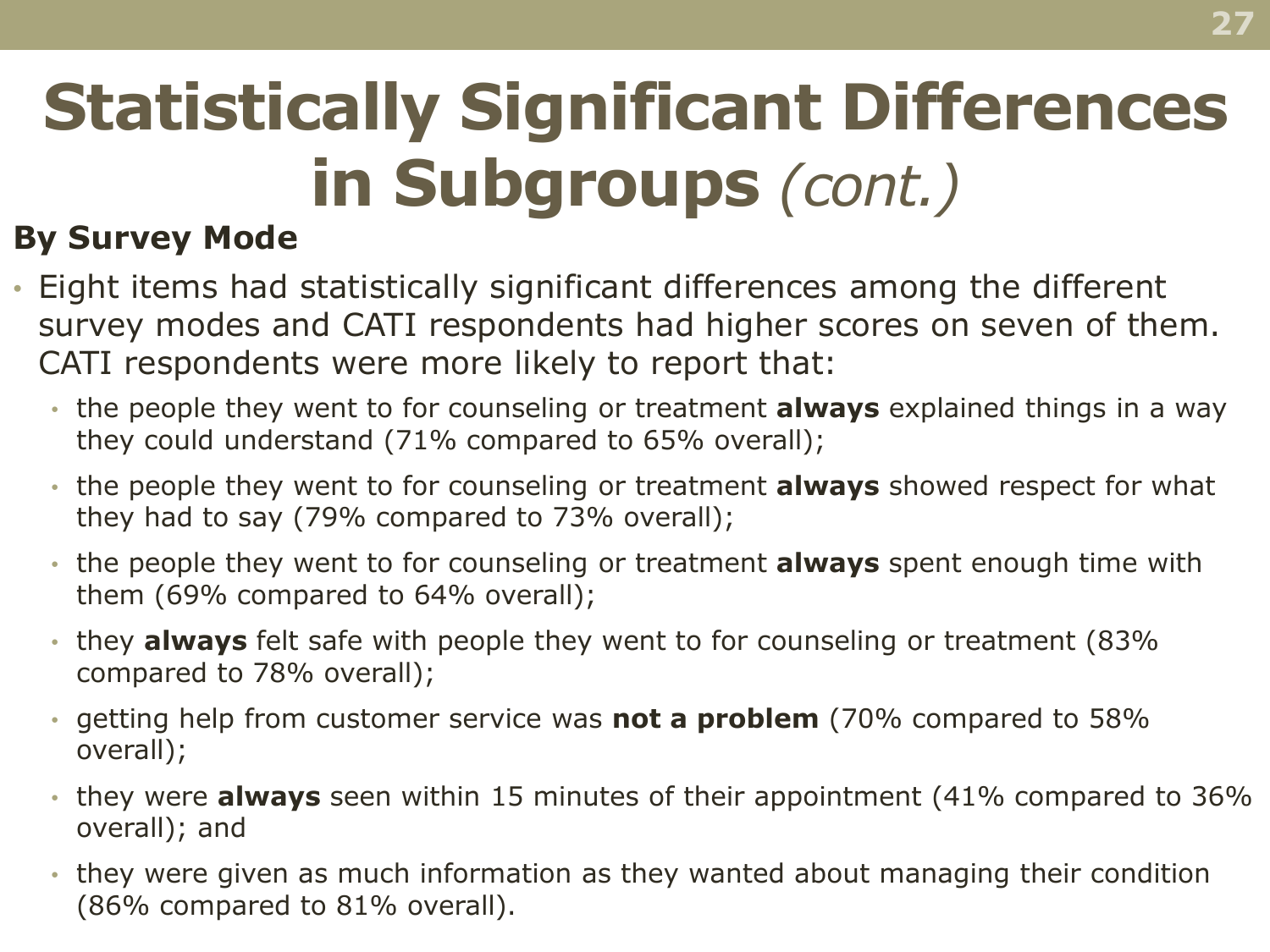## **Opportunities**

<span id="page-27-0"></span>Considering the findings from the survey, DWIHN has several potential areas to pursue for improvement, including working with:

- Service providers and members to explore the reasons why more members do not perceive improvements and whether their selfassessments reflect their clinicians' assessments;
- Service providers to identify barriers to, and potential improvements that would support, members being seen within 15 minutes of appointment time;
- Service providers and members to identify barriers to members being able to get treatment quickly, particularly as it pertains to getting help over the telephone; and
- Service providers to ensure all members, including those with DD or SUD, are confident in the privacy of their information and that those with guardians feel clinicians listen carefully to them.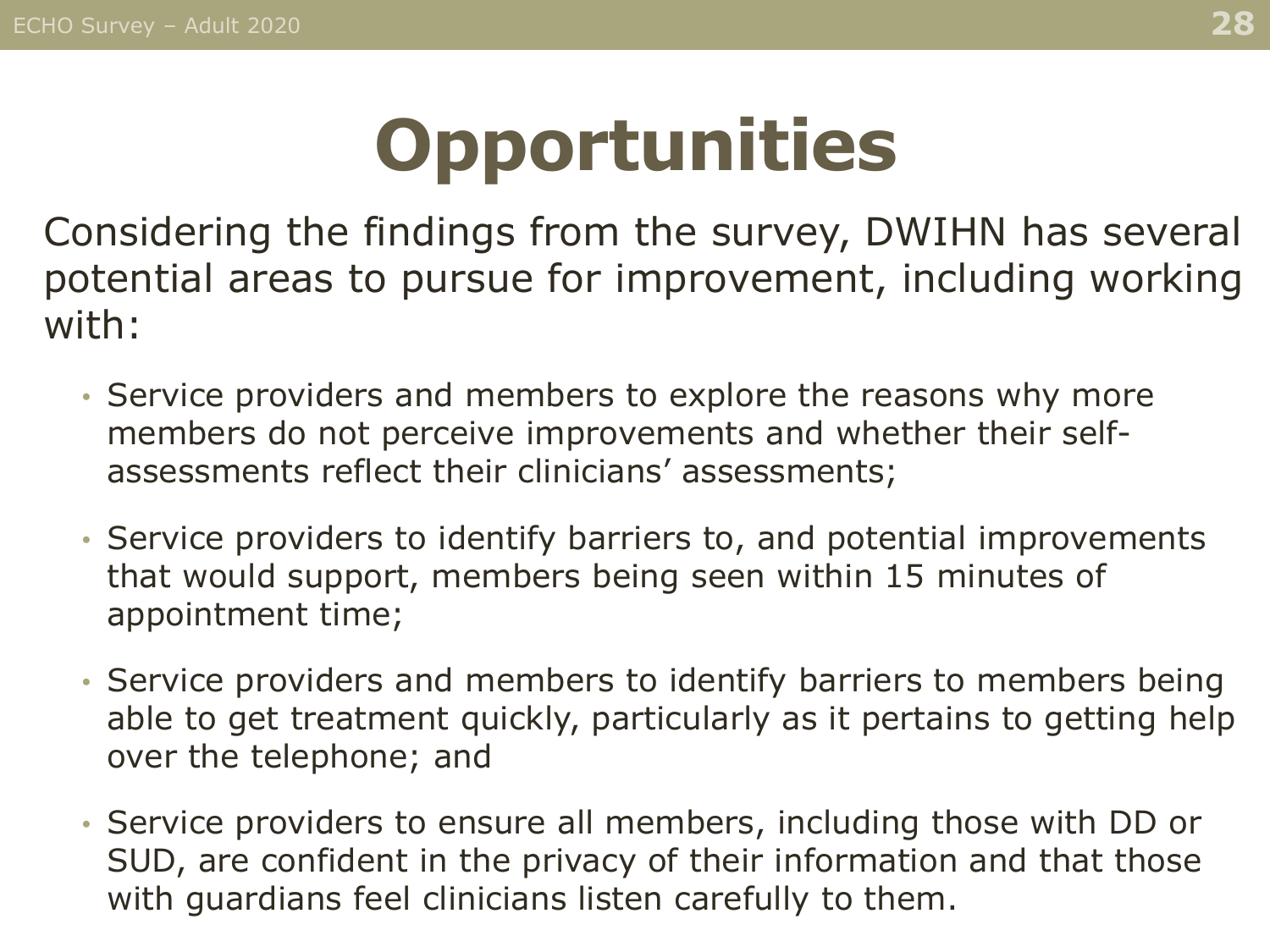# <span id="page-28-0"></span>DETAILED FINDINGS

#### ECHO Reporting Measures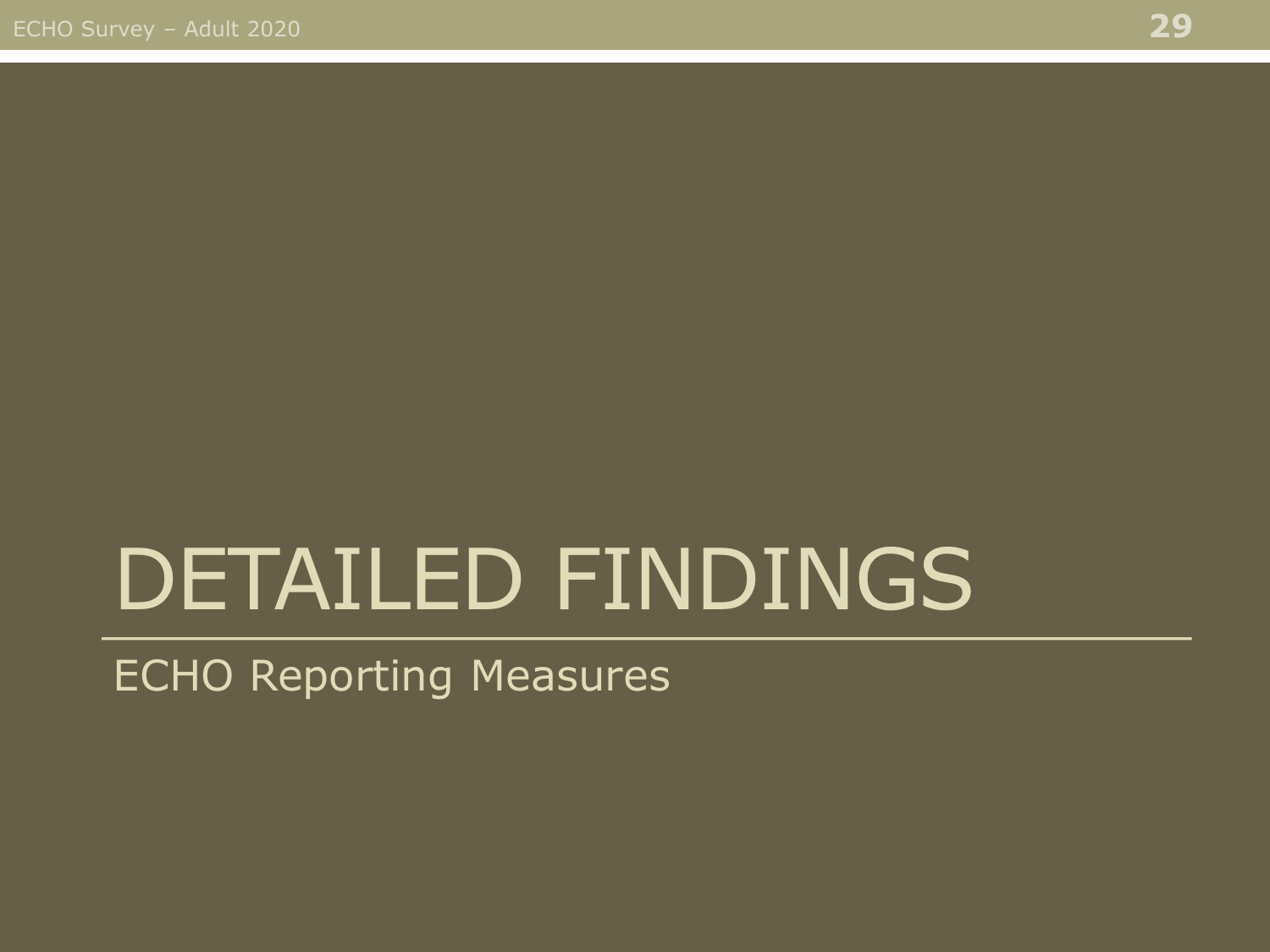### <span id="page-29-0"></span>**Measure: Getting Treatment Quickly**

### **Getting treatment quickly: 43%**

• This composite measure is based on these questions:

| Question                                                                                                                                                                                  | Score  |
|-------------------------------------------------------------------------------------------------------------------------------------------------------------------------------------------|--------|
| In the last 12 months, how often did you get the professional counseling you needed on the phone?<br>Q <sub>3</sub>                                                                       | $31\%$ |
| In the last 12 months, when you needed counseling or treatment right away, how often did you see someone as soon as you wanted?<br>Q <sub>5</sub>                                         | 44%    |
| In the last 12 months, not counting times you needed counseling or<br>Q7 treatment right away, how often did you get an appointment for counseling<br>or treatment as soon as you wanted? | 53%    |

#### • Score is the percentage of respondents who answered "Always."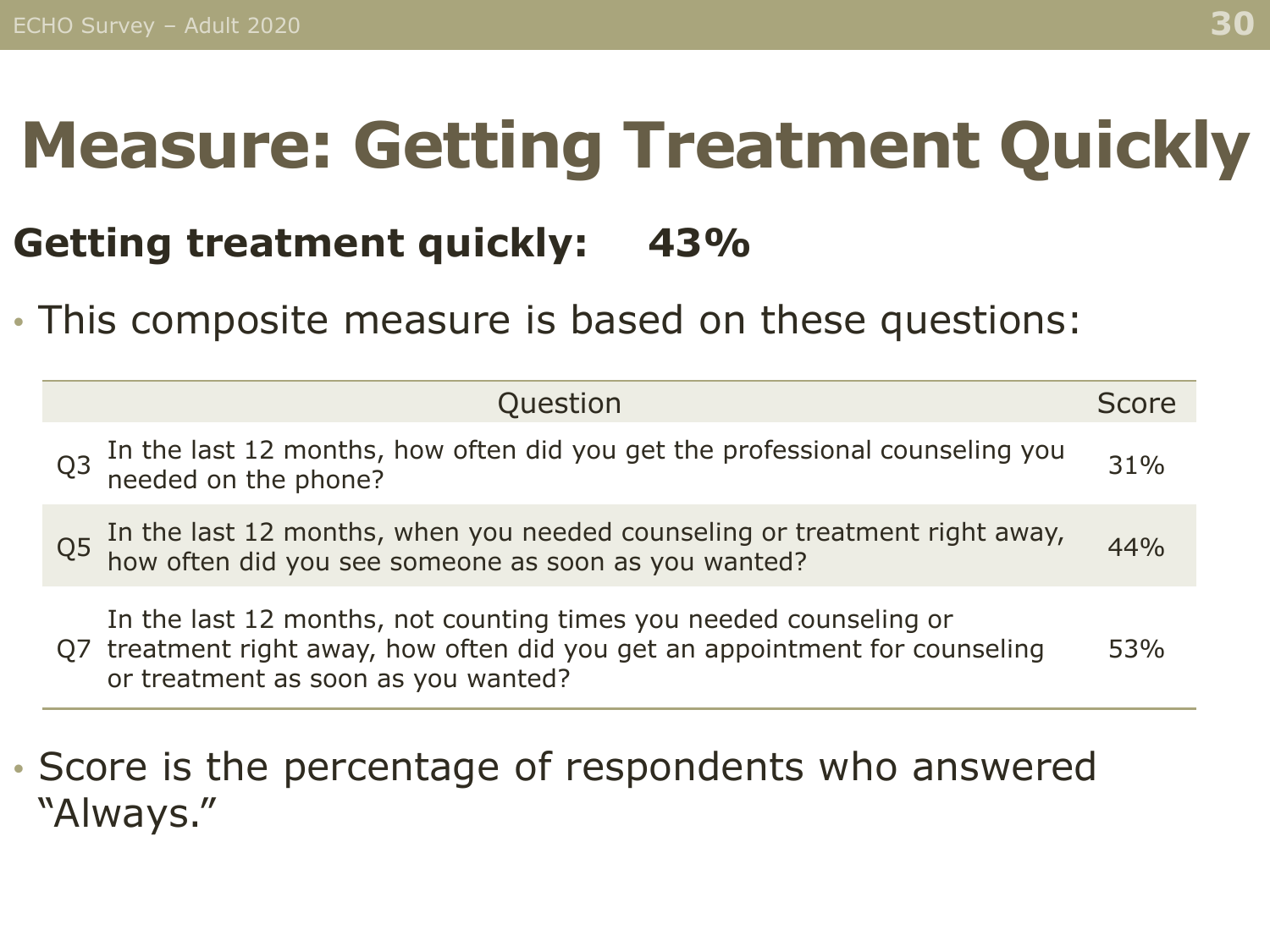## **Detail: Getting Treatment Quickly**



#### $\blacksquare$  Never  $\blacksquare$  Sometimes  $\blacksquare$  Usually  $\blacksquare$  Always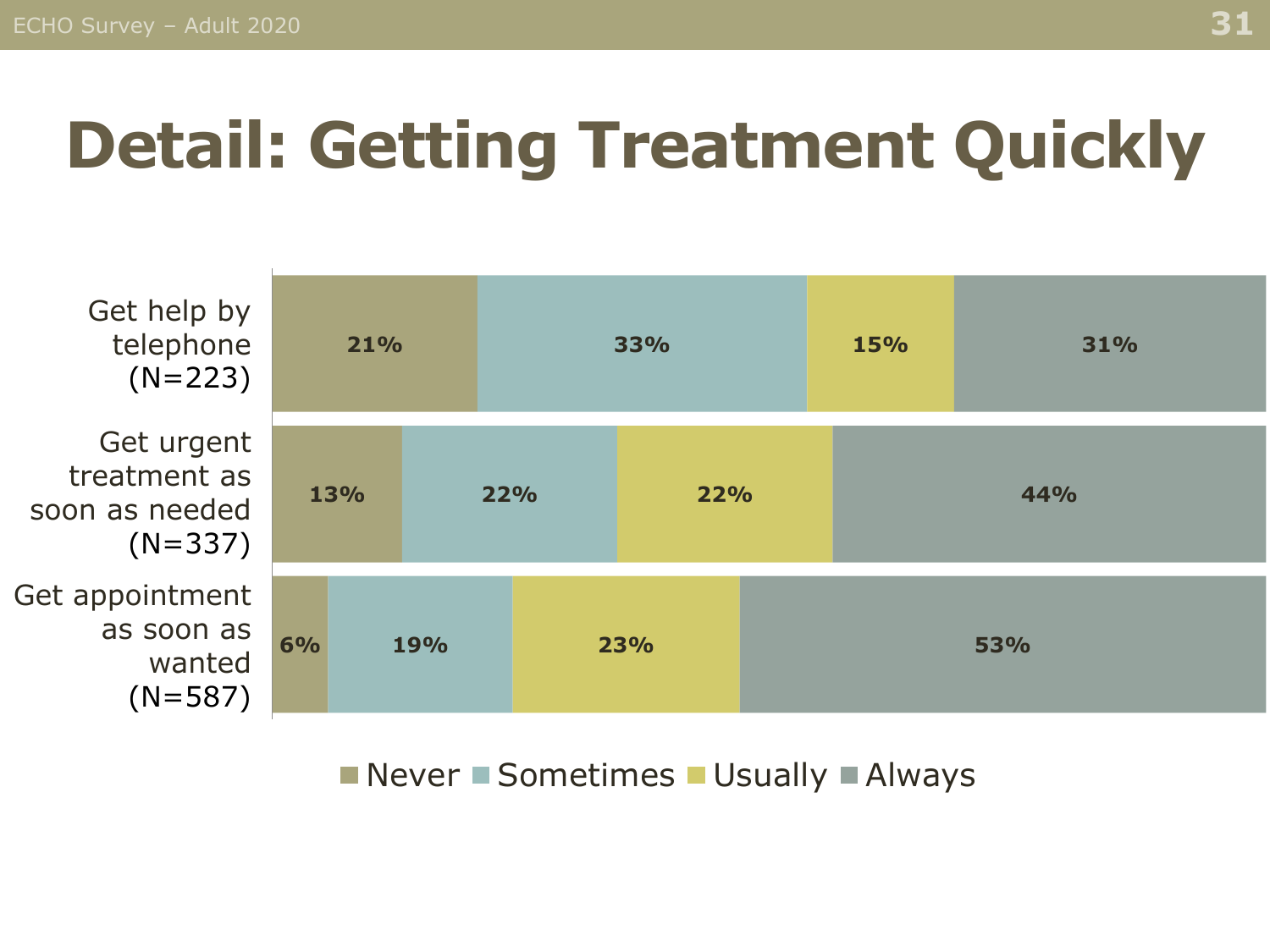## <span id="page-31-0"></span>**Measure: How Well Clinicians Communicate**

### **How Well Clinicians Communicate: 68%**

• This composite measure is based on these questions:

|     | Question                                                                                                                              | <b>Score</b> |
|-----|---------------------------------------------------------------------------------------------------------------------------------------|--------------|
| Q11 | In the last 12 months, how often did the people you went to for counseling or treatment listen carefully to you?                      | 66%          |
| Q12 | In the last 12 months, how often did the people you went to for counseling or treatment explain things in a way you could understand? | 65%          |
| Q13 | In the last 12 months, how often did the people you went to for counseling or treatment show respect for what you had to say?         | 73%          |
|     | $Q14$ In the last 12 months, how often did the people you went to for counseling or treatment spend enough time with you?             | 64%          |
| Q15 | In the last 12 months, how often did you feel safe when you were with the people you went to for counseling or treatment?             | 78%          |
| Q18 | In the last 12 months, how often were you involved as much as you wanted in your counseling or treatment?                             | 59%          |

• Score is the percentage of respondents who answered "Always."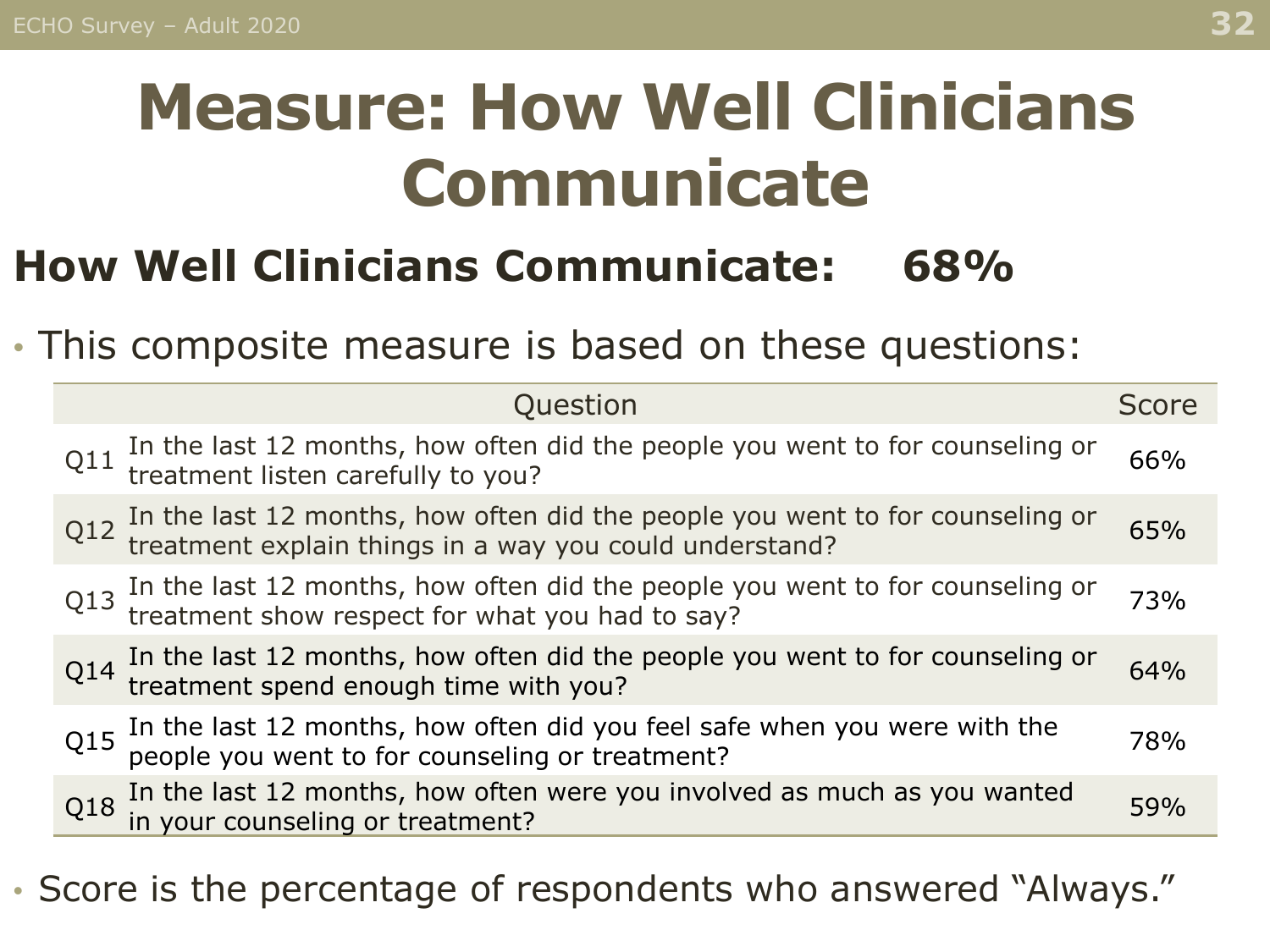### **Detail: How Well Clinicians Communicate**

| <b>Clinicians listen</b><br>carefully 3% 12%<br>$(N=594)$         |            |     | 18% |     |            | 66%        |  |
|-------------------------------------------------------------------|------------|-----|-----|-----|------------|------------|--|
| Clinicians explain<br>things 3% 10%<br>$(N=594)$                  |            |     | 22% |     |            | 65%        |  |
| <b>Clinicians show</b><br>respect 3% 8%<br>$(N=595)$              |            |     | 16% |     | <b>73%</b> |            |  |
| Clinicians spend<br>enough time 4%<br>$(N=595)$                   | 12%        |     | 21% |     |            | <b>64%</b> |  |
| Feel safe with<br>clinicians 2% 8%<br>$(N=576)$                   |            | 12% |     |     |            | <b>78%</b> |  |
| Involved as much<br>as you wanted in 3%<br>treatment<br>$(N=577)$ | <b>15%</b> |     |     | 22% |            | <b>59%</b> |  |

Never Sometimes Usually Always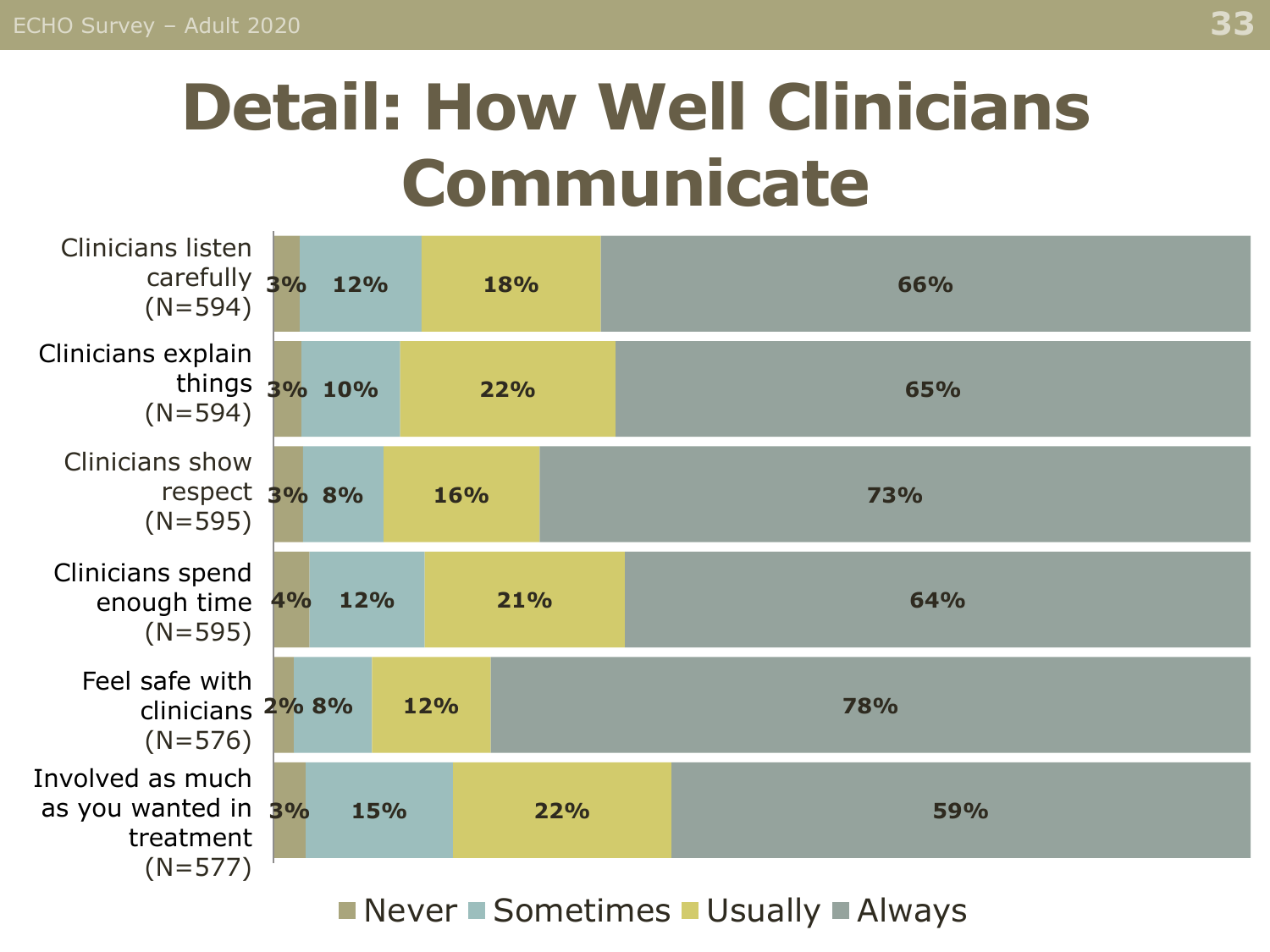## <span id="page-33-0"></span>**Measure: Getting Treatment and Information from the Plan or MBHO**

### **Getting Treatment and Information : 57%**

• This composite measure is based on these questions:

| Question                                                                                                                                       | Score |
|------------------------------------------------------------------------------------------------------------------------------------------------|-------|
| In the last 12 months, how much of a problem, if any, were delays in counseling or treatment while you waited for approval?<br>Q <sub>39</sub> | 55%   |
| Q41 In the last 12 months, how much of a problem, if any, was it to get the help you needed when you called customer service?                  | 58%   |

• Score is the percentage of respondents who answered "Not a problem."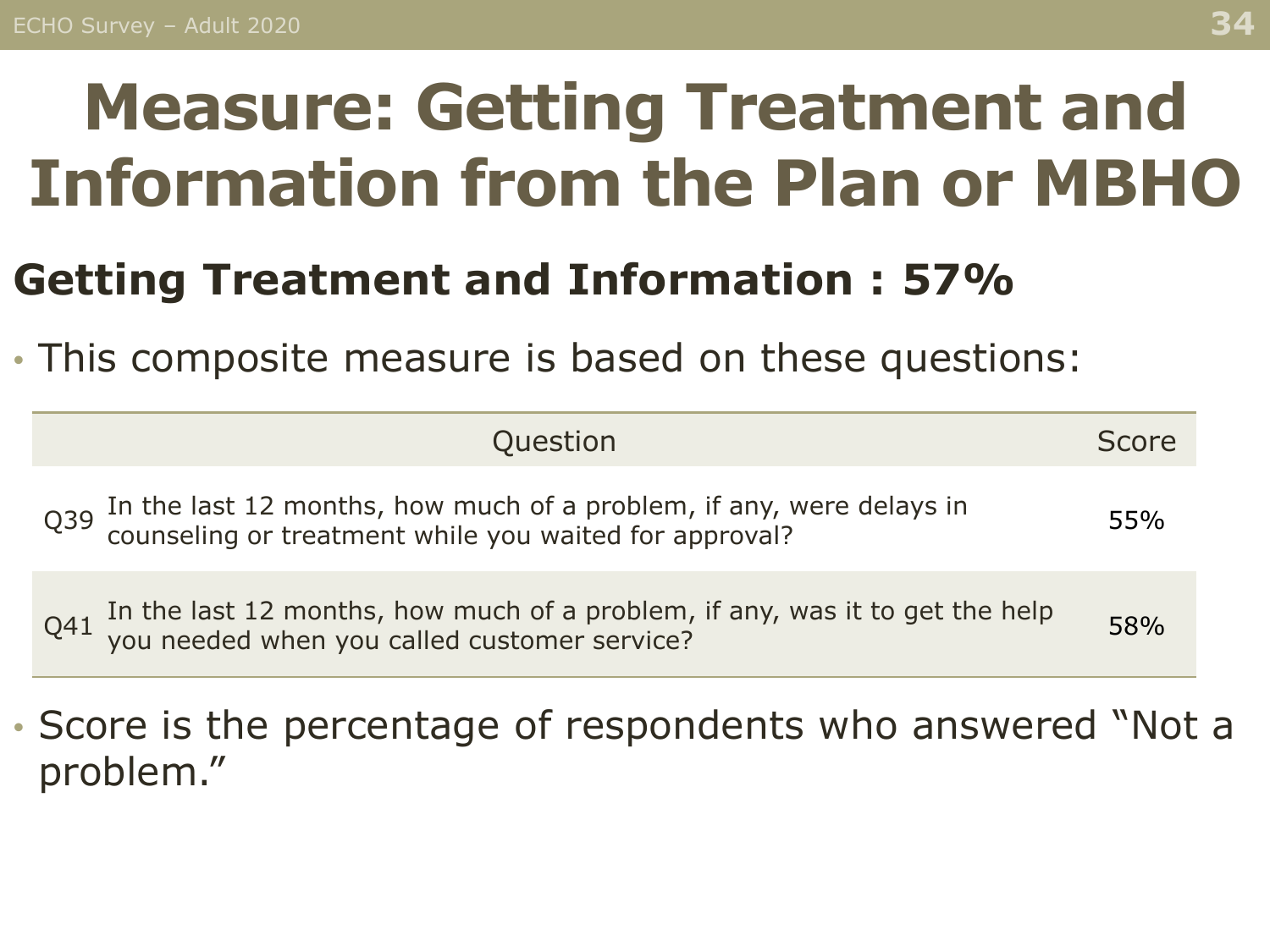### **Detail: Getting Treatment and Information from the Plan or MBHO**



 $\blacksquare$  A big problem  $\blacksquare$  A small problem  $\blacksquare$  Not a problem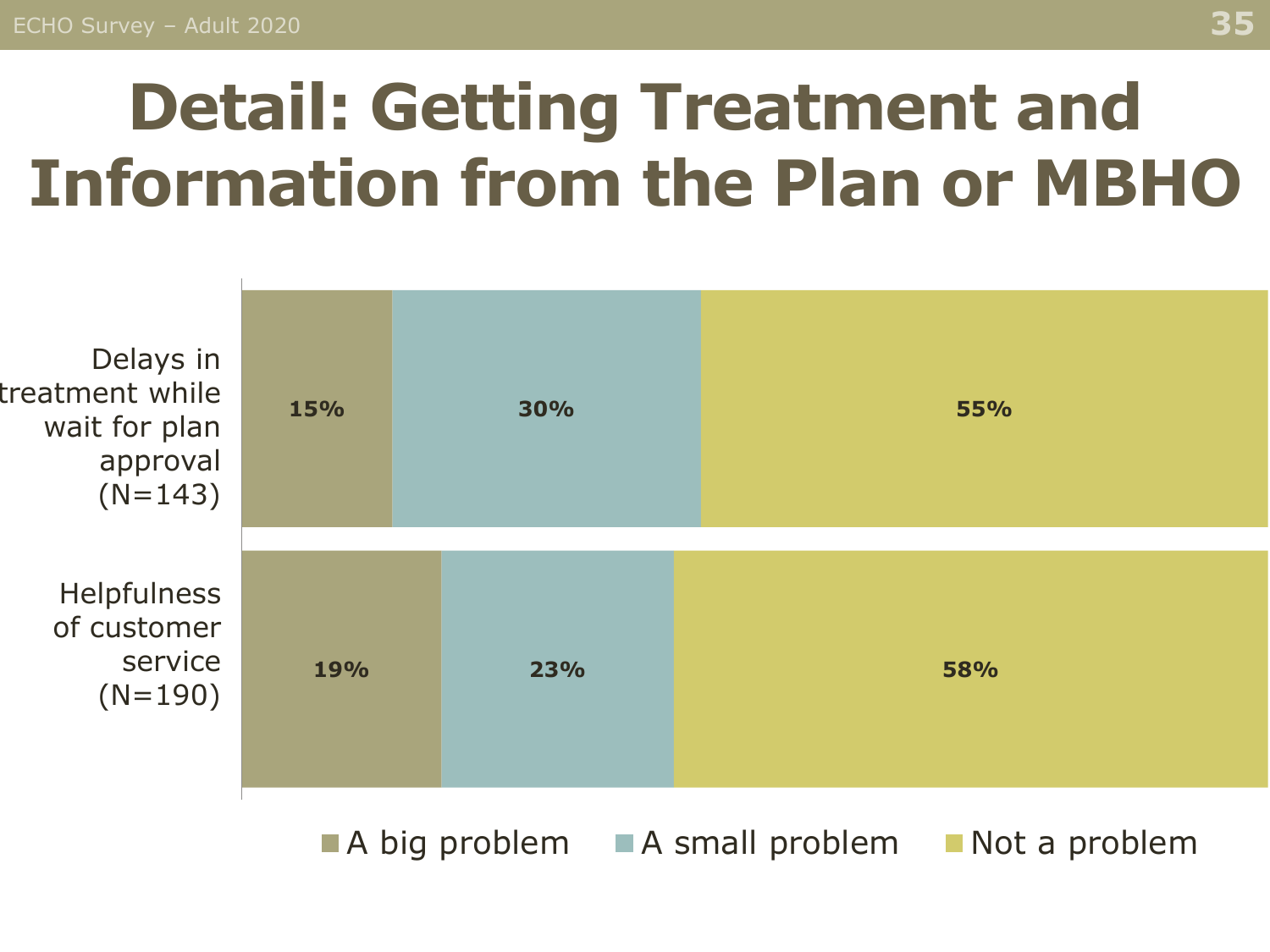### <span id="page-35-0"></span>**Measure: Perceived Improvement**

### **Perceived Improvement: 31%**

• This composite measure is based on these questions:

|     | Question                                                                                                   | Score |
|-----|------------------------------------------------------------------------------------------------------------|-------|
| Q31 | Compared to 12 months ago, how would you rate your ability to deal with daily problems now?                | 35%   |
| Q32 | Compared to 12 months, how would you rate your ability to deal with social<br>situations now?              | 31%   |
| Q33 | Compared to 12 months ago, how would you rate your ability to accomplish<br>the things you want to do now? | 30%   |
| Q34 | Compared to 12 months ago, how would you rate your problems or<br>symptoms now?                            | 28%   |

• Score is the percentage of respondents who answered "Much better."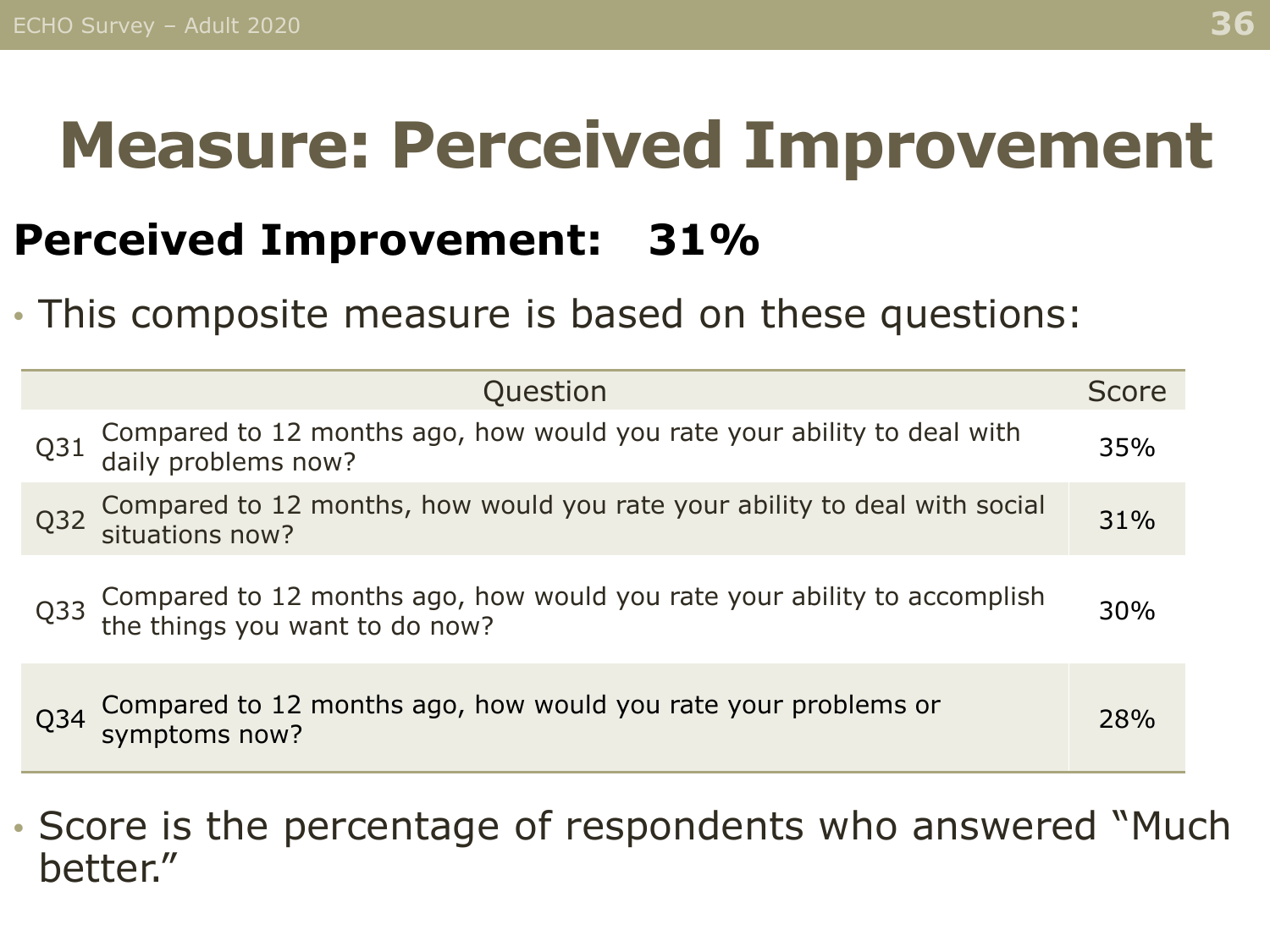## **Detail: Perceived Improvement**

Compared to 12 months ago, how would you rate your…

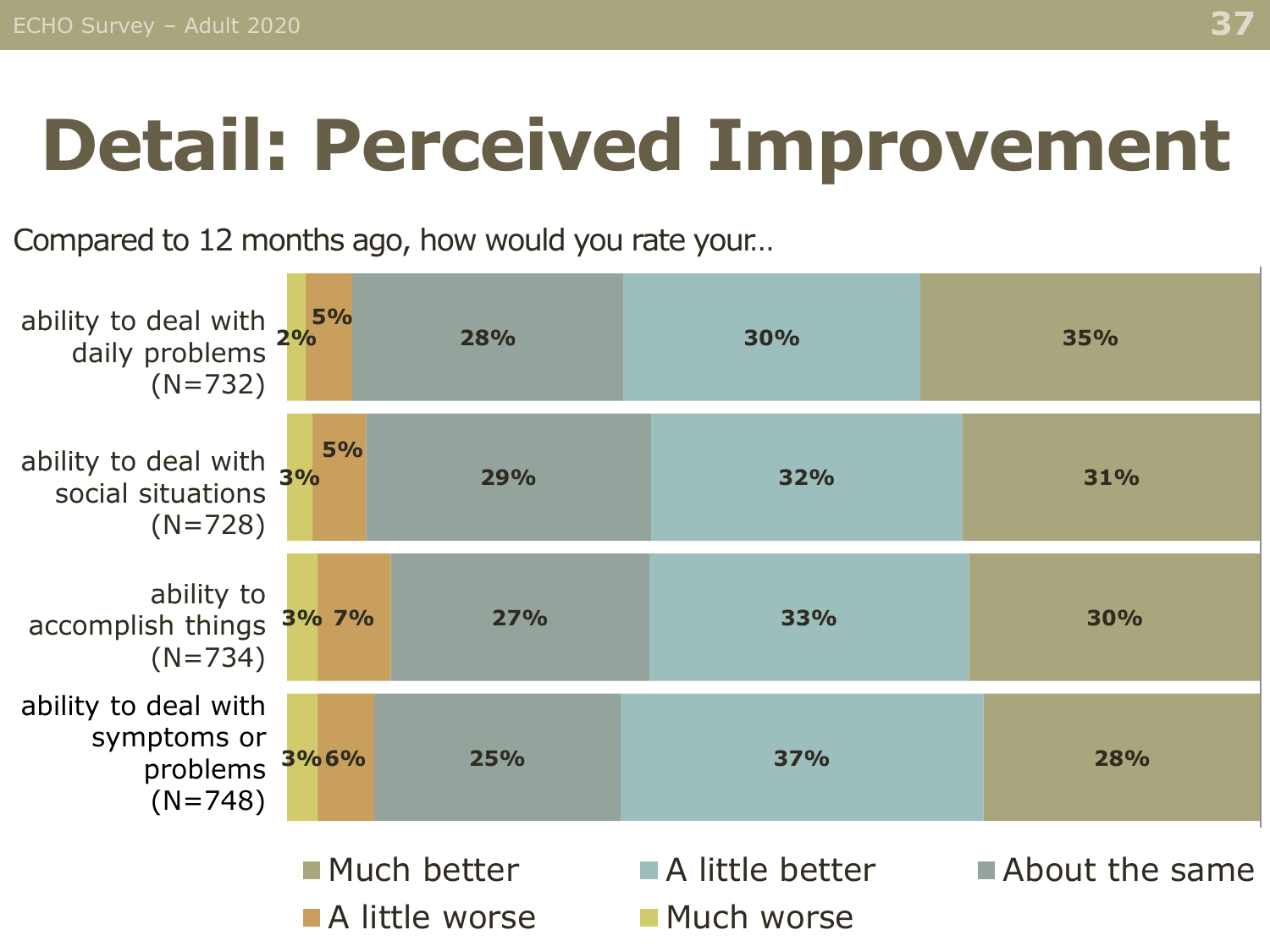## <span id="page-37-0"></span>**Measure: Information About Treatment Options**

### **Information About Treatment Options: 71%**

• This composite measure is based on these questions:

| Question                                                                                                                        | Score |
|---------------------------------------------------------------------------------------------------------------------------------|-------|
| Q20 In the last 12 months, were you told about self help or support groups,<br>such as consumer run groups or 12 step programs? | 70%   |
| Q21 In the last 12 months, were you given information about different kinds of counseling or treatment that are available?      | 72%   |

• Score is the percentage of respondents who answered "Yes."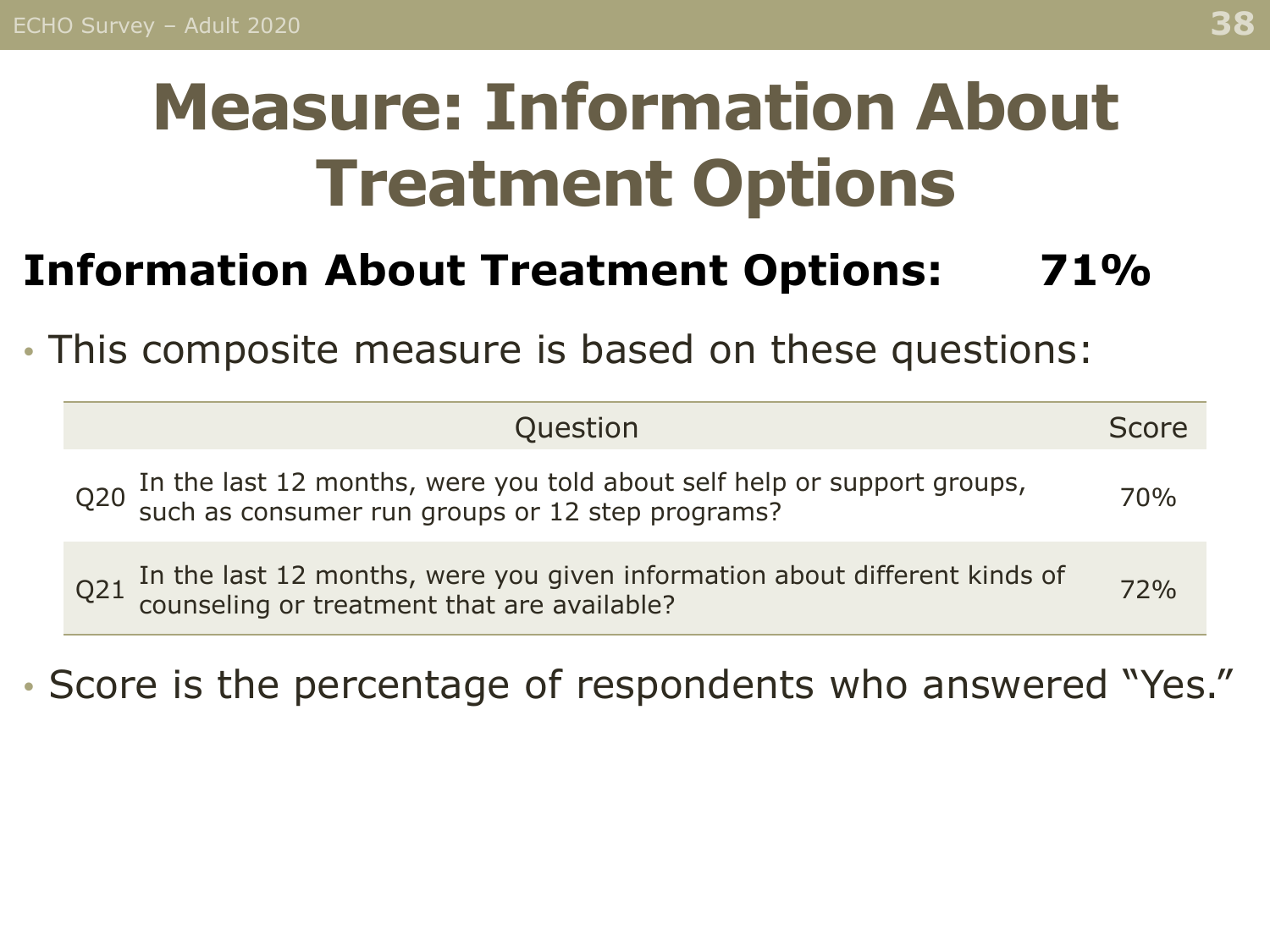## **Detail: Information About Treatment Options**

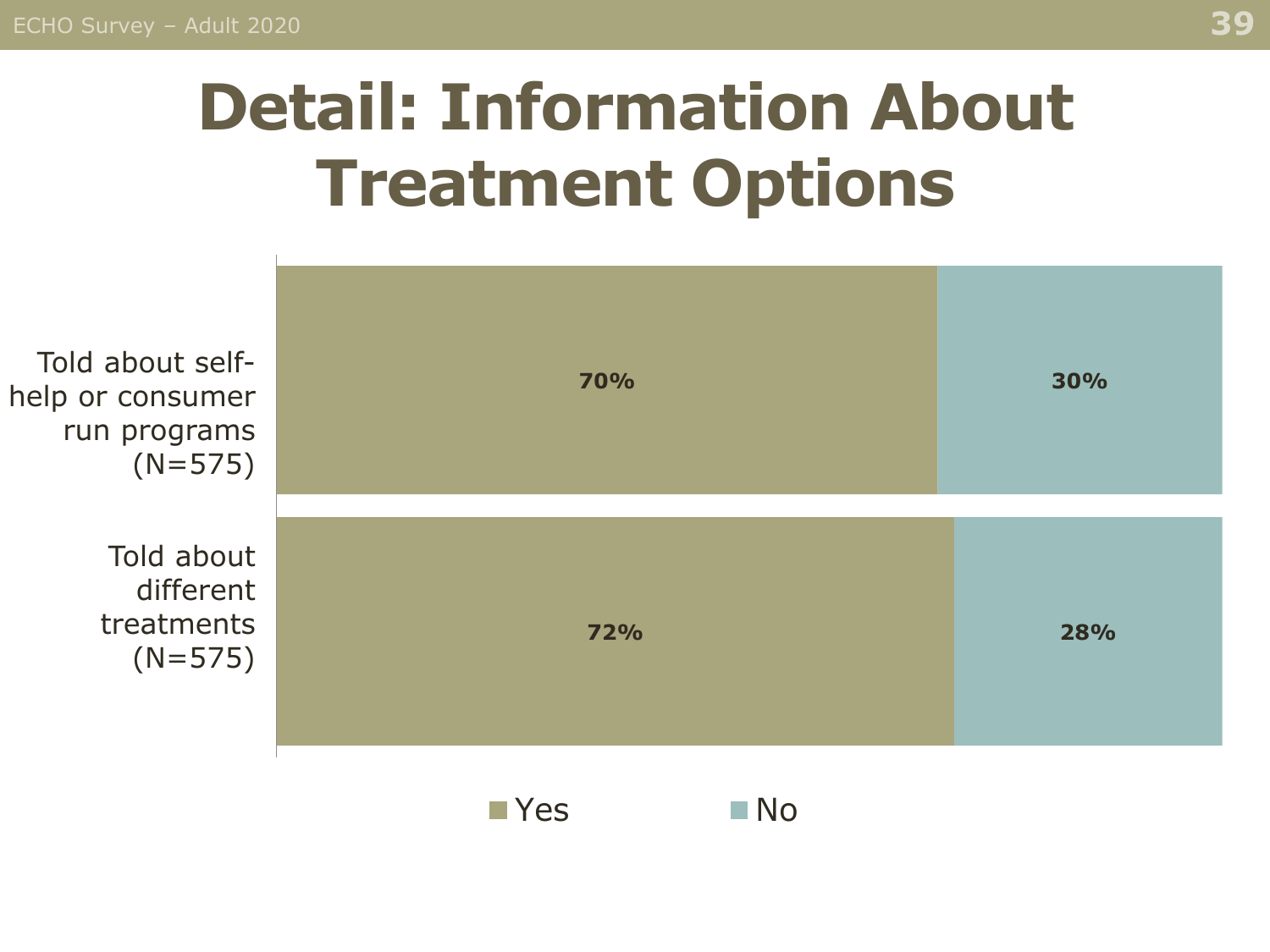### <span id="page-39-0"></span>**Measure: Global Rating - Treatment**

### **Overall rating of counseling and treatment: 51%**

Score is the percentage of respondents who selected 9 or 10.

Q28 Using any number from 0 to 10, where 0 is the worst counseling or treatment possible and 10 is the best counseling or treatment possible, what number would you use to rate all your counseling or treatment in the last 12 months? (N=580)

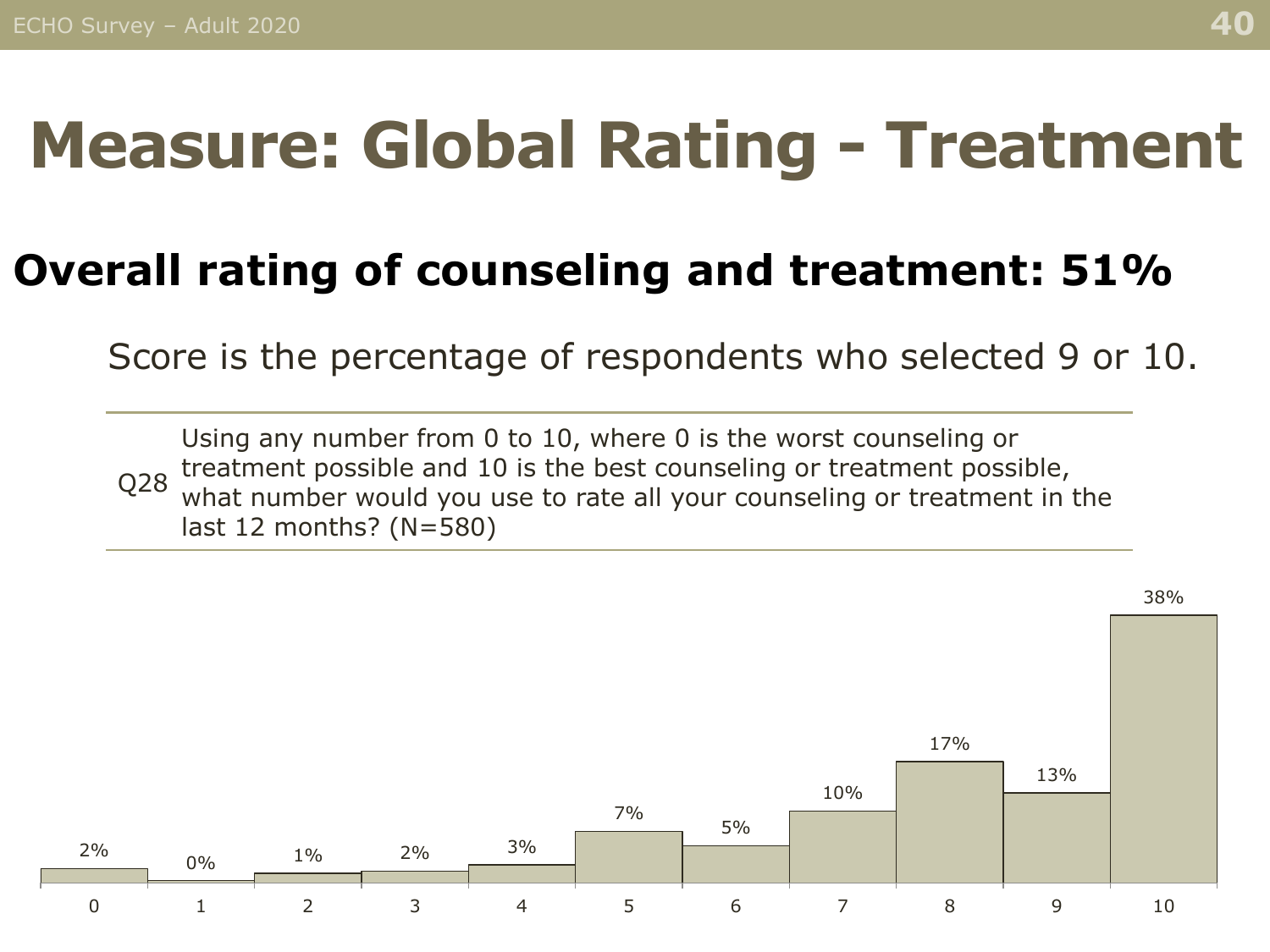## **Measure: Office wait**

### **Seen within 15 minutes of appointment time : 36%**

Score is the percentage of respondents who answered "Always."

Q10 In the last 12 months, how often were you seen within 15 minutes of your appointment? (N=595)

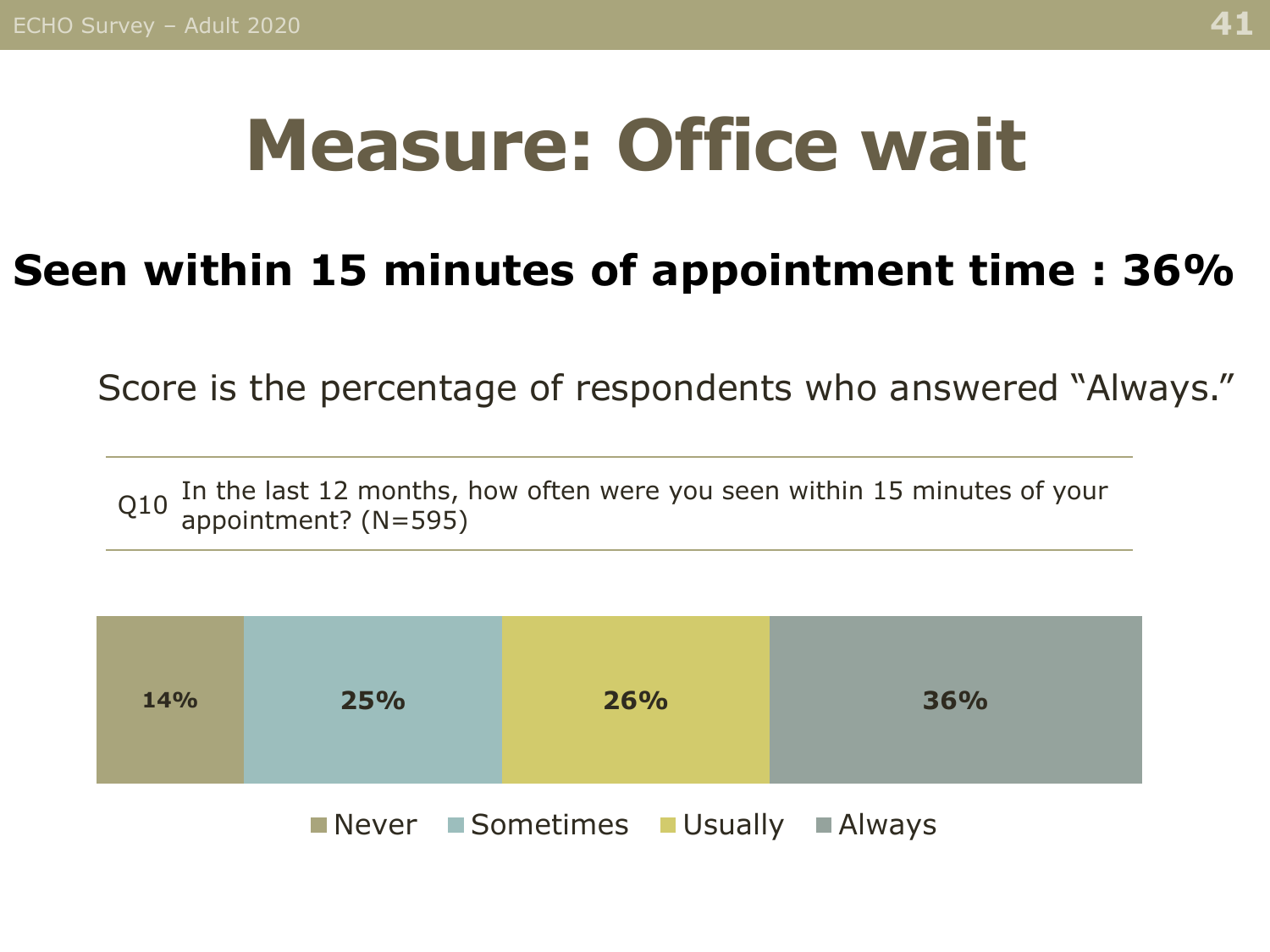### <span id="page-41-0"></span>**Measure: Told about medication side effects**

### **Told about side effects of medication: 74%**

Score is the percentage of respondents who answered "Yes."

Q17 In the last 12 months, were you told what side effects of those medicines to watch for? (N=509)

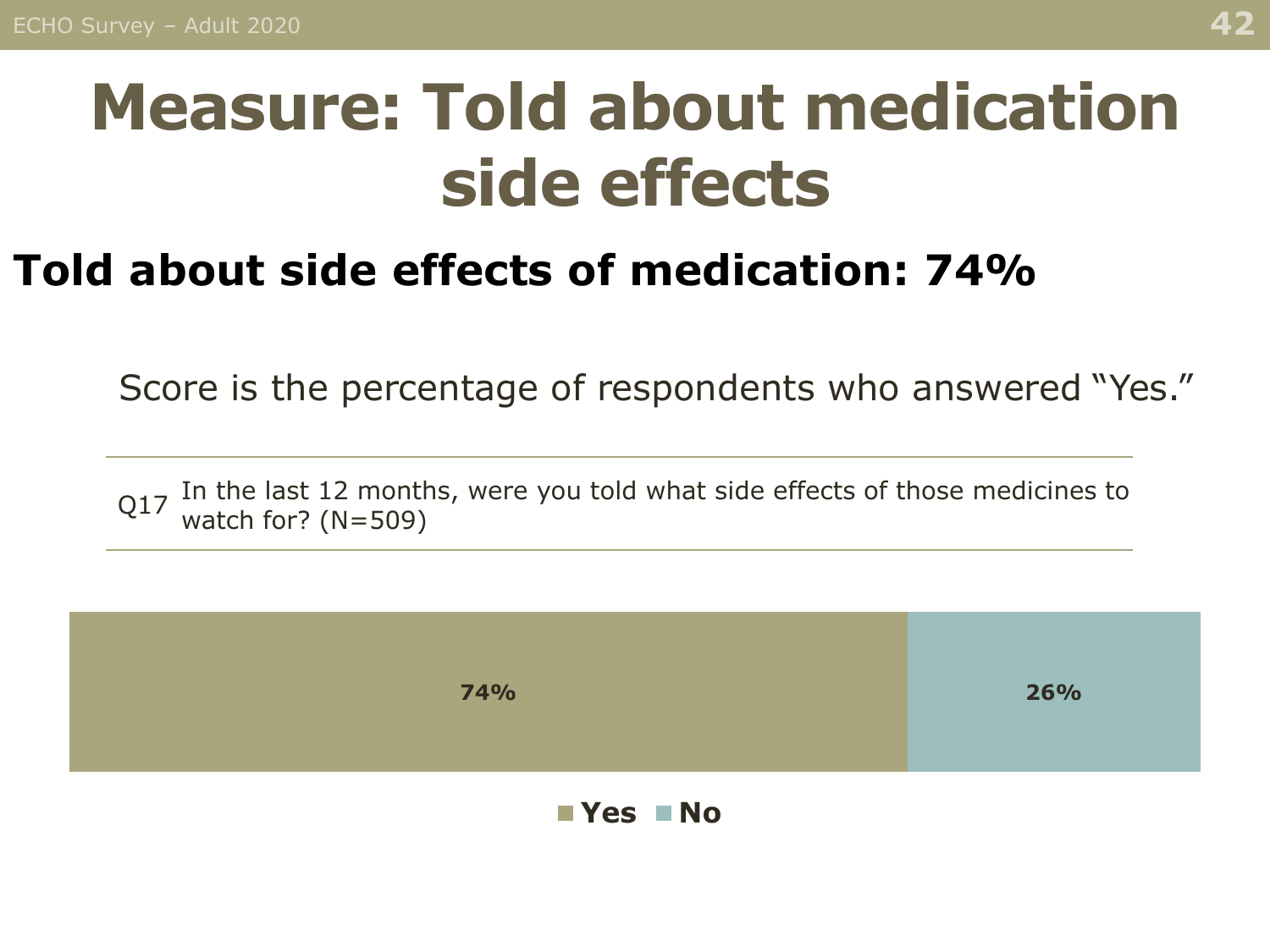### <span id="page-42-0"></span>**Measure: Including family and friends**

### **Talk about including family and friends in treatment: 60%**

Score is the percentage of respondents who answered "Yes."

 $Q19$  In the last 12 months, did anyone talk to you about whether to include your family or friends in your counseling or treatment? (N=578)



**Yes No**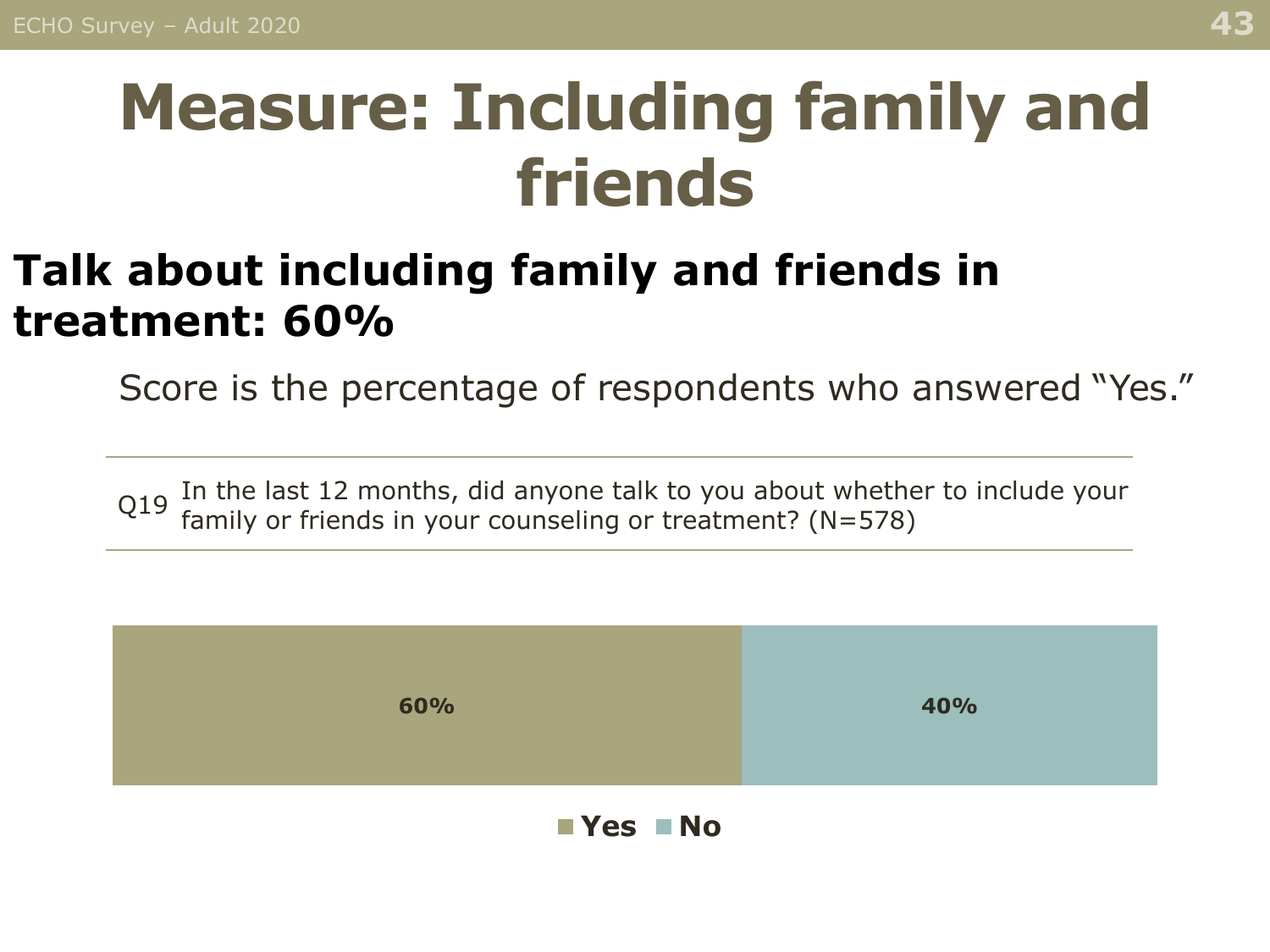### <span id="page-43-0"></span>**Measure: Information to manage condition**

### **Given as much information as wanted to manage condition: 81%**

Score is the percentage of respondents who answered "Yes."

 $Q22$  In the last 12 months, were you given as much information as you wanted about what you could do to manage your condition? (N=572)



**Yes No**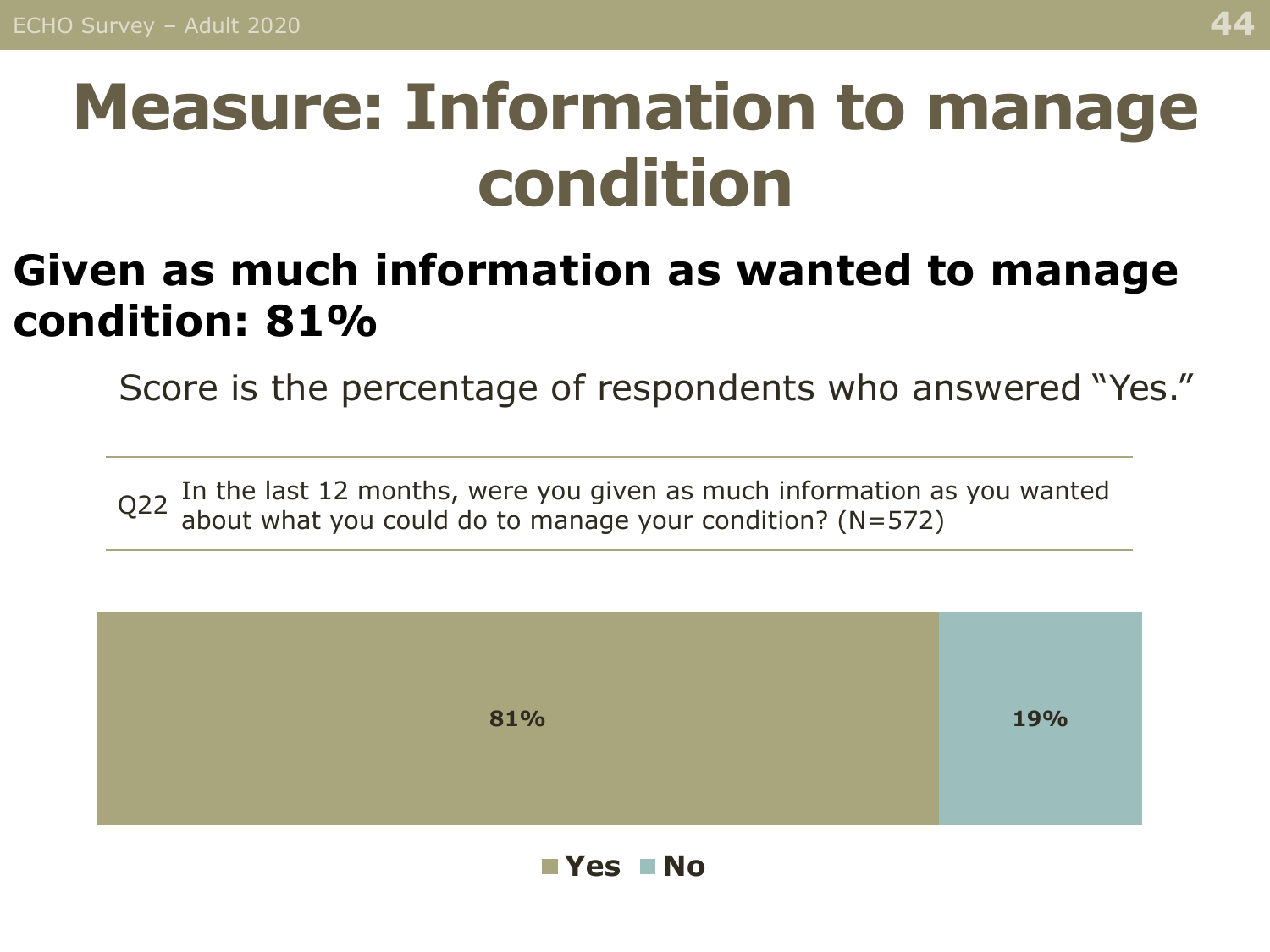### <span id="page-44-0"></span>**Measure: Patient rights information**

### **Given information about rights as a patient: 91%**

Score is the percentage of respondents who answered "Yes."

 $Q$ 23 In the last 12 months, were you given information about your rights as a patient? (N=571)

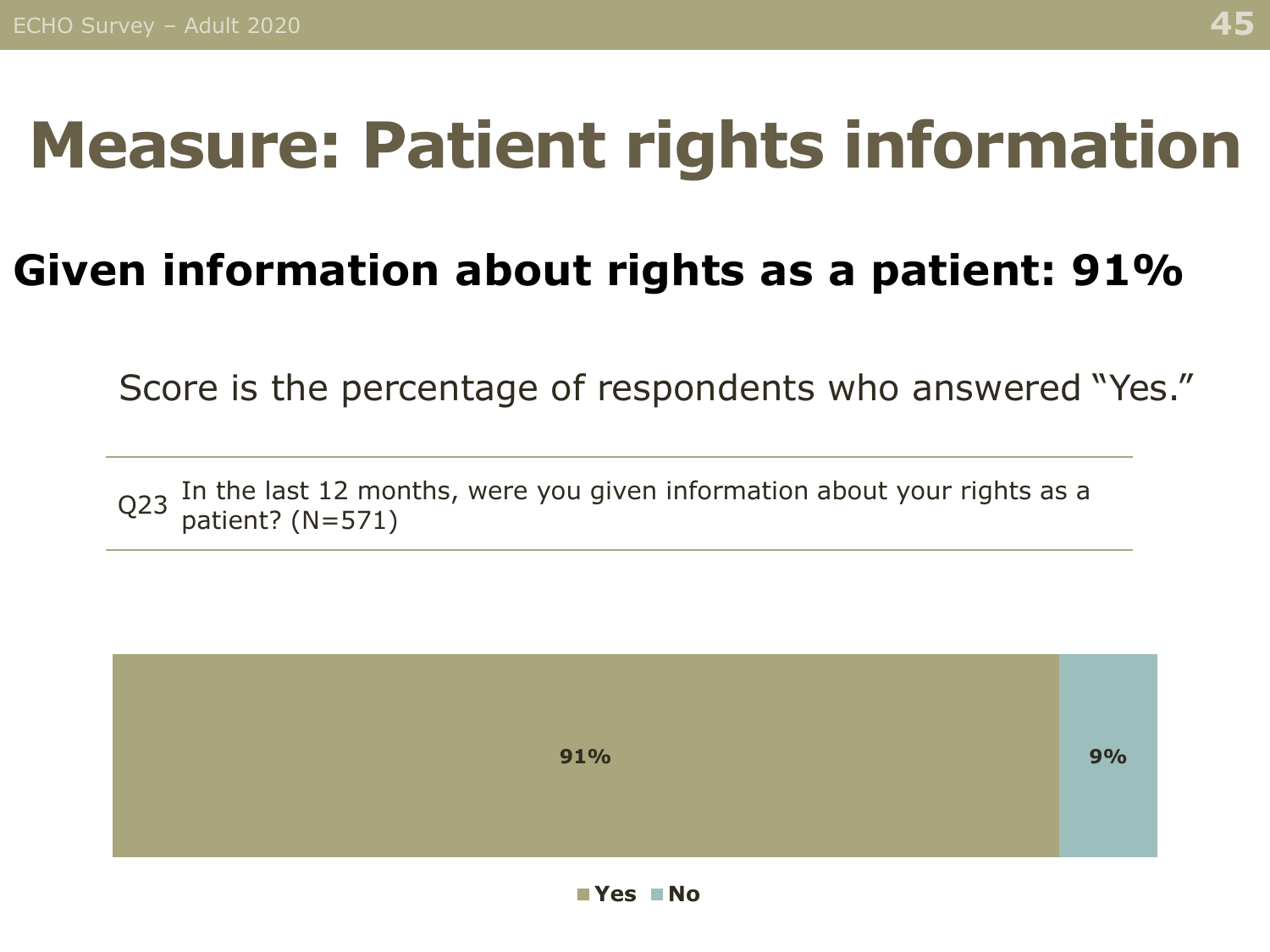### <span id="page-45-0"></span>**Measure: Patient feels he or she could refuse treatment**

### **Patient feels that he or she could refuse a specific type of treatment: 81%**

Score is the percentage of respondents who answered "Yes."

 $Q$ 24 In the last 12 months, did you feel you could refuse a specific type of  $Q$ 24 modicing or treatment?  $(M - 570)$ medicine or treatment? (N=570)



**Yes No**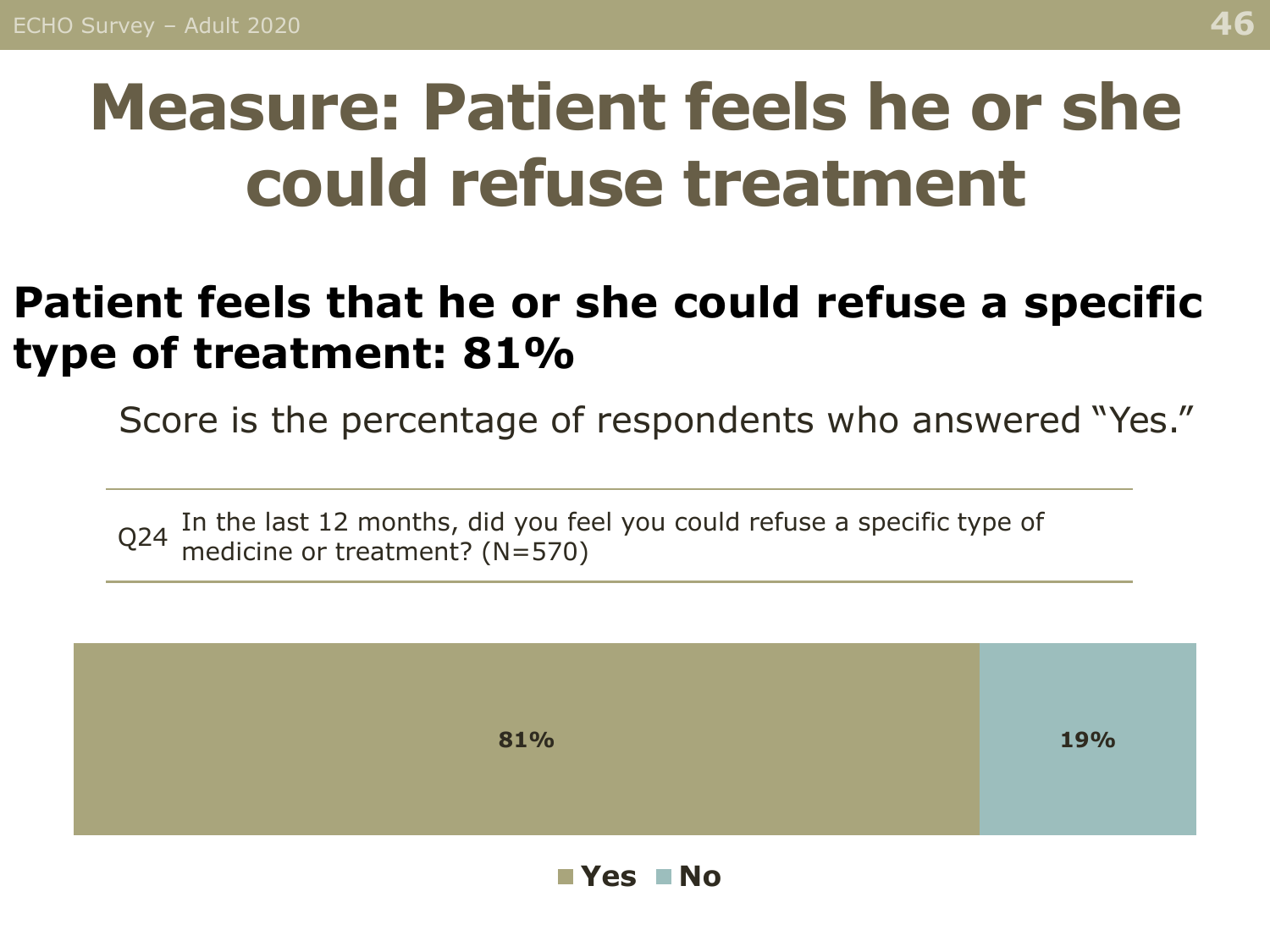## **Measure: Privacy**

### <span id="page-46-0"></span>**Confident about privacy of treatment information: 91%**

Score is the percentage of respondents who answered "No."

Q25 counseling or treatment share information with others that should have In the last 12 months, as far as you know did anyone you went to for been kept private? (N=563)

**91% 9%**

**No Yes**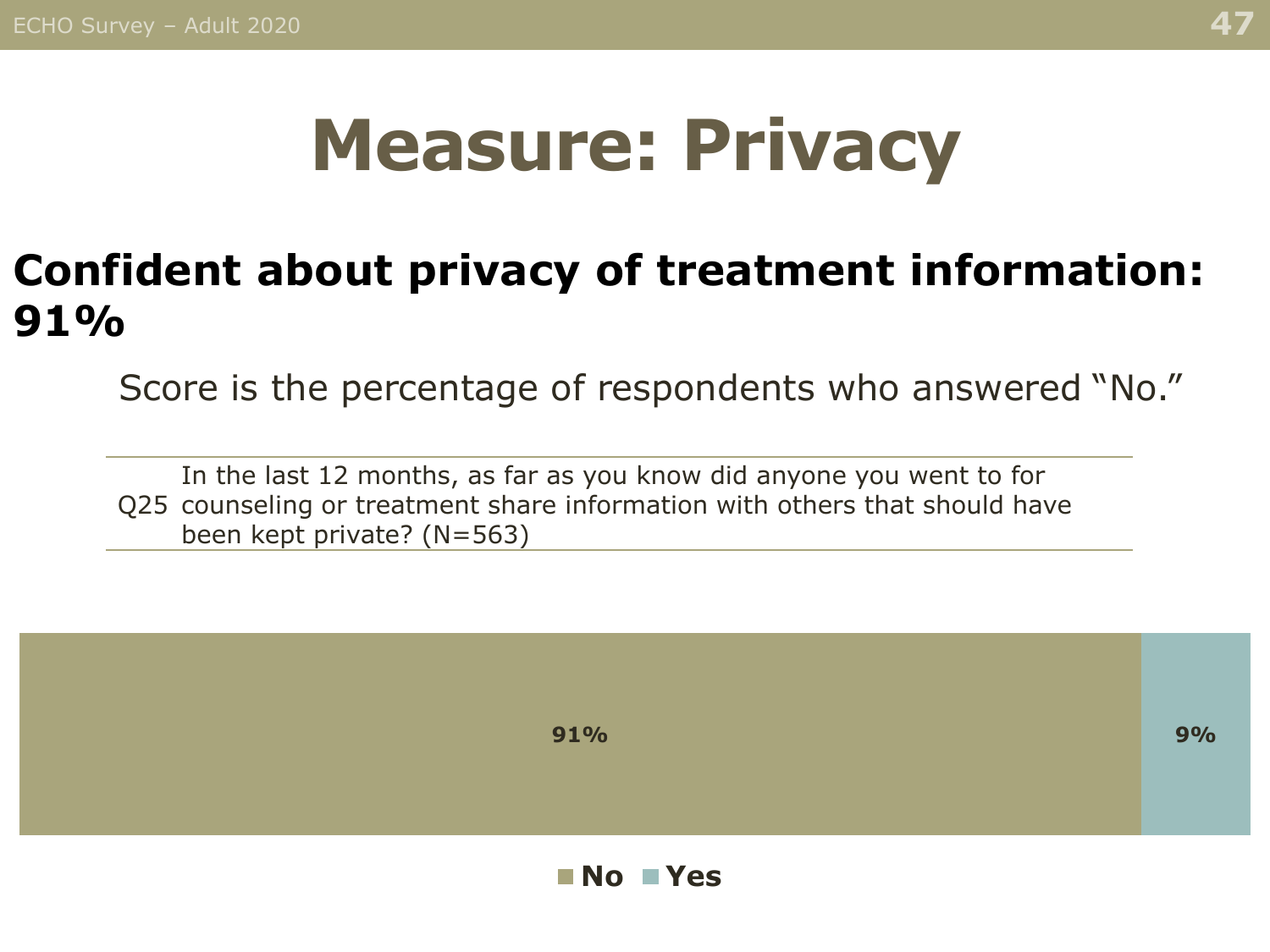## <span id="page-47-0"></span>**Measure: Cultural Competency**

#### **Care responsive to cultural needs: 69%**

Score is the percentage of respondents who answered "Yes."

Q27 In the last 12 months, was the care you received responsive to those needs? (N=59)



**Yes No**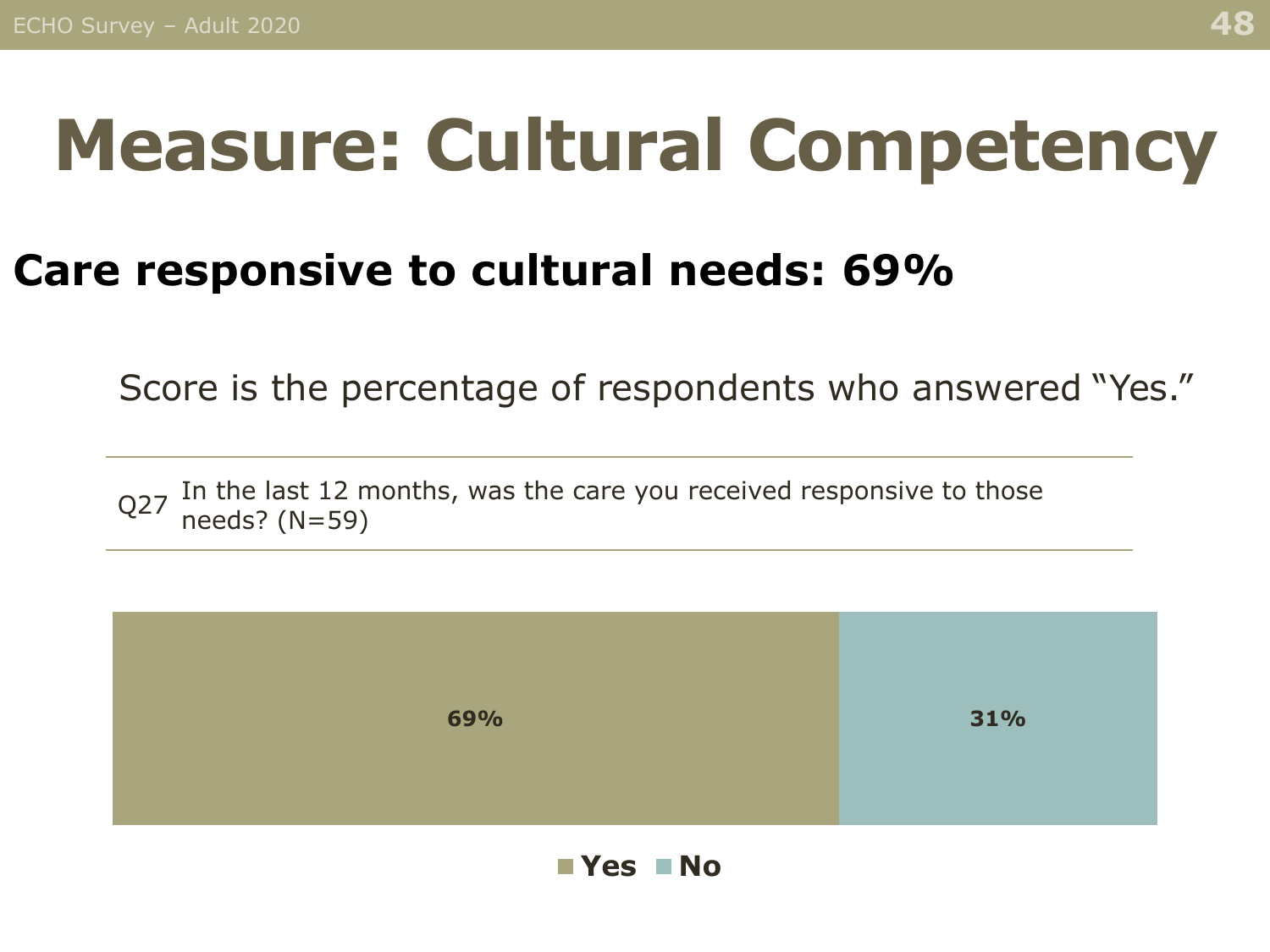## <span id="page-48-0"></span>**Measure: Amount helped**

### **Amount helped by treatment: 58%**

Score is the percentage of respondents who answered "A lot."

Q29 In the last 12 months, how much were you helped by the counseling or  $Q29$  treatment veu get? (N-721) treatment you got? (N=731)



**Not at all A little Somewhat A lot**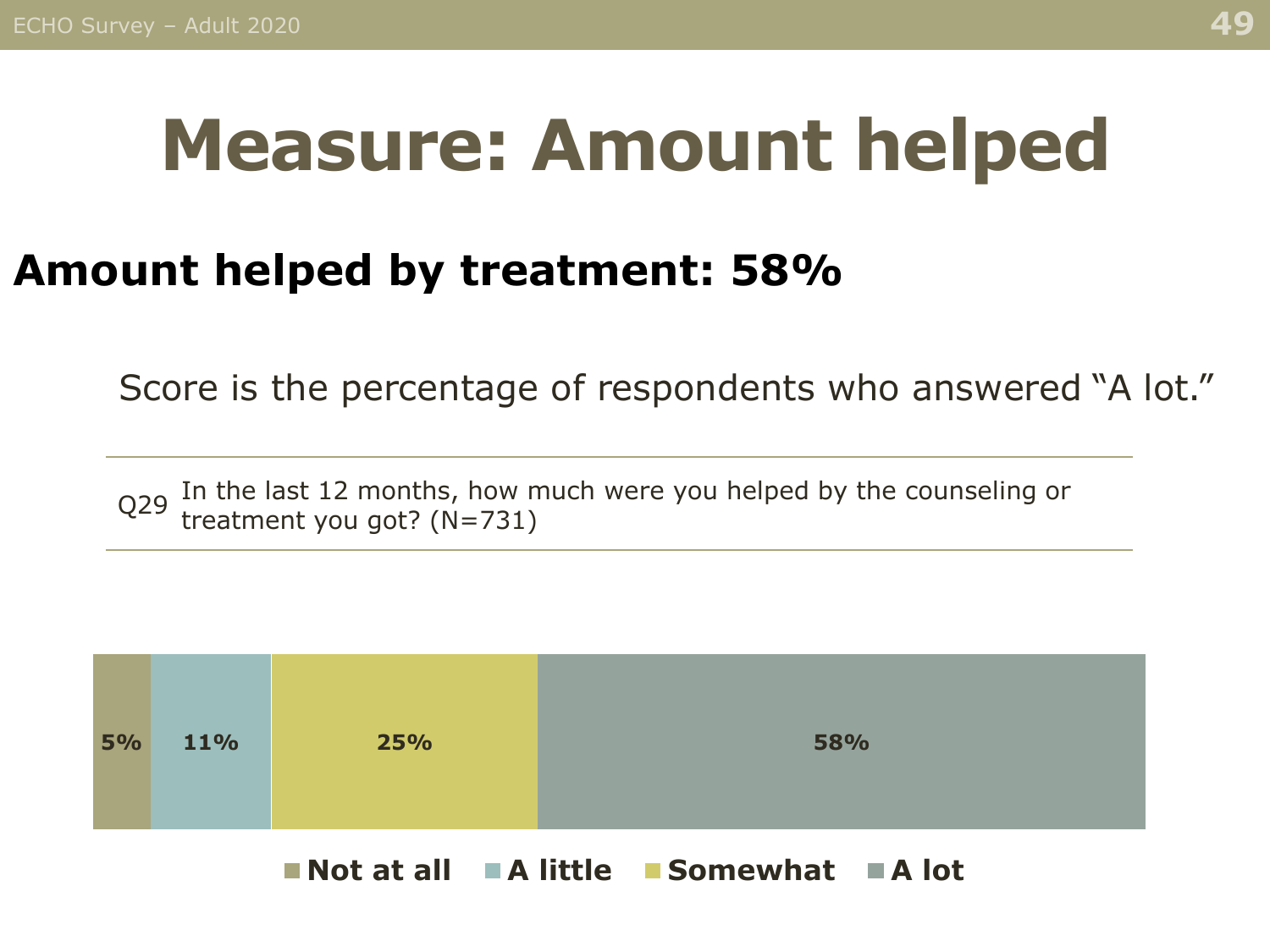### <span id="page-49-0"></span>**Measure: Treatment after benefits are used up**

### **Plan provides information about how to get treatment after benefits are used up: 55%**

Score is the percentage of respondents who answered "Yes."

Q37 Were you told about other ways to get counseling, treatment, or medicine?  $(N=74)$ 



**Yes No**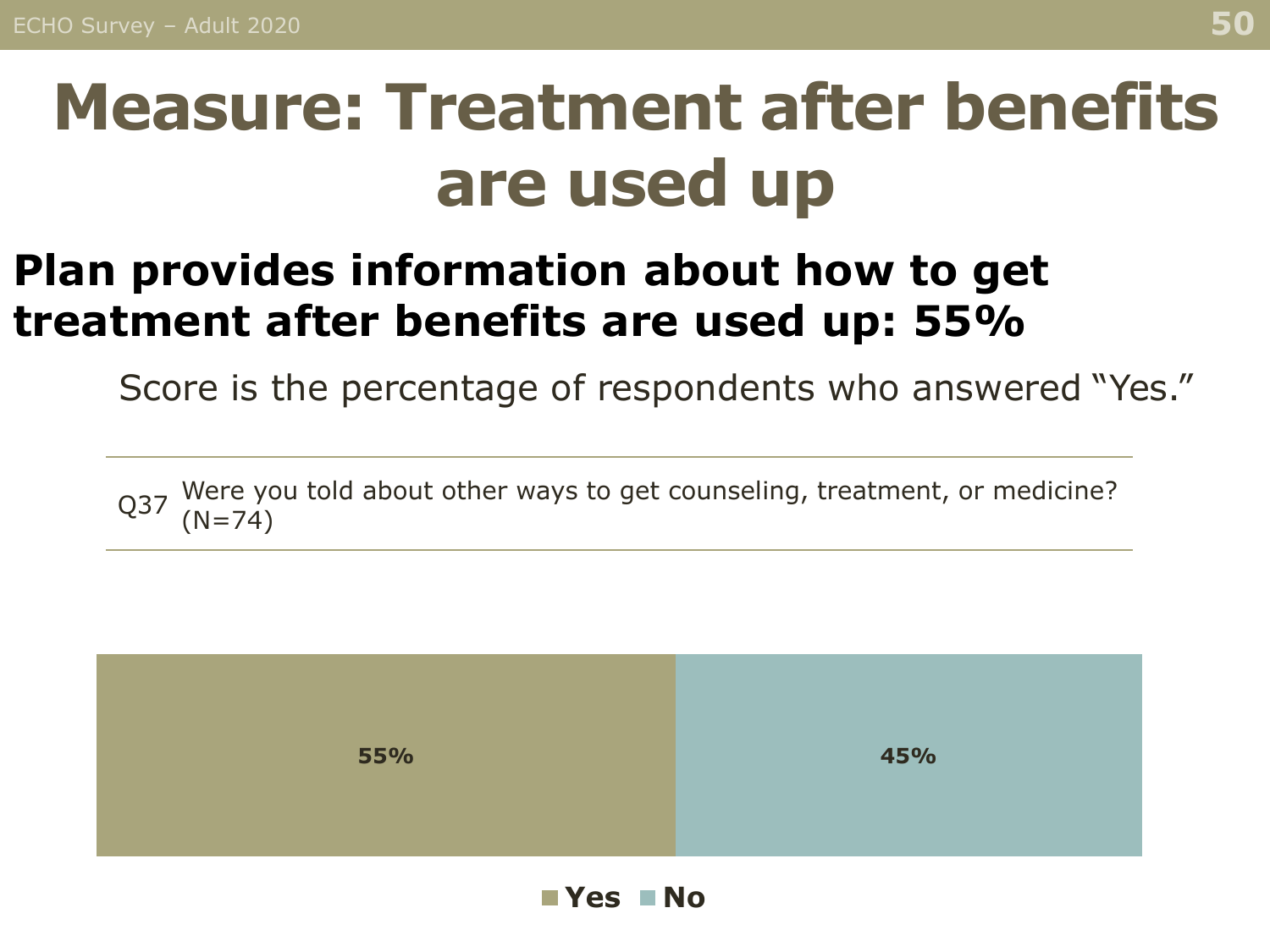# <span id="page-50-0"></span>DETAILED FINDINGS

Statistically Significant Differences by Subgroup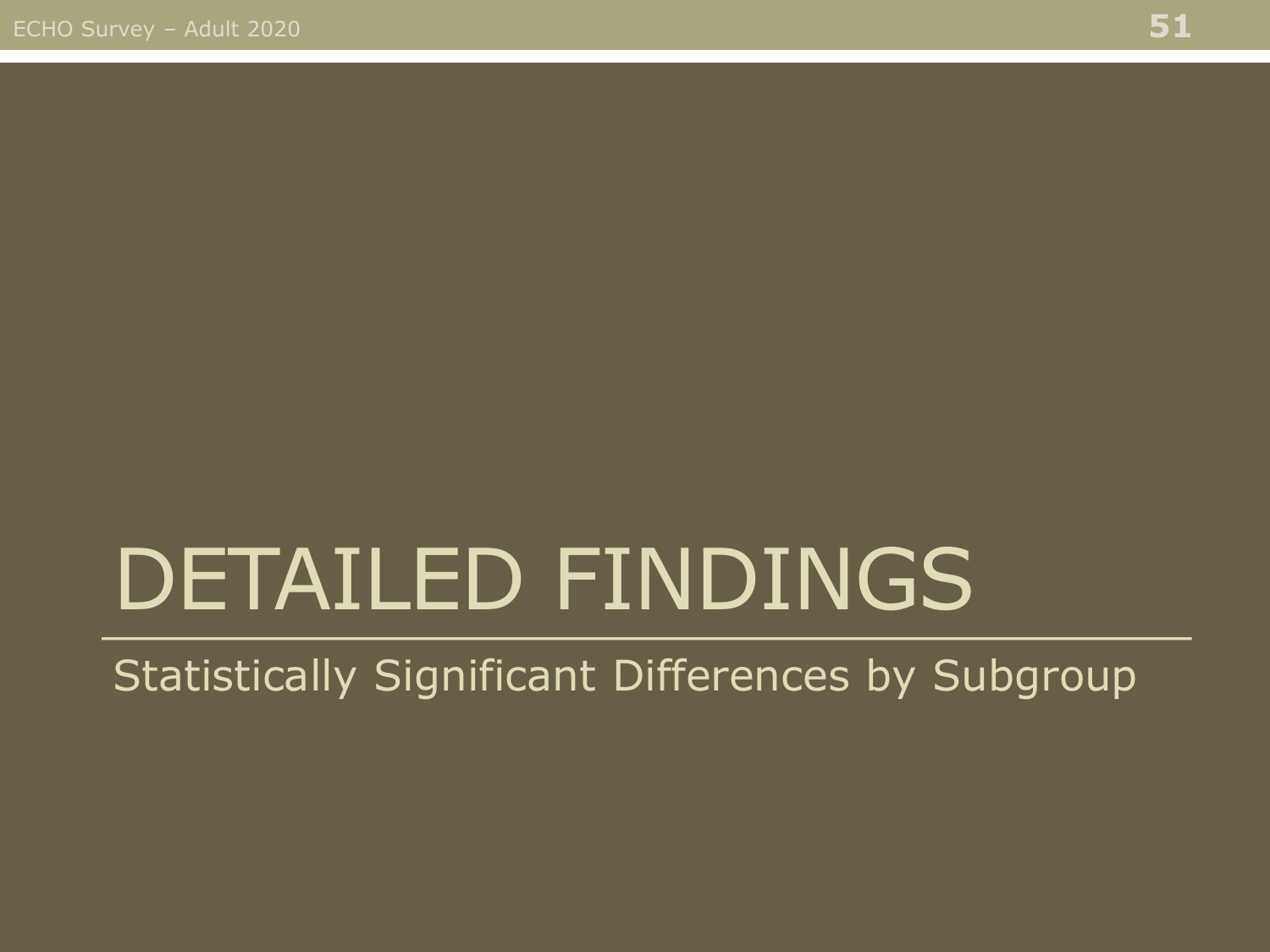# **Results Comparison by Gender**

Items with Statistically Significant Results

Q12 How often did the people you went to for counseling or treatment explain things in a way you could understand? (% Always)

Q20 Were you told about self help or support groups? (% Yes)

Q21 Were you given information about different kinds of counseling or treatment that are available? (% Yes)

|     |     | <b>Overall</b> |     | <b>Male</b> |              |     |              |
|-----|-----|----------------|-----|-------------|--------------|-----|--------------|
|     | N   | <b>Score</b>   |     | <u>N</u>    | <b>Score</b> | N   | <b>Score</b> |
| Q12 | 578 | 65%            | 10% | 350         | 69%          | 228 | 59%          |
| Q20 | 559 | 70%            | 10% | 340         | 66%          | 219 | 76%          |
| Q21 | 560 | 72%            | 10% | 342         | 68%          | 218 | 78%          |

Maximum value Minimum Value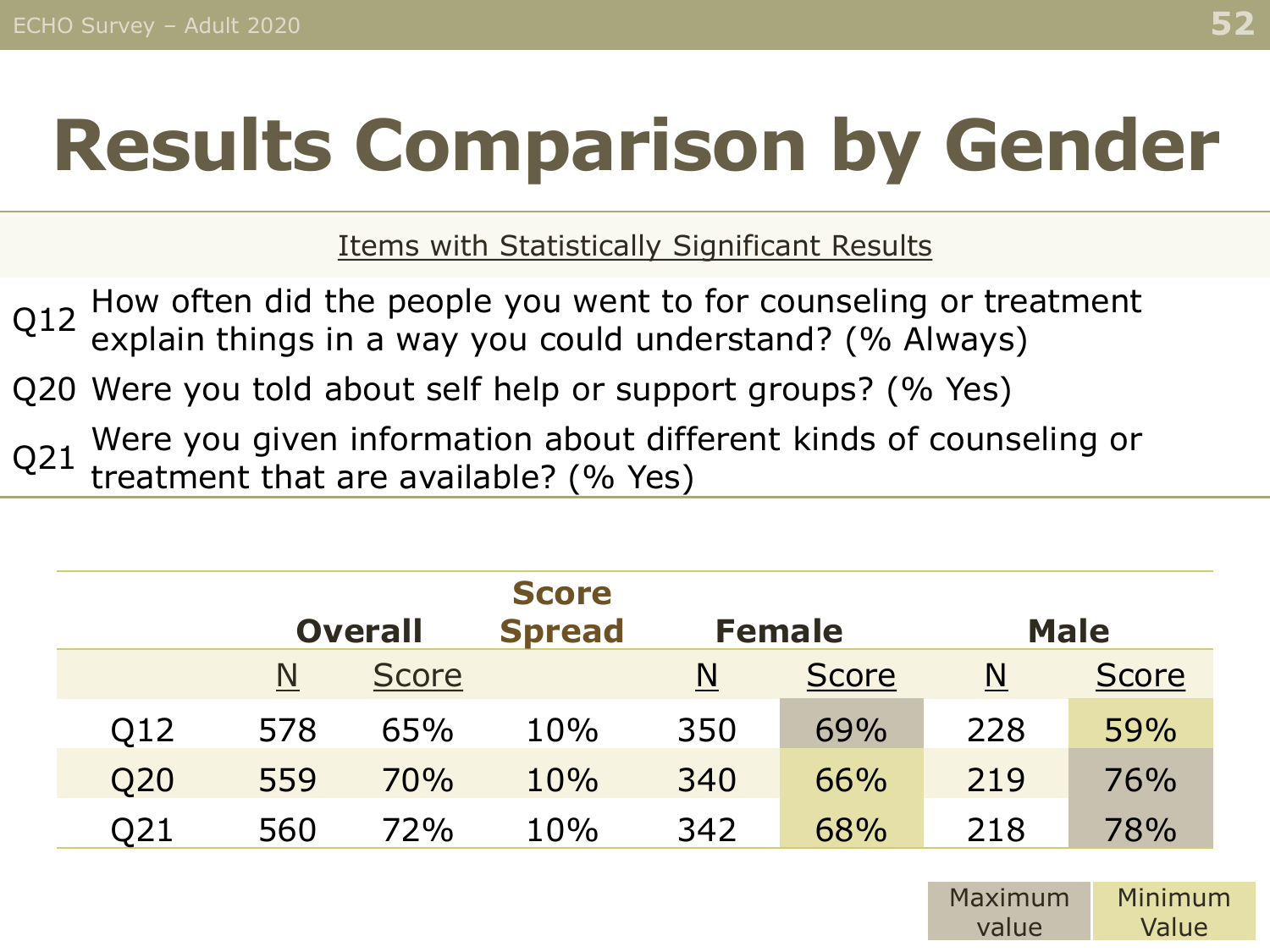# **Results Comparison by Race**

Items with Statistically Significant Results

- Q22 Were you given as much information as you wanted about what you could do to manage your condition?
	- Score is the percentage of respondents who answered "Yes."

|     | <b>Overall</b> |       | <b>Score</b><br><b>Spread</b> | <b>Black/African</b><br><b>American</b> |       | <b>White</b>            |       |    | More than one<br>race | <b>Other</b> |       |
|-----|----------------|-------|-------------------------------|-----------------------------------------|-------|-------------------------|-------|----|-----------------------|--------------|-------|
|     | Ν              | Score |                               | N                                       | Score | $\overline{\mathsf{N}}$ | Score | N  | Score                 | N            | Score |
| 022 | 536            | 80%   | <b>18%</b>                    | 306                                     | 85%   | 187                     | 75%   | 18 | 67%                   | 25           | 76%   |

| Maximum | Minimum |
|---------|---------|
| value   | Value   |

*Note:* Too few Asian and American Indian/Alaska Native respondents (<30 each) participated to be included in this analysis.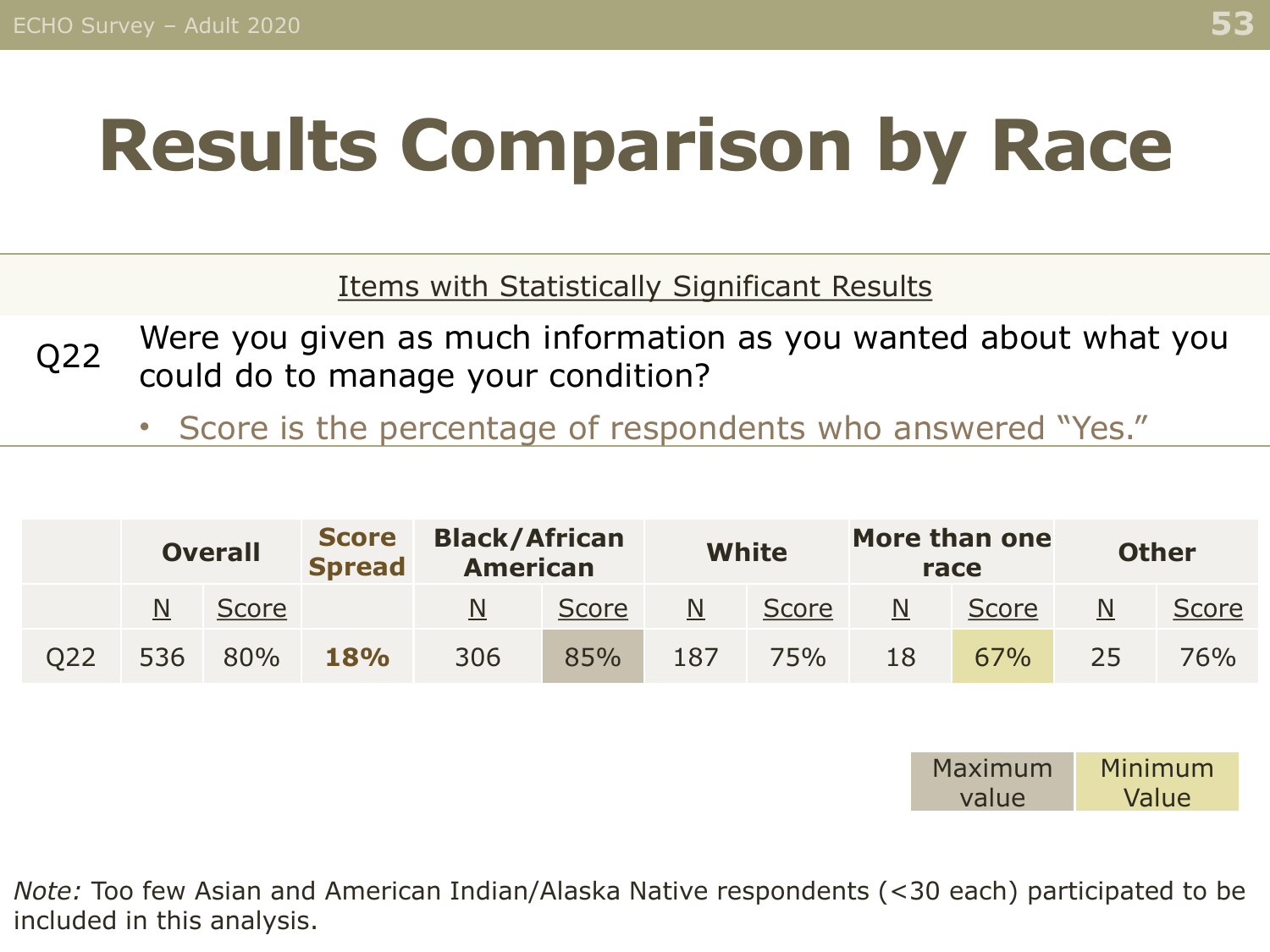# **Results Comparison by Age**

#### Items with Statistically Significant Results

- $Q5$  When you needed counseling or treatment right away, how often did you see someone as soon as you wanted? (% Always)
- Q34 How would you rate your problems or symptoms now? (% Much better)
- Q28 What number would you use to rate all your counseling or treatment in<br>Q28 the last 12 menthe? (% 0 er 10) the last 12 months? (% 9 or 10)
- Q19 Did anyone talk to you about whether to include your family or friends in your counseling or treatment? (% Yes)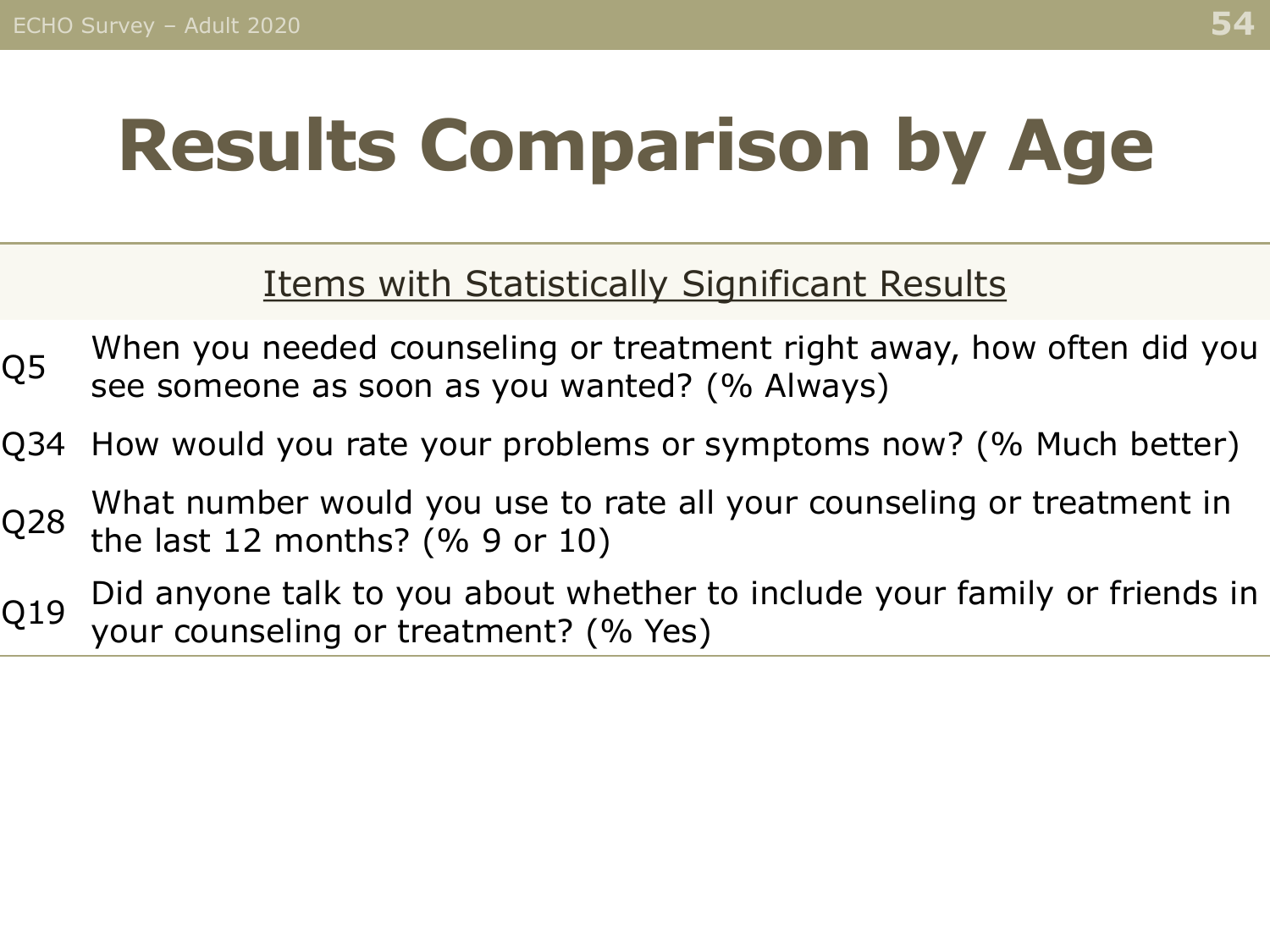# **Results Comparison by Age**

|     | <b>Overall</b>  |              | <b>Score</b><br><b>Spread</b> | 18 to 24 |               | 25 to 34 35 to 44 |        |    |                    | 45 to 54     |             | 55 to 64       |       | 65 to 74                |              |
|-----|-----------------|--------------|-------------------------------|----------|---------------|-------------------|--------|----|--------------------|--------------|-------------|----------------|-------|-------------------------|--------------|
|     | $\underline{N}$ | <b>Score</b> |                               |          | $N$ Score     | $\overline{M}$    | Score  | N  | Score              | $\mathbb{N}$ | Score       | $\overline{M}$ | Score | $\overline{\mathsf{M}}$ | <b>Score</b> |
| Q5  |                 | 326 43%      | 31%                           |          | 24 21%        | 53                | 32%    | 52 | 38%                | 84           | 52%         | 89             | 47%   | 24                      | 46%          |
| Q34 |                 | 725 29%      | 23%                           |          | 49 22% 92 33% |                   |        |    | 106 26%            | 190          | 26% 221     |                | 27%   | 67                      | 45%          |
| Q28 |                 | 562 52%      | 24%                           | 40       | 33%           |                   | 72 42% |    | 89 47% 144 56% 174 |              |             |                | 57%   | 43                      | 56%          |
| O19 |                 | 560 60%      | 22%                           |          | 41 68%        | 73                | 62%    | 89 | 52%                |              | 142 65% 173 |                | 53%   | 42                      | 74%          |

*Note:* Too respondents age 75 and older (<30) participated to be included in this analysis.

Maximum value Minimum Value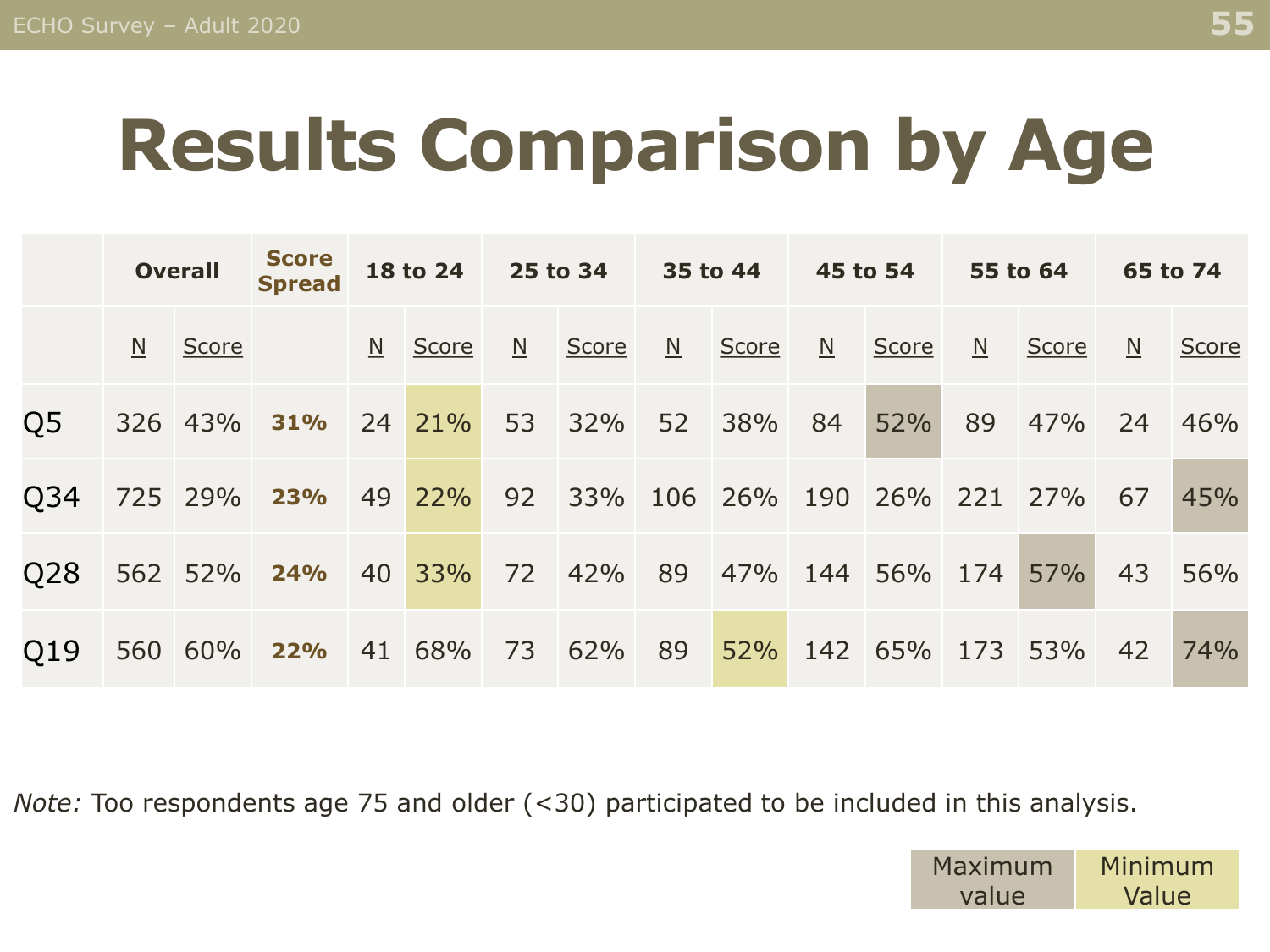# **Results Comparison by Eligibility**

Items with Statistically Significant Results

Q7 Not counting times you needed counseling or treatment right away, how often did you get an appointment for counseling or treatment as soon as you wanted? (% Always)

- Q33 How would you rate your ability to accomplish the things you want to do now? (% Much better)
- Q20 Were you told about self help or support groups? (% Yes)
- Q23 Were you given information about your rights as a patient? (% Yes)

|     |     | <b>Overall</b> | <b>Score</b><br><b>Spread</b> | <b>Dual eligible</b> | <b>Not dual</b><br>eligible |     |              |  |
|-----|-----|----------------|-------------------------------|----------------------|-----------------------------|-----|--------------|--|
|     | N   | <b>Score</b>   |                               | N                    | <b>Score</b>                | N   | <b>Score</b> |  |
| Q7  | 587 | 53%            | 10%                           | 166                  | 60%                         | 421 | 50%          |  |
| Q33 | 733 | 30%            | 9%                            | 221                  | 36%                         | 512 | 27%          |  |
| Q20 | 574 | 70%            | 9%                            | 168                  | 64%                         | 406 | 73%          |  |
| Q23 | 570 | 91%            | 7%                            | 168                  | 86%                         | 402 | 93%          |  |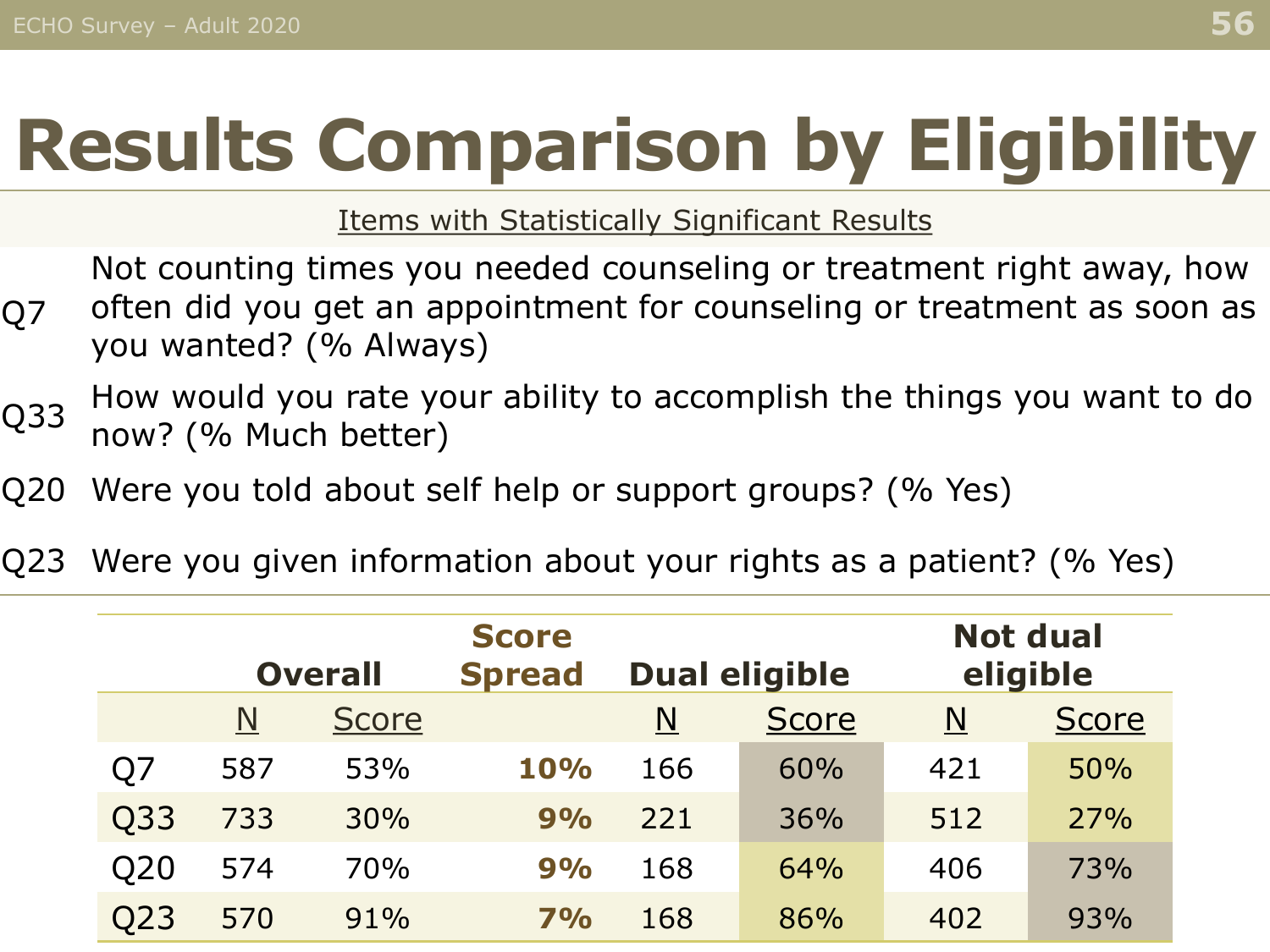## **Results Comparison by Guardian Status**

Items with Statistically Significant Results

Q11 How often did the people you went to for counseling or treatment listen  $Q11$ carefully to you? (% Always)

|                 |                |              | <b>Score</b>  |    |                 |                    |              |  |
|-----------------|----------------|--------------|---------------|----|-----------------|--------------------|--------------|--|
|                 | <b>Overall</b> |              | <b>Spread</b> |    | <b>Guardian</b> | <b>No Guardian</b> |              |  |
|                 |                | <b>Score</b> |               |    | <b>Score</b>    |                    | <b>Score</b> |  |
| O <sub>11</sub> | 594            | 66%          | 17%           | 32 | 50%             | 562                | 67%          |  |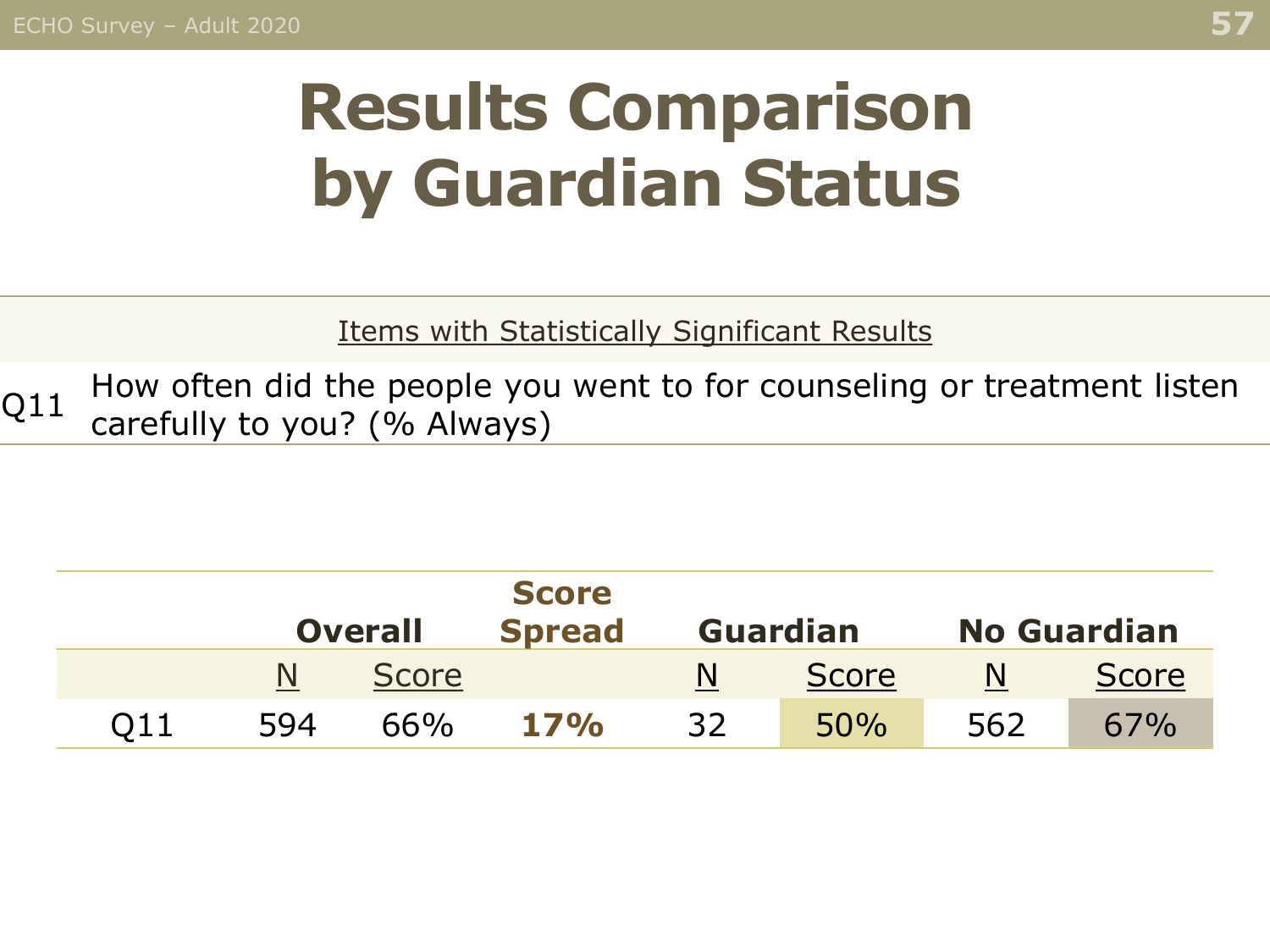## **Results Comparison by Primary Disability Designation**

#### Items with Statistically Significant Results

- $Q15$  How often did you feel safe when you were with the people you went to  $Q15$  for severaling or treatment? ( $\alpha$  Always) for counseling or treatment? (% Always)
- Q20 Were you told about self help or support groups? (% Yes)
- Q21 Were you given information about different kinds of counseling or treatment that are available? (% Yes)
- Q24 Did you feel you could refuse a specific type of medicine or treatment? (% Yes)
- Q25 Did anyone you went to for counseling or treatment share information<br>Q25 with others that should have been kent nijyate? (0) Ne) with others that should have been kept private? (% No)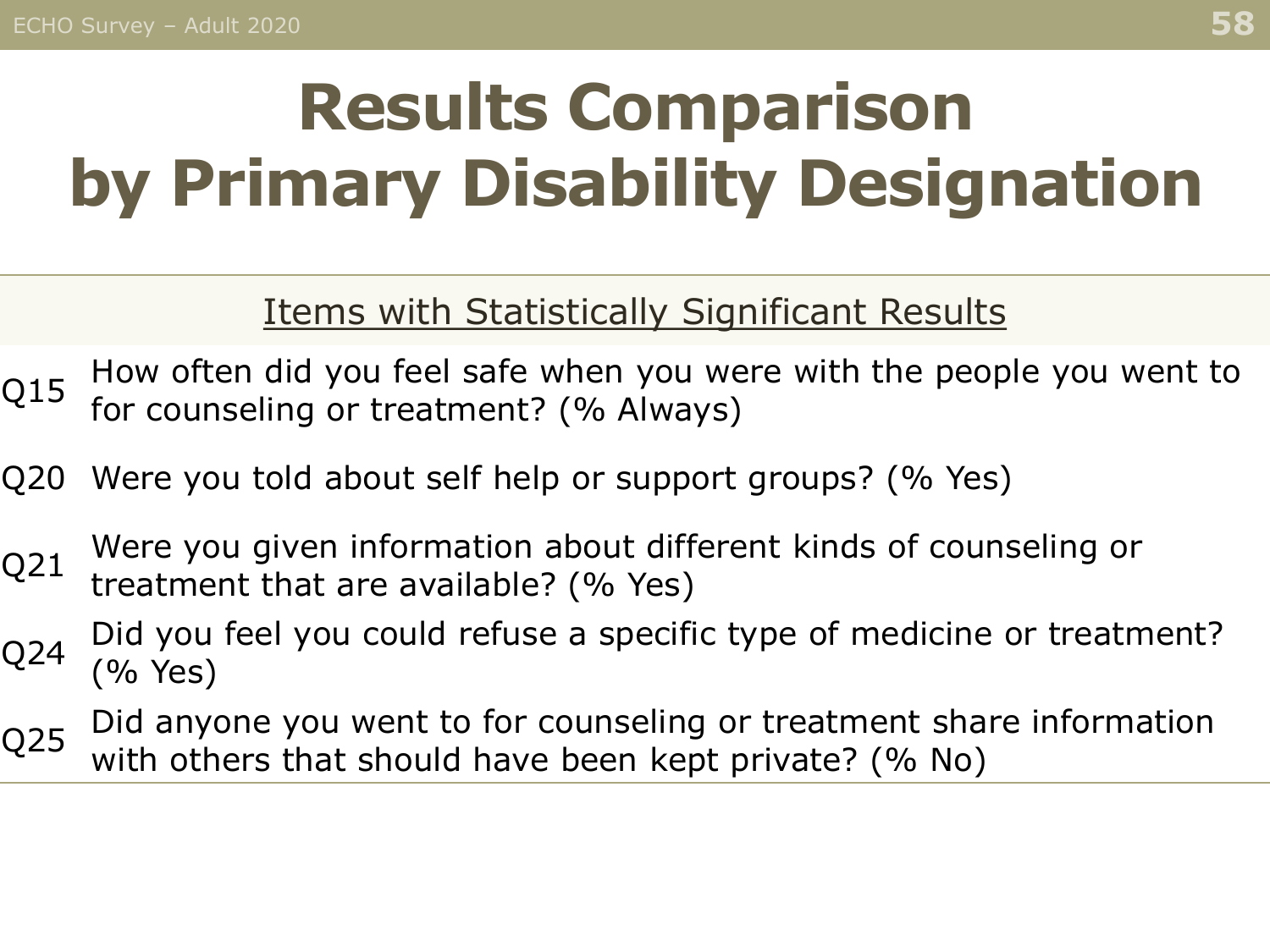## **Results Comparison by Primary Disability Designation**

|                 | <b>Overall</b>          |              | <b>Score</b><br><b>Spread</b> | <b>Developmental Severe Mental</b><br><b>Disability</b> |              | <b>Illness</b>           |              | <b>Substance Use</b><br><b>Disorder</b> |              |  |
|-----------------|-------------------------|--------------|-------------------------------|---------------------------------------------------------|--------------|--------------------------|--------------|-----------------------------------------|--------------|--|
|                 | $\overline{\mathsf{N}}$ | <b>Score</b> |                               | $\underline{\mathsf{N}}$                                | <b>Score</b> | $\underline{\mathsf{N}}$ | <b>Score</b> | $\underline{\mathsf{N}}$                | <b>Score</b> |  |
| Q15             | 566                     | 78%          | 20%                           | 23                                                      | 91%          | 516                      | 76%          | 27                                      | 96%          |  |
| Q20             | 565                     | 70%          | 36%                           | 23                                                      | 57%          | 515                      | 69%          | 27                                      | 93%          |  |
| Q21             | 565                     | 72%          | 25%                           | 22                                                      | 68%          | 516                      | 71%          | 27                                      | 93%          |  |
| Q24             | 560                     | 81%          | 32%                           | 22                                                      | 68%          | 511                      | 80%          | 27                                      | 100%         |  |
| Q <sub>25</sub> | 553                     | 90%          | 15%                           | 21                                                      | 76%          | 505                      | 91%          | 27                                      | 85%          |  |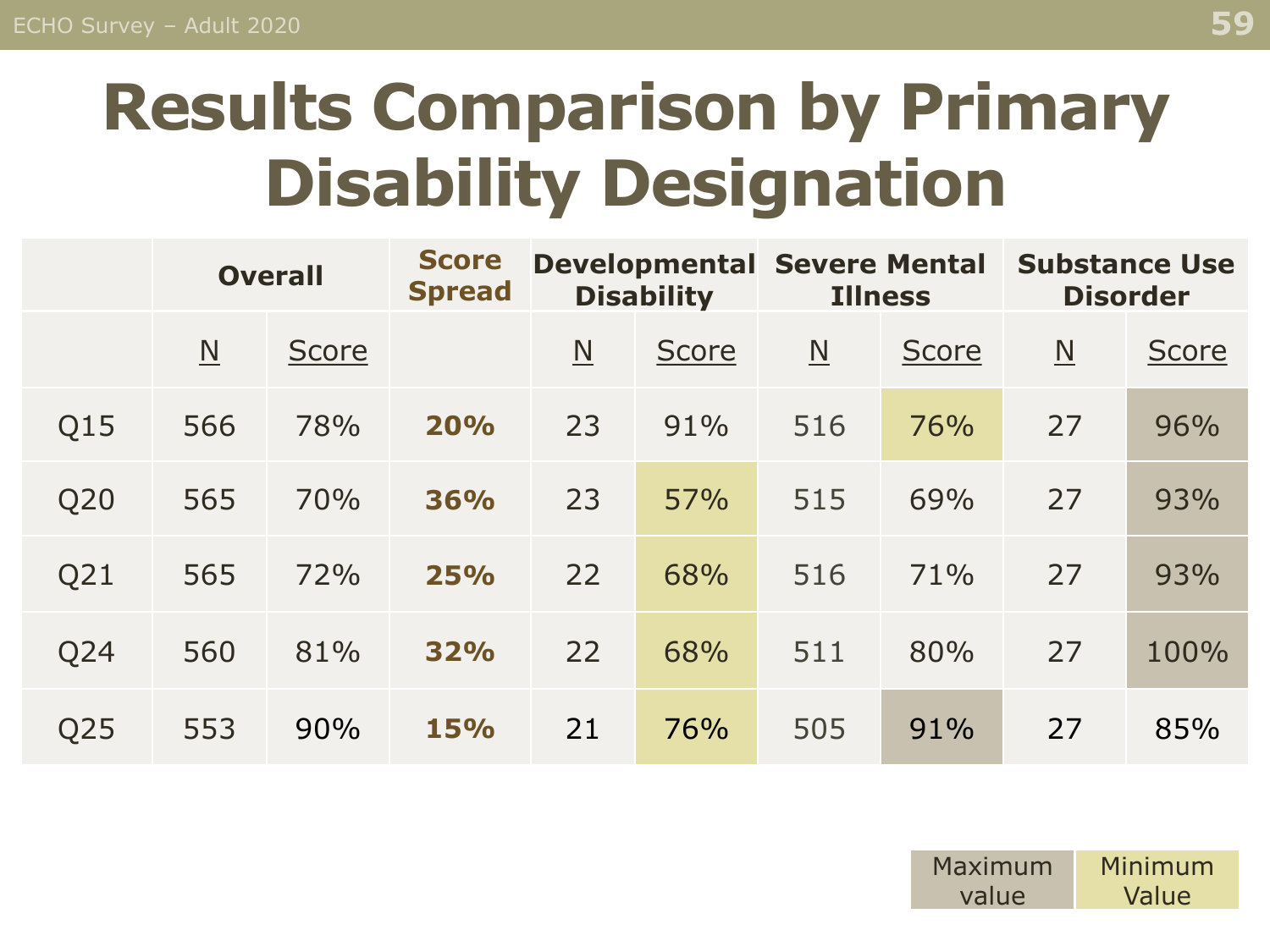# **Results Comparison by CRSP**

Items with Statistically Significant Results

- $Q31$  How would you rate your ability to deal with daily problems now? (% Much better)
- Q20 Were you told about self help or support groups? (% Yes)
- Q10 How often were you seen within 15 minutes of your appointment? (% Always)
- Q29 How much were you helped by the counseling or treatment you got? (% A lot)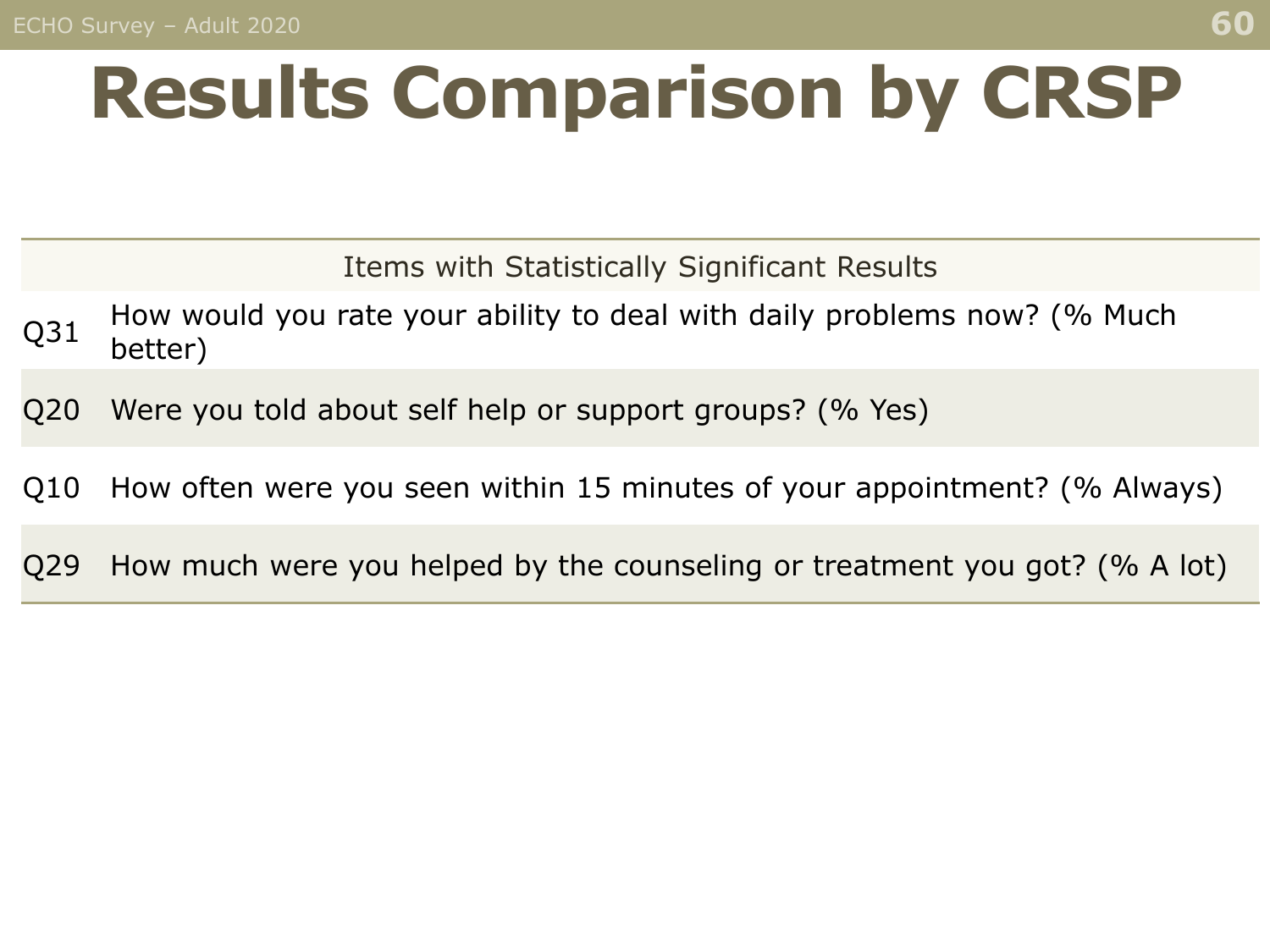## **Results Comparison by CRSP**

|            | <b>Overall</b> |       | <b>Score</b>  | <b>All Well-Being</b><br><b>Services</b> |       | <b>Central City</b><br><b>Integrated</b><br><b>Health</b> |       | <b>Community</b><br><b>Care Services</b> |       | <b>Development</b><br>Centers, Inc. |       | <b>The Guidance</b><br><b>Center</b> |       |
|------------|----------------|-------|---------------|------------------------------------------|-------|-----------------------------------------------------------|-------|------------------------------------------|-------|-------------------------------------|-------|--------------------------------------|-------|
|            | N              | Score | <b>Spread</b> | $\underline{\mathsf{N}}$                 | Score | $\underline{\mathsf{N}}$                                  | Score | $\underline{\mathsf{N}}$                 | Score | $\underline{\mathsf{N}}$            | Score | $\underline{\mathsf{N}}$             | Score |
| <b>Q31</b> | 626            | 35%   | <b>25%</b>    | 25                                       | 40%   | 63                                                        | 29%   | 70                                       | 40%   | 69                                  | 25%   | 42                                   | 24%   |
| <b>Q20</b> | 491            | 69%   | 27%           | 19                                       | 74%   | 50                                                        | 70%   | 55                                       | 71%   | 55                                  | 62%   | 37                                   | 62%   |
| Q10        | 509            | 36%   | 44%           | 22                                       | 27%   | 50                                                        | 22%   | 59                                       | 37%   | 57                                  | 51%   | 37                                   | 49%   |
| <b>Q29</b> | 626            | 58%   | 32%           | 25                                       | 64%   | 63                                                        | 52%   | 70                                       | 70%   | 67                                  | 63%   | 43                                   | 58%   |

|            | <b>Hegira</b><br>Programs, Inc. |              | Lincoln<br><b>Behavioral</b><br><b>Services</b> |       | <b>Neighborhood</b><br><b>Service</b><br><b>Organization</b> |       | <b>Northeast</b><br><b>Guidance</b><br><b>Center</b> |       | <b>Southwest</b><br><b>Counseling</b><br><b>Solutions</b> |       | <b>Team</b><br><b>Wellness</b><br><b>Center</b> |       |
|------------|---------------------------------|--------------|-------------------------------------------------|-------|--------------------------------------------------------------|-------|------------------------------------------------------|-------|-----------------------------------------------------------|-------|-------------------------------------------------|-------|
|            | $\underline{\mathsf{N}}$        | <b>Score</b> | $\underline{\mathsf{N}}$                        | Score | $\underline{\mathsf{N}}$                                     | Score | $\underline{\mathsf{N}}$                             | Score | N                                                         | Score | $\underline{\mathsf{N}}$                        | Score |
| <b>Q31</b> | 36                              | 44%          | 88                                              | 35%   | 16                                                           | 19%   | 49                                                   | 27%   | 35                                                        | 31%   | 120                                             | 43%   |
| <b>Q20</b> | 32                              | 69%          | 67                                              | 85%   | 12                                                           | 58%   | 37                                                   | 76%   | 25                                                        | 64%   | 93                                              | 68%   |
| Q10        | 32                              | 66%          | 71                                              | 31%   | 13                                                           | 38%   | 37                                                   | 24%   | 25                                                        | 40%   | 97                                              | 27%   |
| <b>Q29</b> | 35                              | 71%          | 89                                              | 52%   | 16                                                           | 63%   | 49                                                   | 39%   | 36                                                        | 64%   | 121                                             | 58%   |

• *Note:* Only CRSPs who had at least 30 clients participating in the survey were included in this analysis.

Maximum value Minimum Value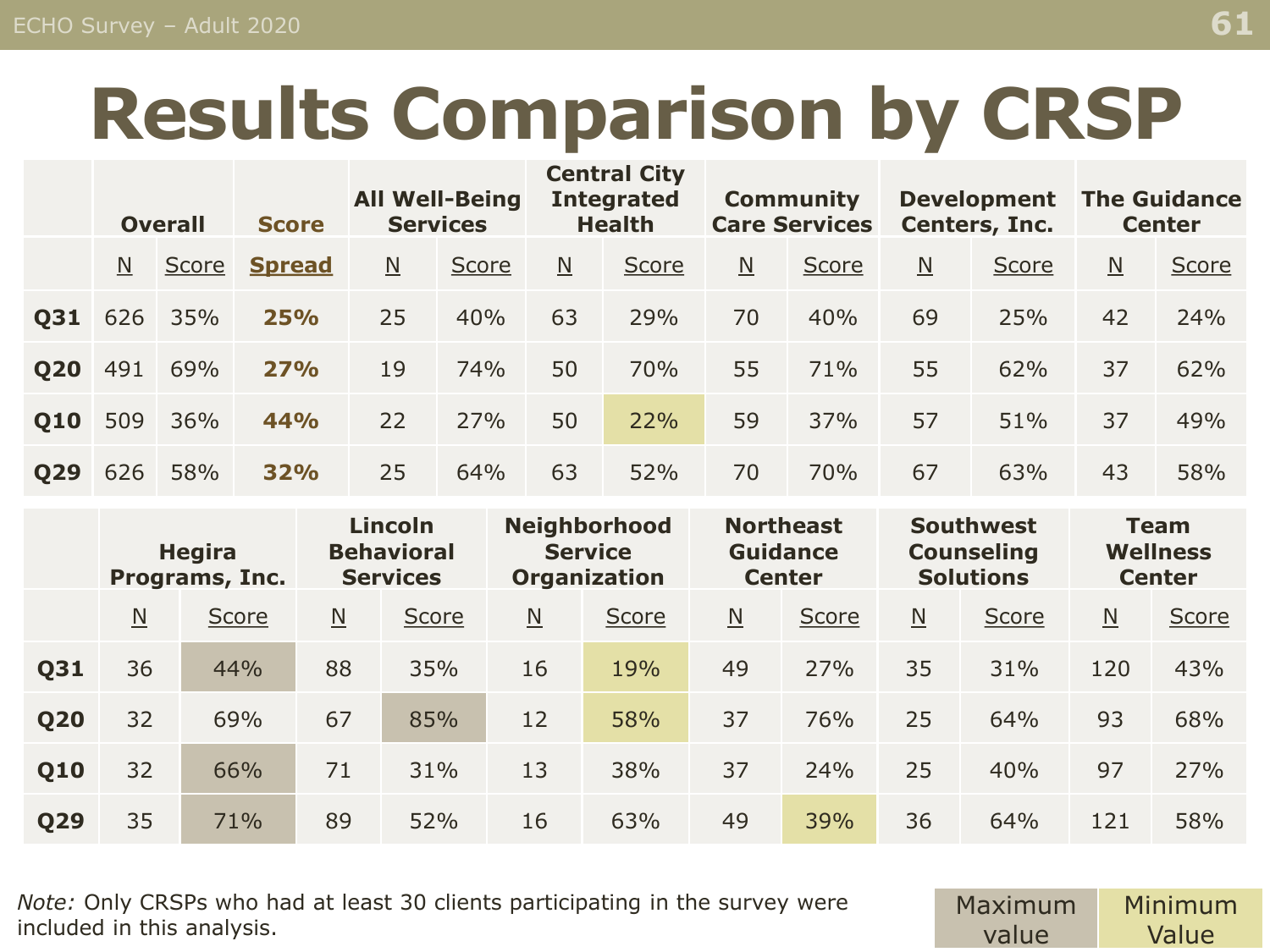## **Results Comparison by Survey Mode**

#### Items with Statistically Significant Results

| Q12             | How often did the people you went to for counseling or treatment explain things<br>in a way you could understand? (% Always) |
|-----------------|------------------------------------------------------------------------------------------------------------------------------|
| Q13             | How often did the people you went to for counseling or treatment show respect<br>for what you had to say? (% Always)         |
| Q14             | How often did the people you went to for counseling or treatment spend enough<br>time with you? (% Always)                   |
| Q15             | How often did you feel safe when you were with the people you went to for<br>counseling or treatment? (% Always)             |
| Q41             | How much of a problem, if any, was it to get the help you needed when you called<br>customer service? (% Not a problem)      |
| Q10             | How often were you seen within 15 minutes of your appointment? (% Always)                                                    |
| Q <sub>22</sub> | Were you given as much information as you wanted about what you could do to<br>manage your condition? (% Yes)                |
| Q24             | Patient feels that he or she could refuse a specific type of treatment                                                       |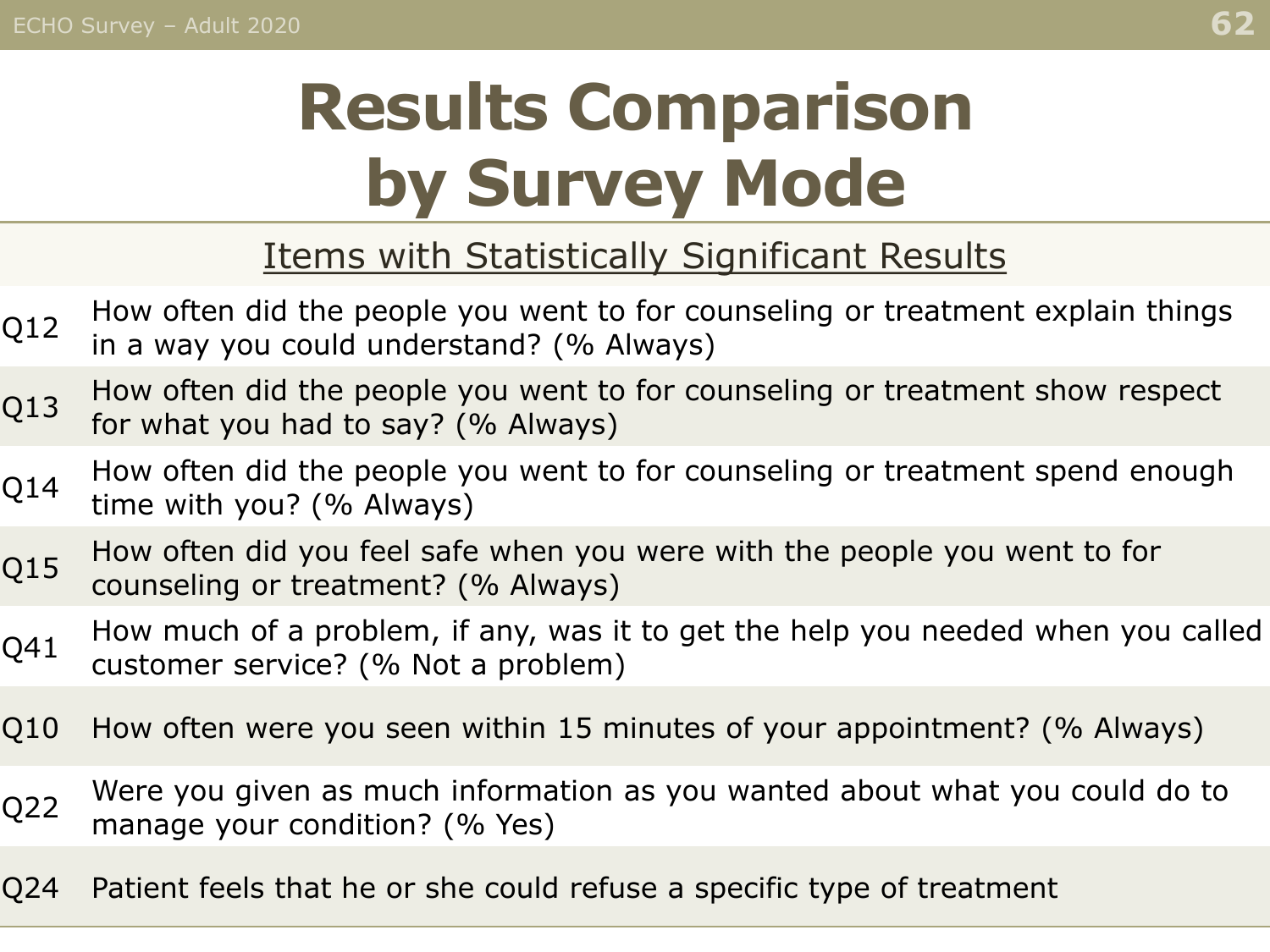### **Results Comparison by Primary Survey Mode**

|                 | <b>Overall</b>           |       | <b>Score</b><br><b>Spread</b> | <b>CATI</b>              |       | <b>Mail</b>             |              | <b>Web</b>               |       |
|-----------------|--------------------------|-------|-------------------------------|--------------------------|-------|-------------------------|--------------|--------------------------|-------|
|                 | $\underline{\mathsf{N}}$ | Score |                               | $\underline{\mathsf{N}}$ | Score | $\overline{\mathsf{N}}$ | <b>Score</b> | $\underline{\mathsf{N}}$ | Score |
| Q12             | 594                      | 65%   | 12%                           | 294                      | 71%   | 274                     | 59%          | 26                       | 65%   |
| Q13             | 595                      | 73%   | 13%                           | 295                      | 79%   | 274                     | 66%          | 26                       | 73%   |
| Q14             | 595                      | 64%   | 10%                           | 295                      | 69%   | 274                     | 59%          | 26                       | 62%   |
| Q15             | 576                      | 78%   | 11%                           | 292                      | 83%   | 258                     | 72%          | 26                       | 77%   |
| Q41             | 190                      | 58%   | 22%                           | 83                       | 70%   | 98                      | 48%          | 9                        | 56%   |
| Q10             | 595                      | 36%   | 10%                           | 295                      | 41%   | 274                     | 31%          | 26                       | 31%   |
| Q <sub>22</sub> | 572                      | 81%   | 21%                           | 287                      | 86%   | 259                     | 76%          | 26                       | 65%   |
| Q24             | 570                      | 81%   | 13%                           | 288                      | 85%   | 256                     | 75%          | 26                       | 88%   |

Maximum value Minimum Value